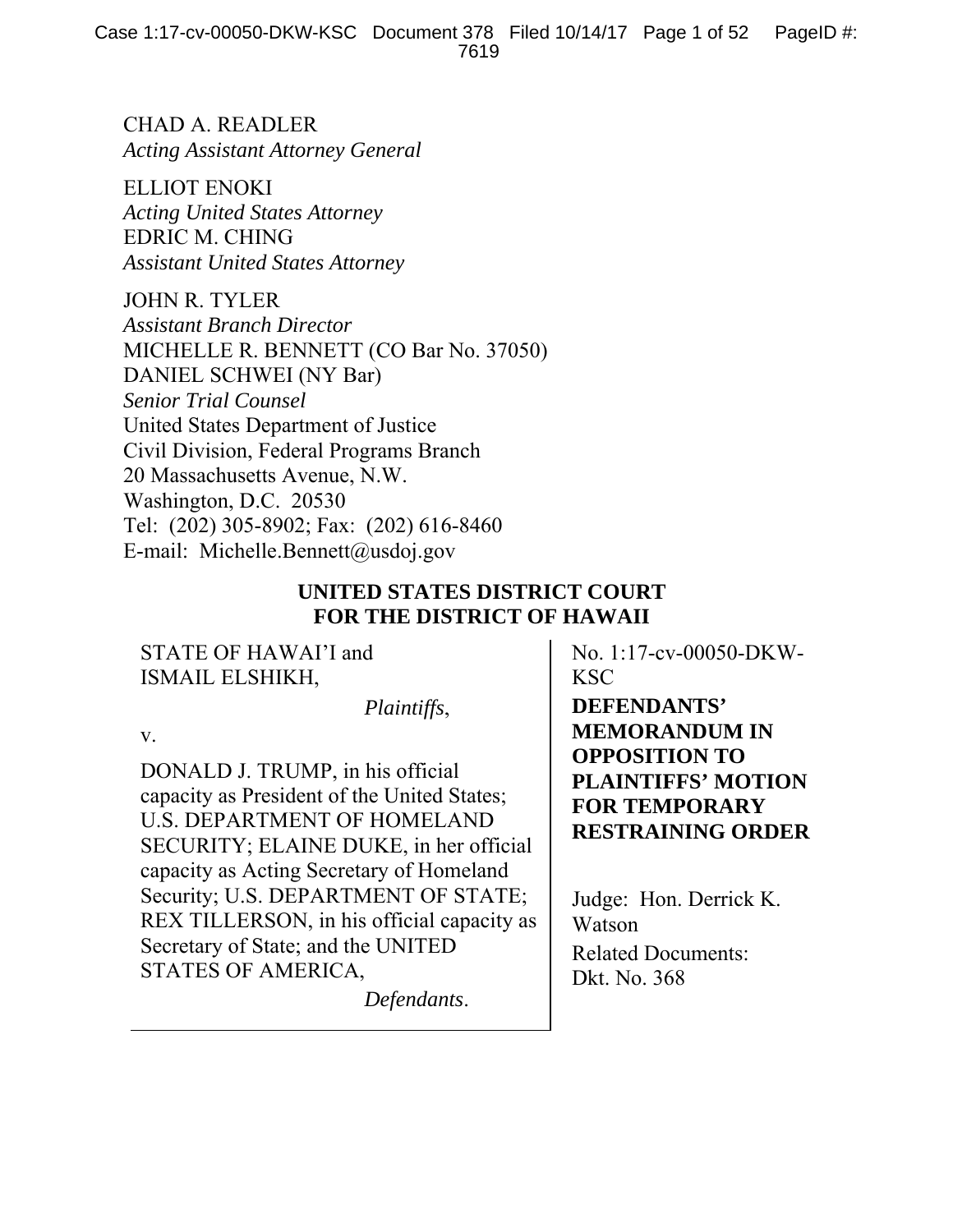# **TABLE OF CONTENTS**

# **Page**

| $\mathbf{I}$ . |                                                |                                                                                                                       |  |
|----------------|------------------------------------------------|-----------------------------------------------------------------------------------------------------------------------|--|
| II.            |                                                |                                                                                                                       |  |
| III.           |                                                |                                                                                                                       |  |
|                | $\mathsf{A}$ .                                 |                                                                                                                       |  |
|                | <b>B</b> .                                     |                                                                                                                       |  |
|                |                                                |                                                                                                                       |  |
|                |                                                |                                                                                                                       |  |
| $\mathbf{I}$ . | PLAINTIFFS' CHALLENGES TO THE PROCLAMATION ARE |                                                                                                                       |  |
|                | A.                                             |                                                                                                                       |  |
|                | B <sub>1</sub>                                 |                                                                                                                       |  |
| II.            | PLAINTIFFS' STATUTORY CLAIMS ARE NOT LIKELY TO |                                                                                                                       |  |
|                | $A_{\cdot}$                                    | The Proclamation Fits Well Within The President's Broad<br>Constitutional And Statutory Authority To Suspend Entry Of |  |
|                |                                                | 1.<br>The President Has Extremely Broad Discretion to                                                                 |  |
|                |                                                | Under Any Standard, the Proclamation is Adequately<br>2.<br>Justified By the President's National Security and        |  |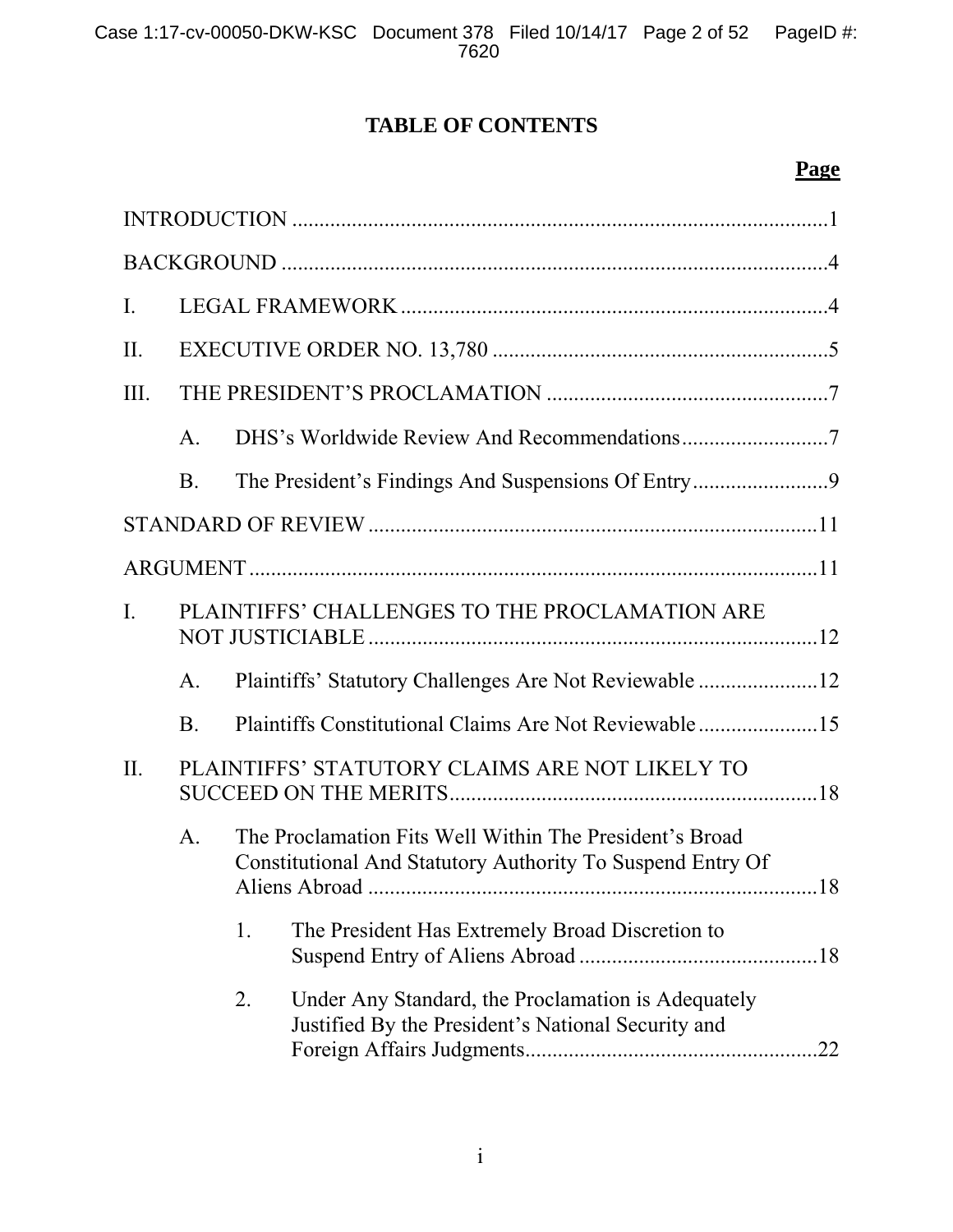|      |              | 3. | Plaintiffs' Asserted Limitations on the President's                                                            |     |
|------|--------------|----|----------------------------------------------------------------------------------------------------------------|-----|
|      | <b>B</b> .   |    |                                                                                                                |     |
|      |              | 1. | There Is No Conflict Between the Non-Discrimination<br>Provision and the President's Suspension Authorities 29 |     |
|      |              | 2. | In the Event of a Conflict, the President's Suspension                                                         |     |
| III. |              |    | THE PROCLAMATION DOES NOT VIOLATE THE                                                                          |     |
|      | A.           |    | The Proclamation Is Constitutional Under <i>Mandel</i> 32                                                      |     |
|      | $\mathbf{B}$ |    | The Proclamation Is Valid Under Domestic Establishment                                                         | 35  |
| IV.  |              |    | THE REMAINING PRELIMINARY INJUNCTION FACTORS                                                                   | .38 |
| V.   |              |    | A GLOBAL INJUNCTION WOULD BE INAPPROPRIATE 39                                                                  |     |
|      |              |    |                                                                                                                |     |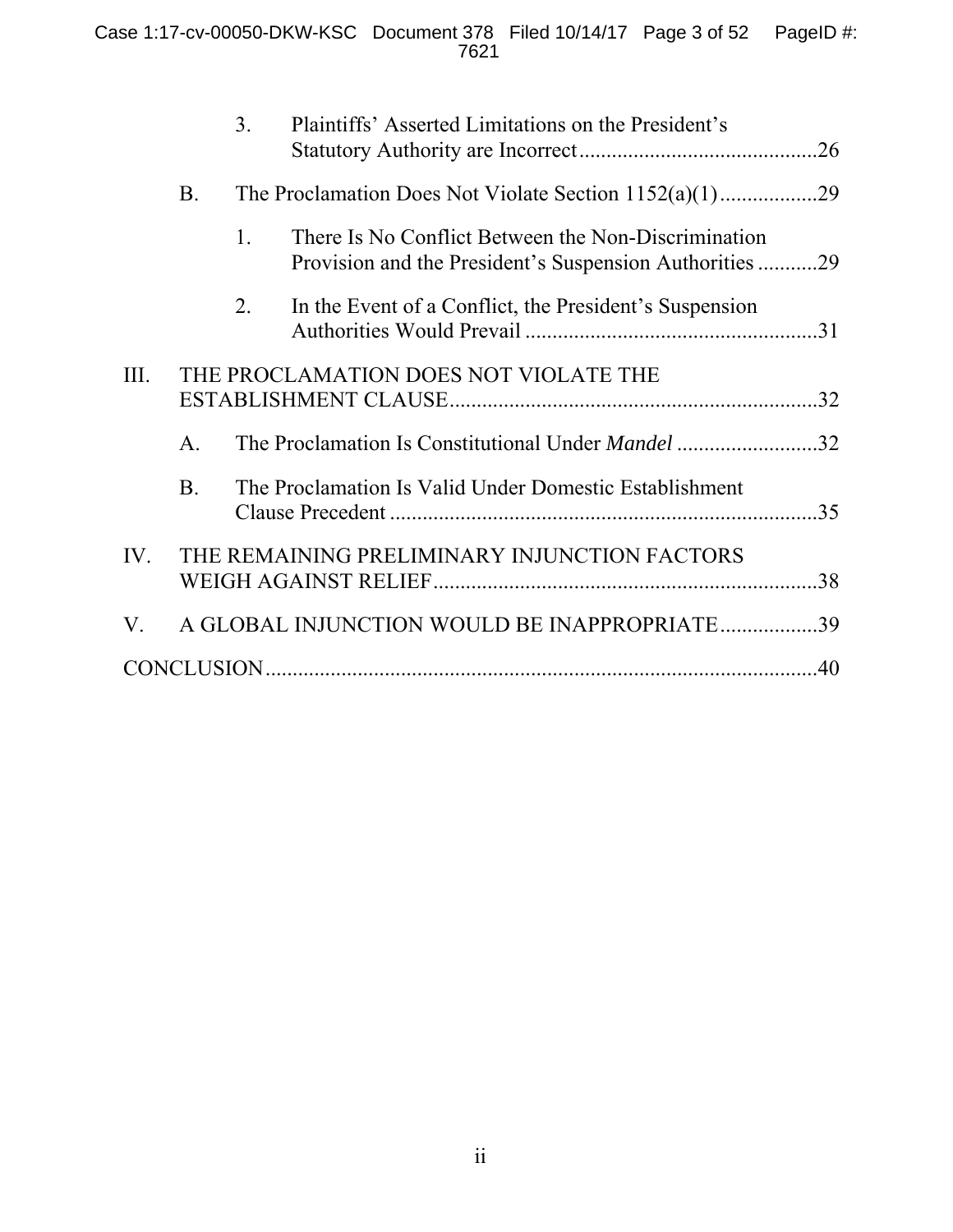# **TABLE OF AUTHORITIES**

| <b>Cases</b>                                              | Page(s) |
|-----------------------------------------------------------|---------|
| Abourezk v. Reagan,                                       |         |
| Alfred L. Snapp & Son, Inc. v. Puerto Rico ex rel. Barez, |         |
| Allen v. Wright,                                          |         |
| Allende v. Shultz,                                        |         |
| Armstrong v. Exceptional Child Ctr., Inc.,                |         |
| Books v. City of Elkhart,                                 |         |
| Direx Israel, Ltd. v. Breakthrough Med. Corp.,            |         |
| Dep't of Navy v. Egan,                                    |         |
| Felix v. City of Bloomfield,                              | 37      |
| Fiallo v. Bell,                                           |         |
| Franklin v. Massachusetts,                                |         |
| Haig v. Agee,                                             |         |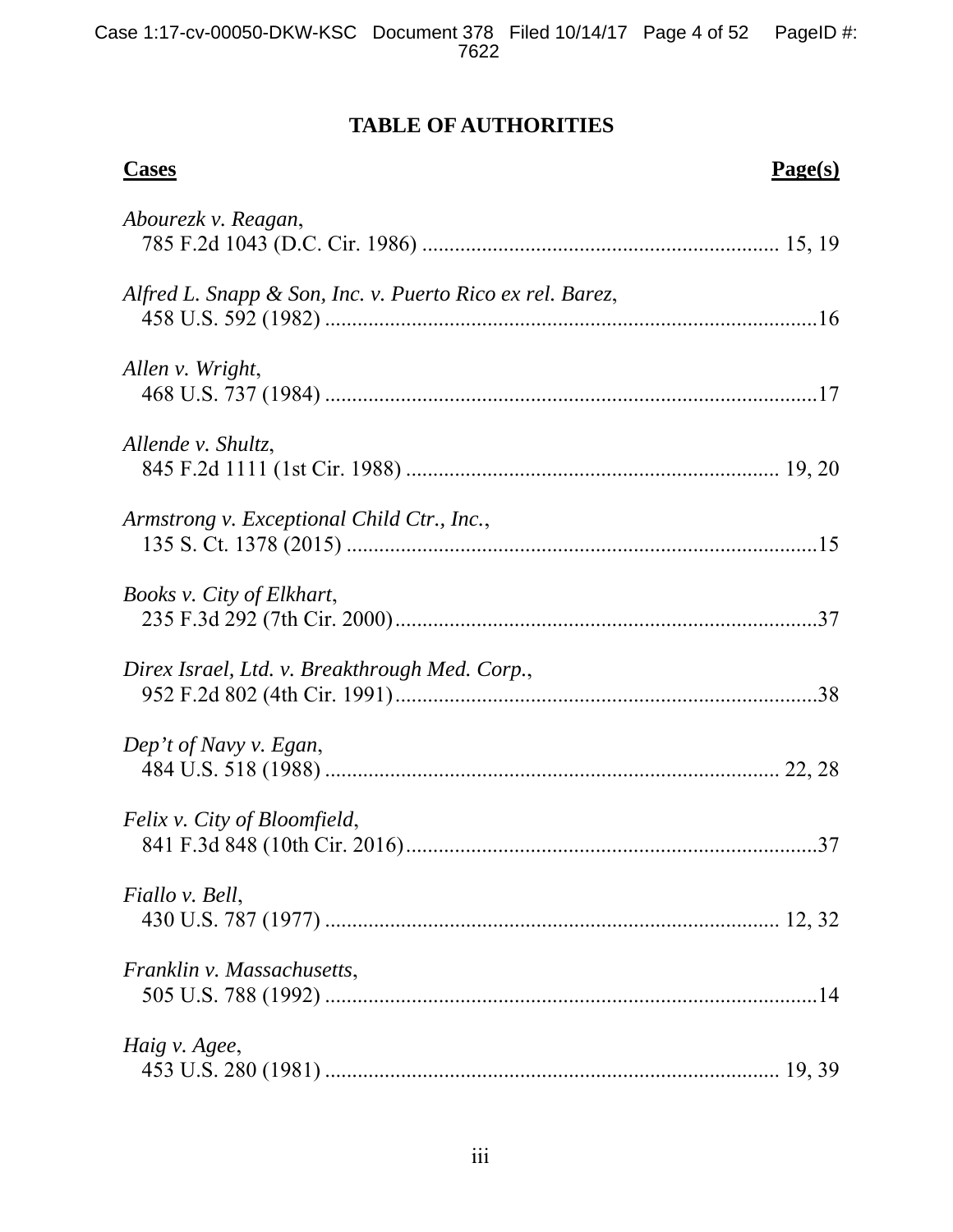| Haitian Refugee Ctr., Inc. v. Baker,                |
|-----------------------------------------------------|
| Hawaii v. Trump,                                    |
| Hawaii v. Trump,                                    |
| In re Navy Chaplaincy,                              |
| Int'l Refugee Assistance Project ("IRAP") v. Trump, |
| Int'l Refugee Assistance Project ("IRAP") v. Trump, |
| Jama v. Immigration & Customs Enf't,                |
| Kerry v. Din,                                       |
| Kiobel v. Royal Dutch Petroleum Co.,<br>.23         |
| Kleindienst v. Mandel,                              |
| Lewis v. Casey,                                     |
| Madsen v. Women's Health Ctr., Inc.,<br>.39         |
| Maryland v. King,<br>.39                            |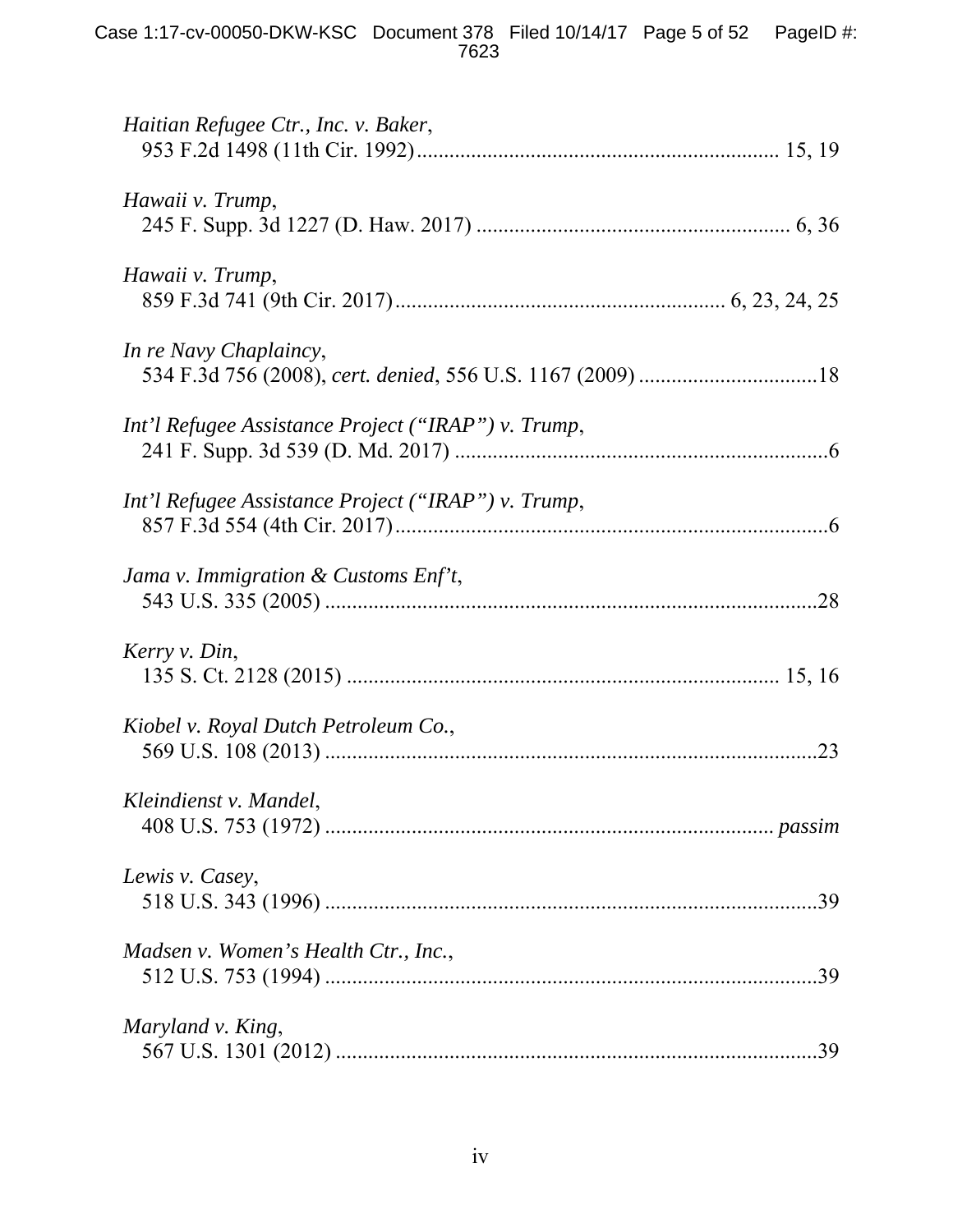| $McCreary\;Cty.$ v. $ACLU$ of Ky.,                   |  |
|------------------------------------------------------|--|
| McGowan v. Maryland,                                 |  |
| Mow Sun Wong v. Campbell,                            |  |
| Nademi v. INS,                                       |  |
| Reno v. Am.-Arab Anti-Discrimination Comm.("AAADC"), |  |
| Saavedra Bruno v. Albright,                          |  |
| Sale v. Haitian Centers Council, Inc.,               |  |
| Sessions v. Morales-Santana,                         |  |
| Town of Chester v. Laroe Estates, Inc.,              |  |
| Trump v. IRAP,                                       |  |
| Trump v. IRAP,                                       |  |
| United States ex rel. Knauff v. Shaughnessy,         |  |
| United States v. George S. Bush & Co.,               |  |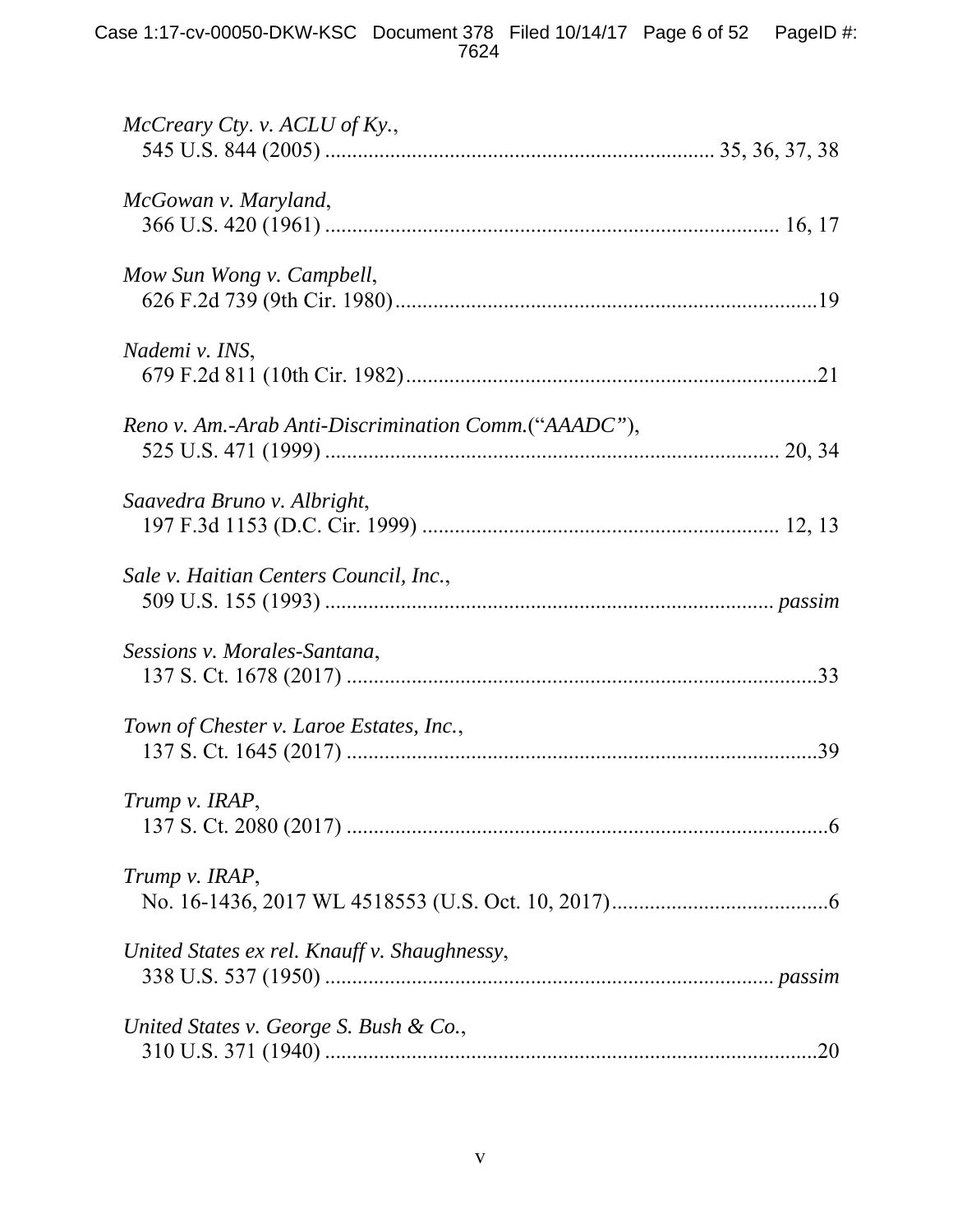| Valley Forge Christian Coll. v. Ams. United for Separation of<br>Church & State, Inc., |  |
|----------------------------------------------------------------------------------------|--|
| Washington v. Trump,                                                                   |  |
| Webster v. Doe,                                                                        |  |
| W. & S. Life Ins. Co. v. State Bd. of Equalization of Cal.,                            |  |
| Winter v. Nat. Res. Def. Council, Inc.,                                                |  |
| Yassini v. Crosland,                                                                   |  |
| Zemel v. Rusk,                                                                         |  |
| <b>STATUTES</b>                                                                        |  |
|                                                                                        |  |
|                                                                                        |  |
|                                                                                        |  |
|                                                                                        |  |
|                                                                                        |  |
|                                                                                        |  |
|                                                                                        |  |
|                                                                                        |  |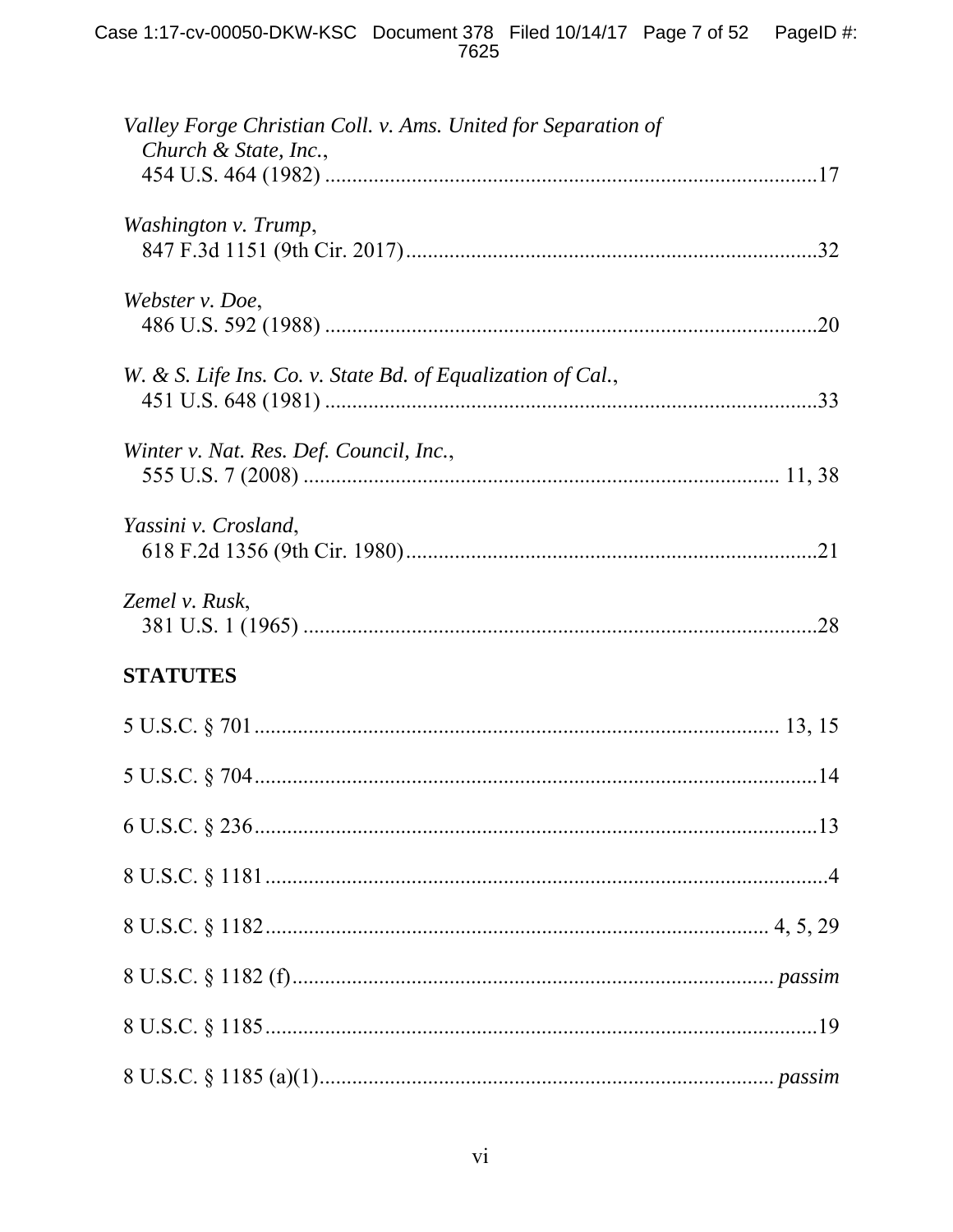| Foreign Relations Authorization Act, Fiscal Year 1979,                                                                                                                                                                    |
|---------------------------------------------------------------------------------------------------------------------------------------------------------------------------------------------------------------------------|
| Hostage Relief At of 1980,                                                                                                                                                                                                |
| <b>REGULATIONS</b>                                                                                                                                                                                                        |
|                                                                                                                                                                                                                           |
|                                                                                                                                                                                                                           |
|                                                                                                                                                                                                                           |
| Enhancing Vetting Capabilities and Processes for Detecting Attempted<br>Entry Into the United States by Terrorists or Other Public-Safety Threats,<br>Proclamation No. 9645, 82 Fed. Reg. 45,161 (Sept. 27, 2017)  passim |
|                                                                                                                                                                                                                           |
|                                                                                                                                                                                                                           |
|                                                                                                                                                                                                                           |
|                                                                                                                                                                                                                           |
|                                                                                                                                                                                                                           |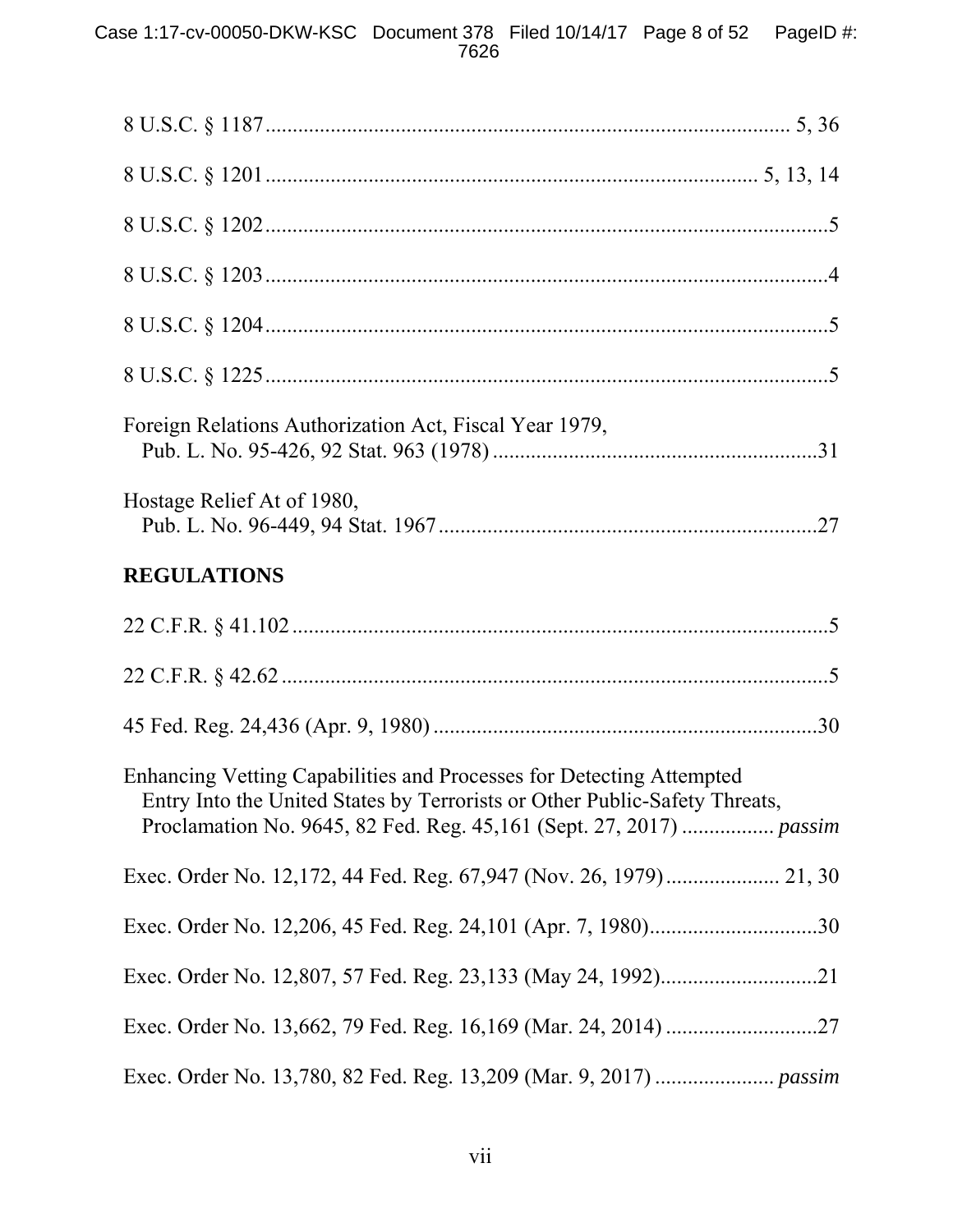## Case 1:17-cv-00050-DKW-KSC Document 378 Filed 10/14/17 Page 9 of 52 PageID #: 7627

| .21 |
|-----|

# **LEGISLATIVE MATERIALS**

| S. Rep. No. 89-748 (1965), |  |
|----------------------------|--|
|                            |  |

# **OTHER AUTHORITIES**

| Immigration Laws and Iranian Students,                                                                                    | .30 |
|---------------------------------------------------------------------------------------------------------------------------|-----|
| CIA, The World Factbook: Africa: Chad,<br>https://www.cia.gov/library/publications/the-world-factbook/geos/cd.html 36     |     |
| Washington Post Staff, President Trump's full speech from Saudi Arabia<br>on global terrorism, Wash. Post, May 21, 2017,  | .38 |
| The American Presidency Project, Jimmy Carter, Sanctions Against Iran:<br>Remarks Announcing U.S. Actions (Apr. 7, 1980), | 30  |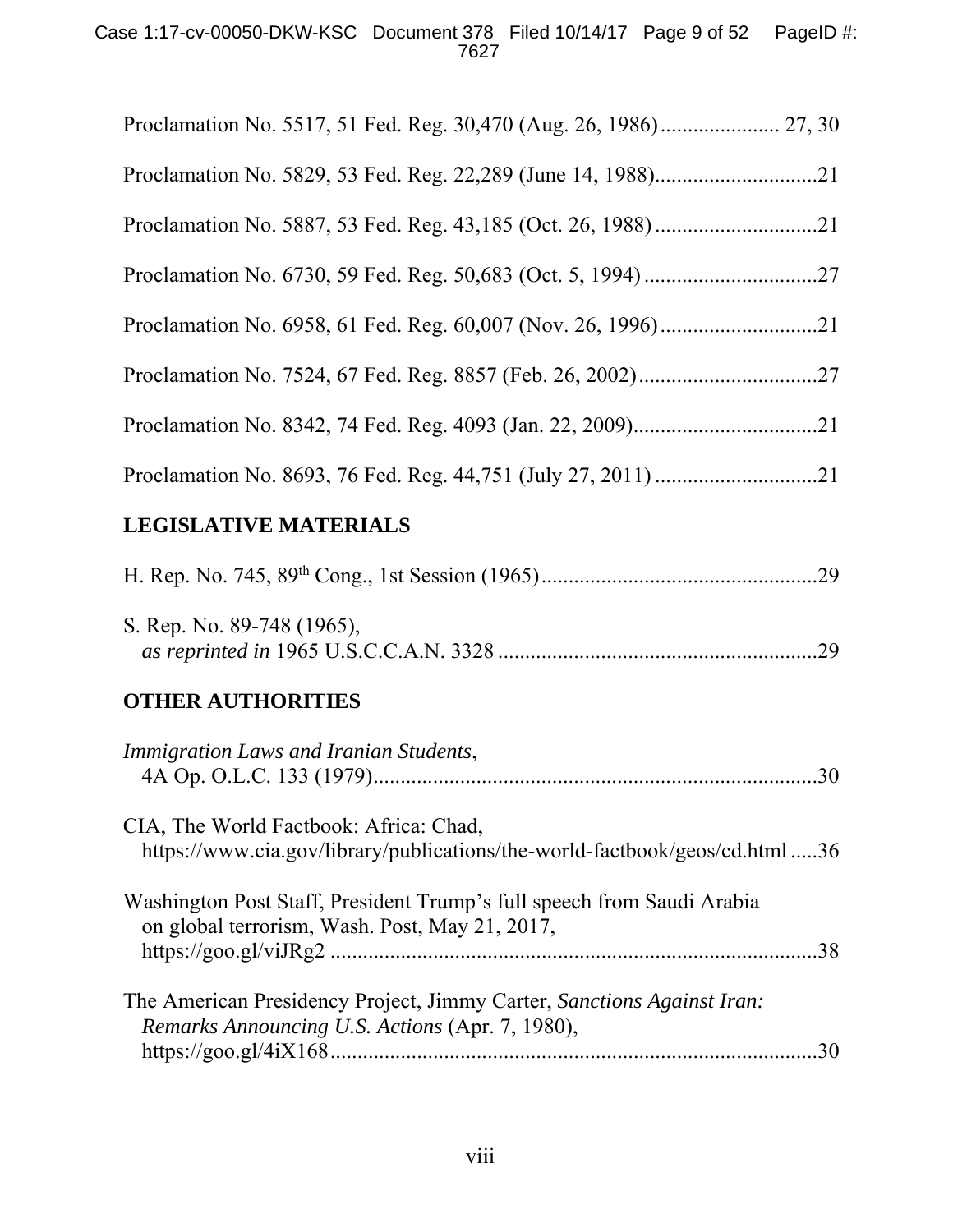### **INTRODUCTION**

Over the past several months, the Department of Homeland Security, in consultation with the Department of State and Director of National Intelligence, conducted a worldwide review of foreign governments' information-sharing practices and risk factors, evaluated each country according to a set of religionneutral criteria, and identified countries with inadequate information-sharing practices. The Secretary of State then engaged countries diplomatically to encourage them to improve their performance. The Acting Secretary of Homeland Security reported the results of this review to the President, recommending that the President impose entry restrictions on nationals from eight countries whose information-sharing practices continued to be inadequate or that otherwise presented special risk factors. After reviewing the Acting Secretary's recommendations and consulting within the Executive Branch, the President crafted "country-specific restrictions" that, in his judgment, "would be most likely to encourage cooperation given each country's distinct circumstances, and that would, at the same time, protect the United States until such time as improvements occur." Pursuant to broad constitutional and statutory authority to suspend or restrict the entry of aliens abroad when he deems it in the Nation's interest, the President issued a Proclamation describing those restrictions and the particular country-conditions justifying them. *See* Proclamation No. 9645, *Enhancing*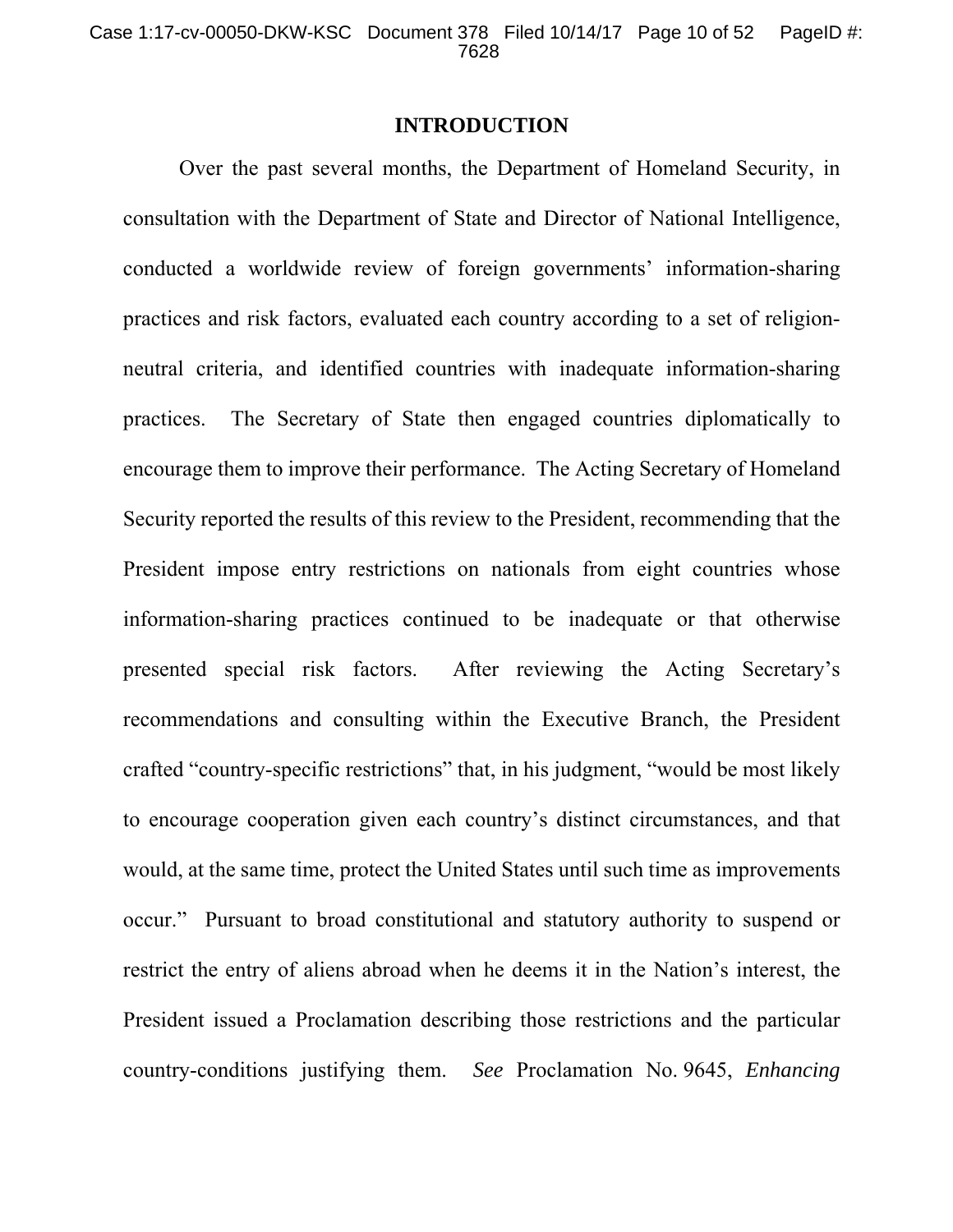*Vetting Capabilities and Processes for Detecting Attempted Entry into the United States by Terrorists or Other Public-Safety Threats*, 82 Fed. Reg. 45,161 (Sept. 27, 2017).

Plaintiffs have now shown that, no matter how thorough the Government's process, they will continue to allege that the President's actions are motivated by animus. Plaintiffs ask this Court to enjoin the Proclamation worldwide, nullifying a formal national-security and foreign-policy directive of the President based on extensive investigations and recommendations of several Cabinet Secretaries. Their request threatens the ability of this or any future President to take necessary steps to protect the Nation.

Irrespective of earlier findings by this Court and the Ninth Circuit that Executive Order No. 13,780 ("EO-2") was flawed in certain respects, those alleged flaws do not apply to the Proclamation here, which is amply justified by the President's constitutional powers and the authority conferred on him by 8 U.S.C. §§ 1182(f) and 1185(a)(1). The President determined that, for countries with inadequate information-sharing practices or other special circumstances, it would be detrimental to the Nation's interests to allow certain foreign nationals of those countries to enter the United States, because "the United States Government lacks sufficient information to assess the risks they pose to the United States," and because the entry restrictions "are also needed to elicit improved identity-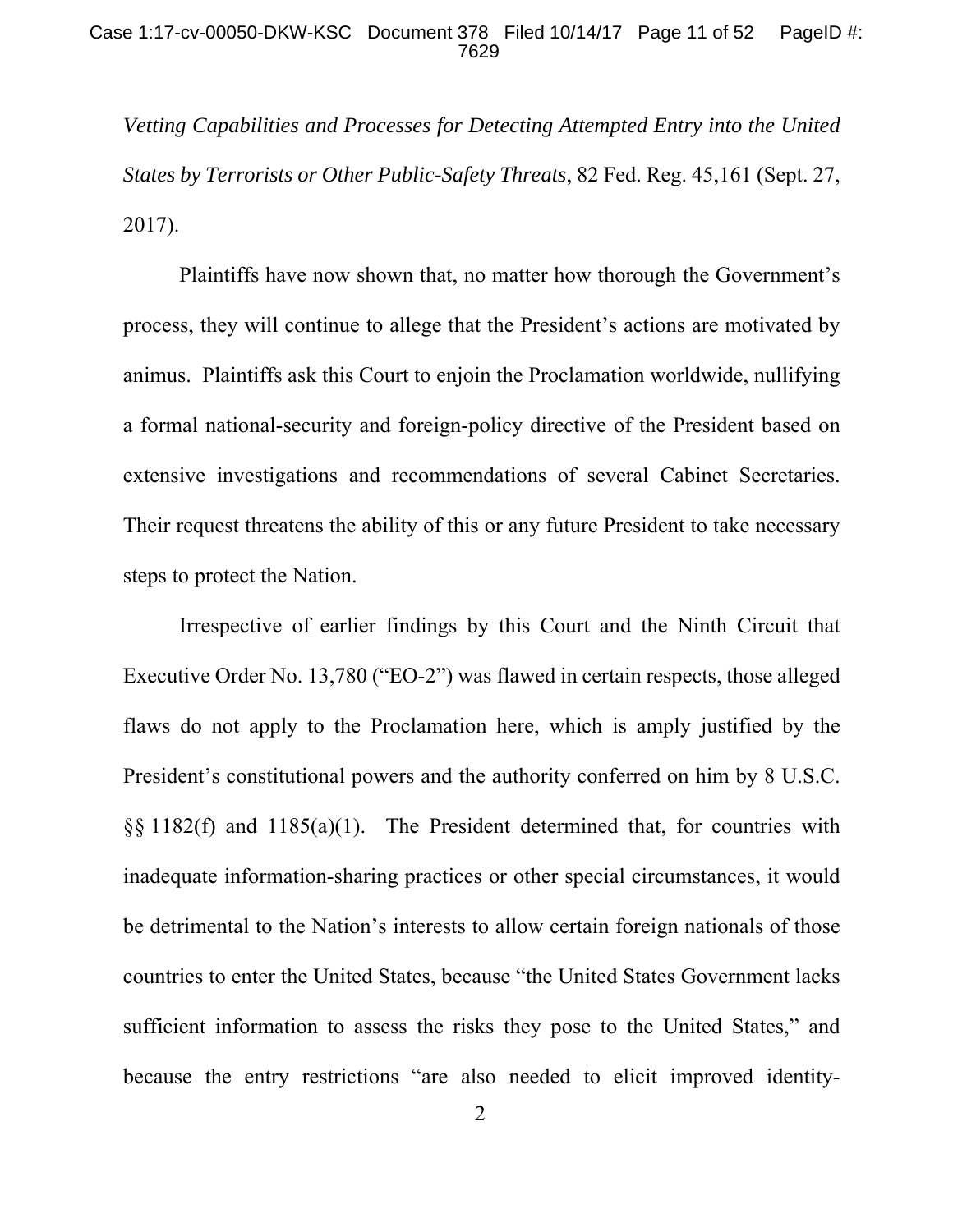### Case 1:17-cv-00050-DKW-KSC Document 378 Filed 10/14/17 Page 12 of 52 PageID #: 7630

management and information-sharing protocols and practices from foreign governments[.]" Procl. § 1(h)(i). Nor does the President's determination run afoul of any other Congressional enactment, which determine the *minimum* requirements for an alien to obtain entry, but which do not impliedly repeal the President's authority to impose *additional* restrictions when he deems appropriate under  $\S$ § 1182(f) or 1185(a)(1). Even applying the Ninth Circuit's standards for those statutes, the Proclamation easily passes.

Plaintiffs' Establishment Clause claim is governed by, and fails, *Kleindienst v. Mandel*, 408 U.S. 753 (1972), which requires upholding the Executive's decision to exclude aliens abroad so long as that decision rests on a "facially legitimate and bona fide reason." *Id*. at 770. The Proclamation's entry restrictions rest squarely on national-security and foreign-policy determinations by the President that are legitimate on their face and supported by extensive findings. Plaintiffs' theory would require this Court to impugn the motives of the numerous Cabinet Secretaries and other government officials who participated in the world-wide review that culminated in the Acting Secretary's recommendations to the President. Even without regard to *Mandel*, moreover, the Proclamation has nothing to do with religion on its face or in its operation, and Plaintiffs have not demonstrated that the Proclamation—the product of a review by multiple agencies—was motivated by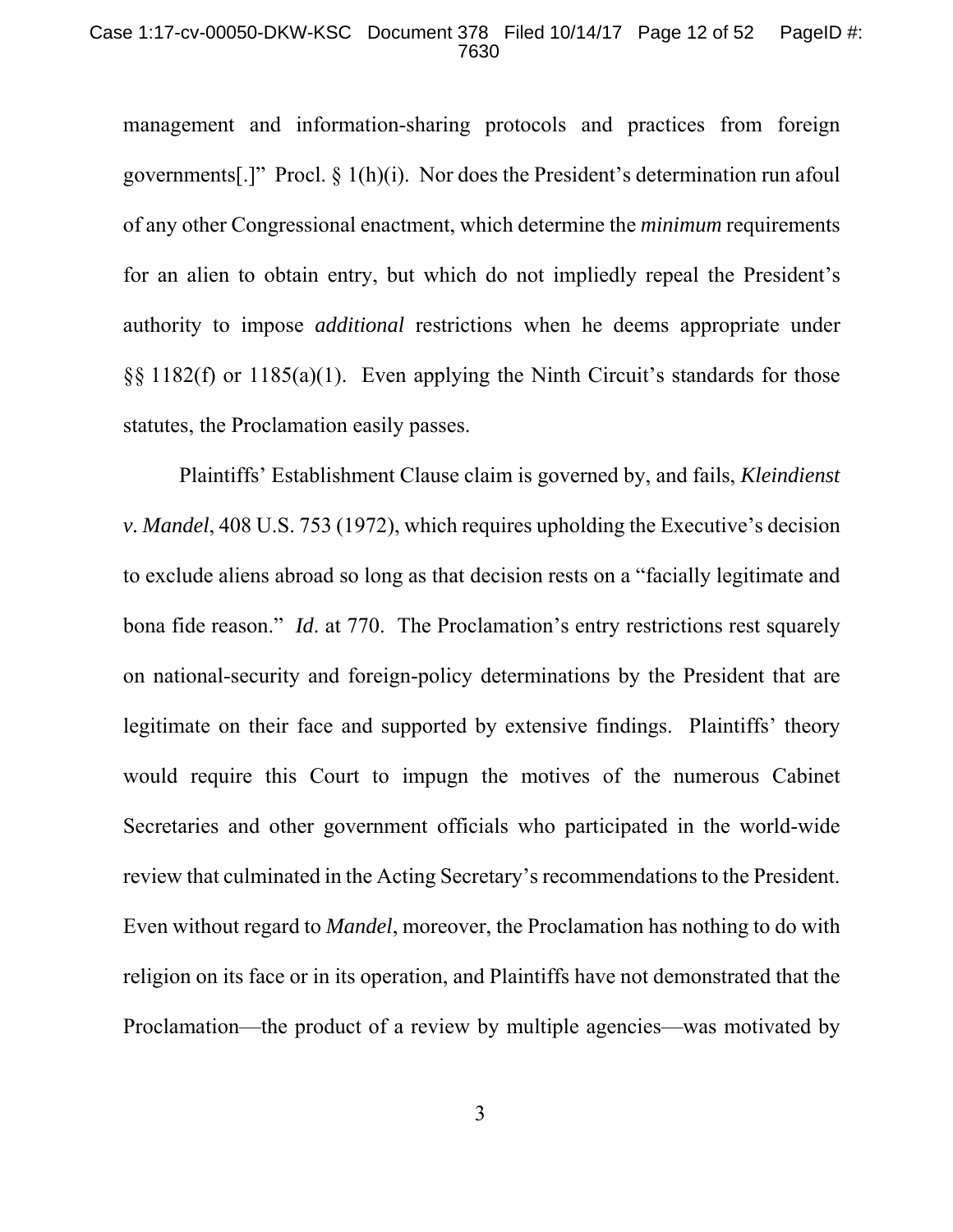#### Case 1:17-cv-00050-DKW-KSC Document 378 Filed 10/14/17 Page 13 of 52 PageID #: 7631

religious animus. It was based on a thorough, worldwide review and engagement process that resulted in tailored, country-specific restrictions.

Before reaching the merits, though, Plaintiffs' claims are not justiciable at all. No visa applications of the aliens abroad identified by Plaintiffs have been refused based on the Proclamation. In any event, Plaintiffs' statutory challenges are foreclosed by the general rule that courts may not second-guess the political branches' decisions to exclude aliens abroad where Congress has not authorized review, which it has not done here. Plaintiffs' constitutional challenges fare no better, because they do not assert a cognizable violation of their *own* constitutional rights. Plaintiffs' motion for a temporary restraining order should therefore be denied.

### **BACKGROUND**

## **I. LEGAL FRAMEWORK**

"The exclusion of aliens is a fundamental act of sovereignty" that is both an aspect of the "legislative power" and "inherent in the executive power to control the foreign affairs of the nation." *United States ex rel. Knauff v. Shaughnessy*, 338 U.S. 537, 542 (1950).

Under the Immigration and Nationality Act ("INA"), admission to the United States normally requires a valid visa or other valid travel document. 8 U.S.C. §§ 1181, 1182(a)(7)(A)(i) and (B)(i)(II), 1203. Applying for a visa typically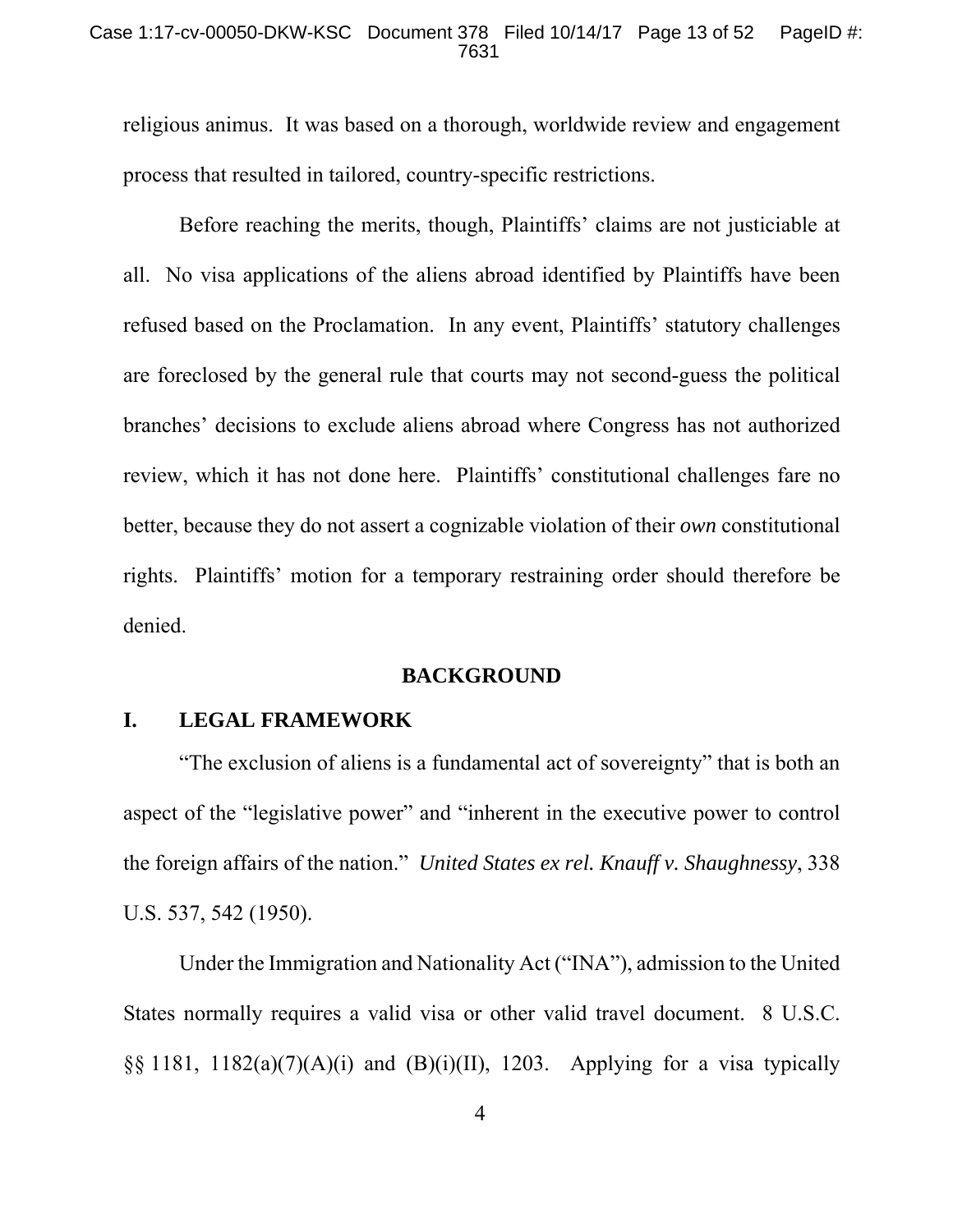### Case 1:17-cv-00050-DKW-KSC Document 378 Filed 10/14/17 Page 14 of 52 PageID #: 7632

requires an in-person interview and results in a decision by a Department of State consular officer. *Id*. §§ 1201(a)(1), 1202(h), 1204; 22 C.F.R. §§ 41.102, 42.62. Although a visa generally is necessary for admission, it does not guarantee admission; the alien still must be found admissible upon arriving at a port of entry. 8 U.S.C. §§ 1201(h), 1225(a). Congress has enabled certain nationals of certain countries to seek temporary admission without a visa under the Visa Waiver Program. *Id*. §§ 1182, 1187.

Building upon the President's inherent authority to exclude aliens, *see Knauff*, 338 U.S. at 542, Congress has likewise accorded the President broad discretion to restrict the entry of aliens. Section 1182(f) of Title 8 authorizes the President to "suspend the entry of all aliens or any class of aliens" "for such period as he shall deem necessary" whenever he finds that such entry "would be detrimental to the interests of the United States." Section 1185(a)(1) further empowers the President to adopt "reasonable rules, regulations," "orders," and "limitations and exceptions" on the entry of aliens. Pursuant to these authorities, President Reagan suspended entry of all Cuban nationals in 1986, and President Carter denied and revoked visas to Iranian nationals in 1979.

### **II. EXECUTIVE ORDER NO. 13,780**

On March 6, 2017, the President issued Executive Order No. 13,780, 82 Fed. Reg. 13,209 (Mar. 9, 2017). EO-2 directed the Secretary of Homeland Security to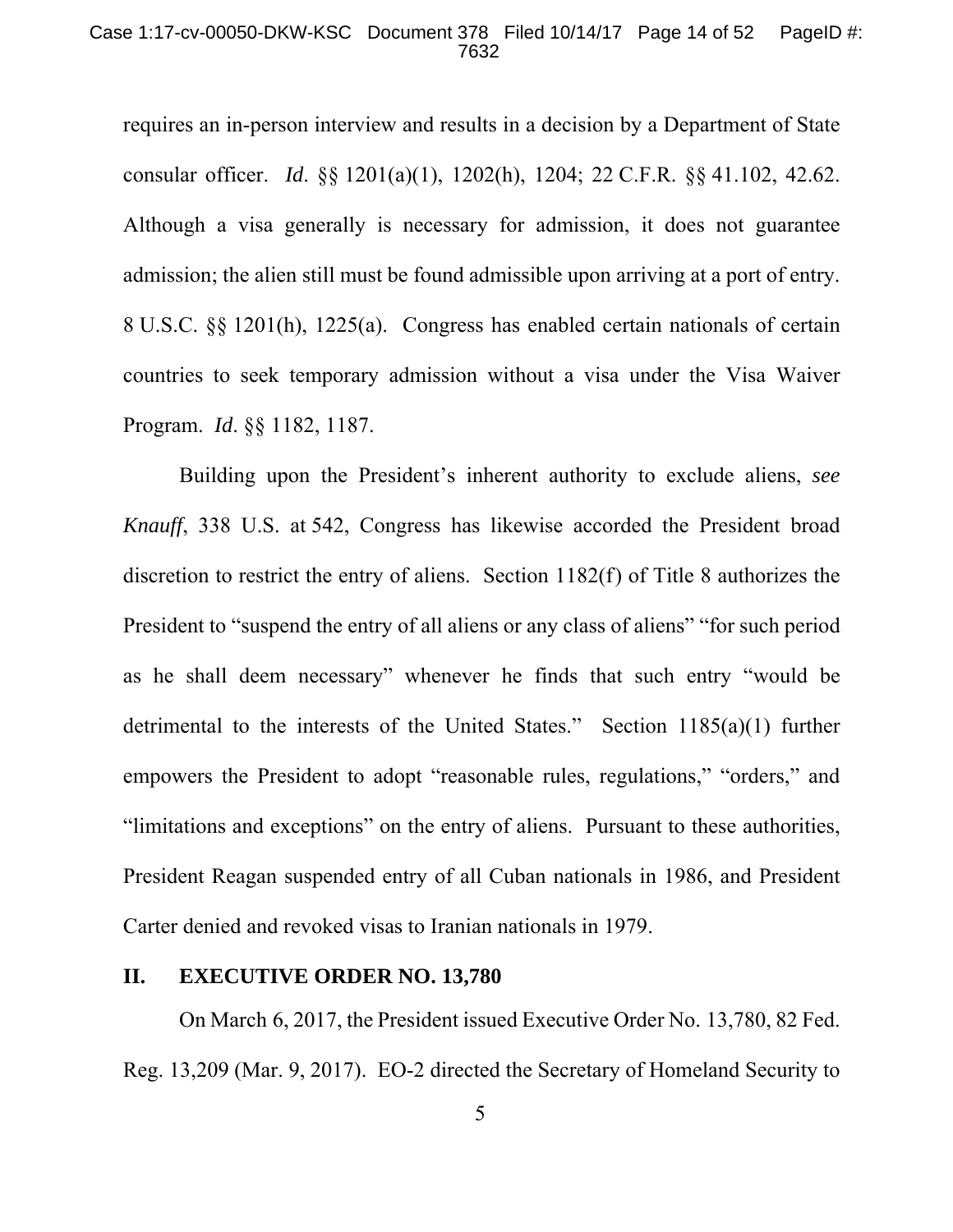### Case 1:17-cv-00050-DKW-KSC Document 378 Filed 10/14/17 Page 15 of 52 PageID #: 7633

conduct a global review to determine whether foreign governments provide adequate information about their nationals seeking U.S. visas, EO-2 § 2(a), and to report his findings to the President.

During that review, EO-2 imposed a 90-day entry suspension on certain foreign nationals from six countries—Iran, Libya, Somalia, Sudan, Syria, and Yemen—all of which had been identified by Congress or the Department of Homeland Security (DHS) as presenting heighted terrorism-related concerns. *Id*. § 2(c). That 90-day suspension was preliminarily enjoined by this Court and one other district court. *See Hawaii v. Trump*, 245 F. Supp. 3d 1227 (D. Haw. 2017); *IRAP v. Trump*, 241 F. Supp. 3d 539 (D. Md. 2017). Those injunctions were affirmed in relevant part. *See Hawaii v. Trump*, 859 F.3d 741 (9th Cir. 2017) (per curiam); *IRAP v. Trump*, 857 F.3d 554 (4th Cir. 2017) (en banc).

The Supreme Court granted certiorari in both cases and partially stayed the injunctions pending its review. *Trump v. IRAP*, 137 S. Ct. 2080 (2017). After EO-2's entry suspension expired, the Supreme Court vacated the *IRAP* injunction as moot. *See Trump v. IRAP*, 2017 WL 4518553 (U.S. Oct. 10, 2017). The Ninth Circuit's decision also affirmed the injunction of Section 6(a) of EO-2, concerning refugees, which is set to expire on October 24, 2017.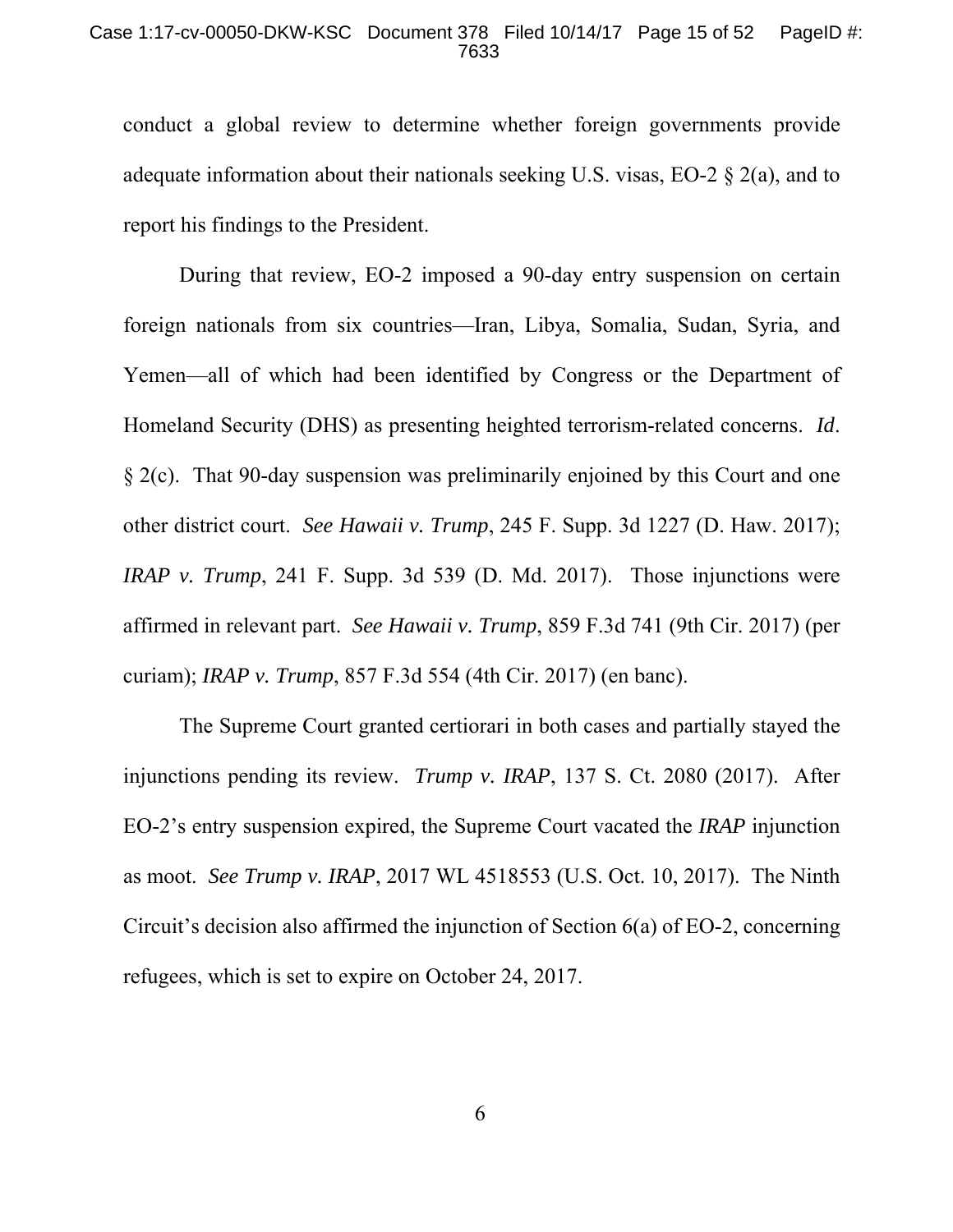## **III. THE PRESIDENT'S PROCLAMATION**

On September 24, 2017, following completion of the Government's review and engagement processes, the President signed Proclamation No. 9645.

## **A. DHS'S WORLDWIDE REVIEW AND RECOMMENDATIONS**

The Proclamation describes the extensive, worldwide review of the nation's vetting procedures that preceded it. First, DHS, in consultation with the Department of State and the Director of National Intelligence, established categories of information needed from foreign governments to enable the United States to assess its ability to make informed decisions about foreign nationals applying for visas. That information "baseline" has three components:

(1) identity-management information, to assess "whether the country issues electronic passports embedded with data to enable confirmation of identity, reports lost and stolen passports to appropriate entities, and makes available upon request identity-related information not included in its passports";

(2) national-security and public-safety information, to determine "whether the country makes available . . . known or suspected terrorist and criminal-history information upon request, whether the country provides passport and national-identity document exemplars, and whether the country impedes the United States Government's receipt of information"; and

(3) a national-security and public-safety risk assessment, including such factors as "whether the country is a known or potential terrorist safe haven, whether it is a participant in the Visa Waiver Program . . . that meets all of [the program's] requirements, and whether it regularly fails to receive its nationals subject to final orders of removal from the United States."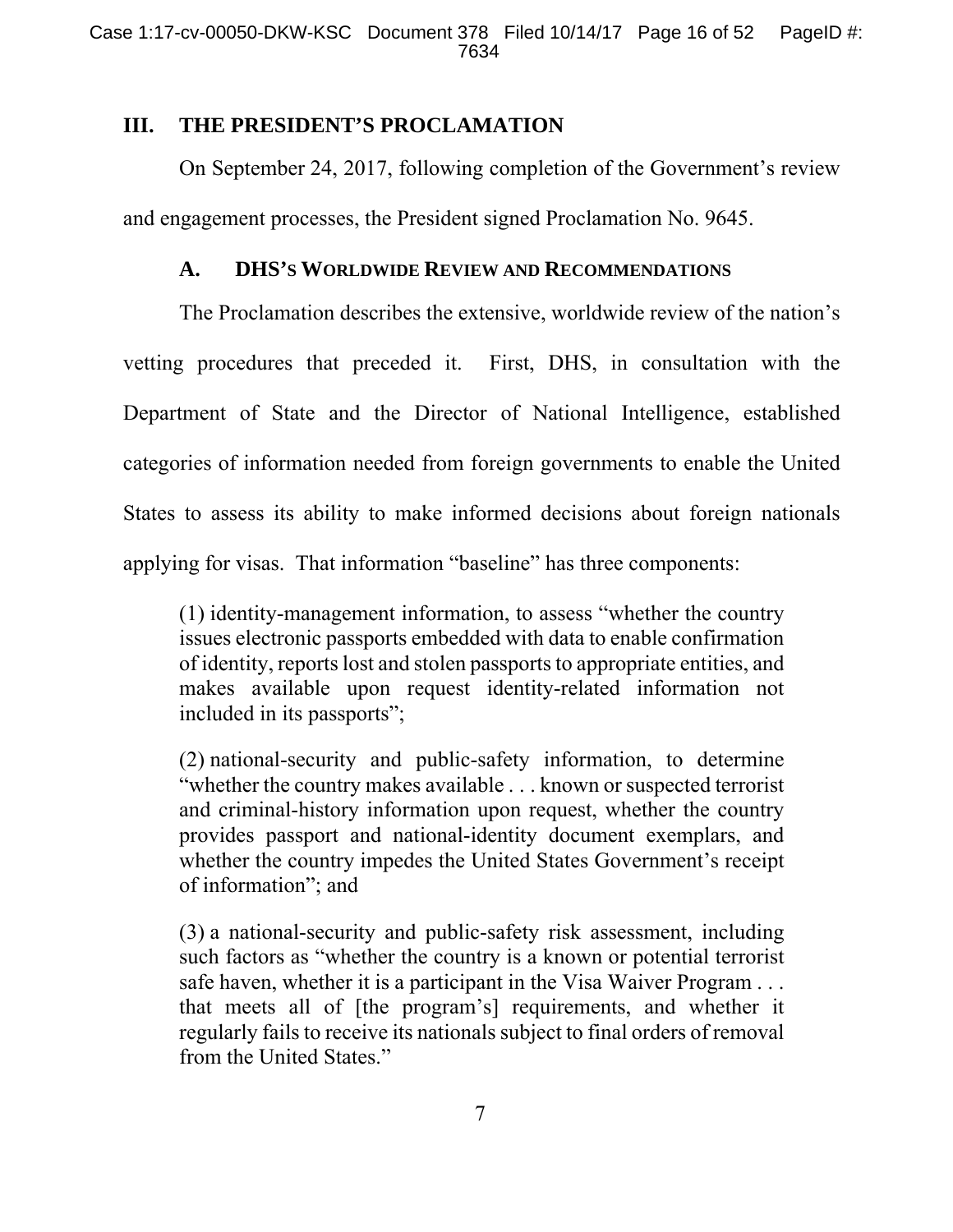Procl.  $§$  1(c).

DHS, in coordination with the Department of State, then collected data on, and evaluated, every foreign country according to these criteria. Out of nearly 200 countries evaluated, the Acting Secretary of DHS identified the informationsharing practices and risk factors of 16 countries as "inadequate." Procl. § 1(e). Another 31 countries were found "at risk" of becoming "inadequate." *Id.* These preliminary results were submitted to the President. *Id*. § 1(c). The Department of State then conducted a 50-day engagement period to encourage all foreign governments to improve their performance, which yielded significant gains—29 countries provided travel-document exemplars to combat fraud, and 11 countries agreed to share information on known or suspected terrorists. Procl. § 1(f).

The Acting Secretary of DHS then submitted a report to the President recommending tailored entry restrictions on certain nationals from seven countries (Chad, Iran, Libya, North Korea, Syria, Venezuela, and Yemen) that continue to be "inadequate" with respect to information-sharing and risk factors. *Id*. § 1(h)(ii). The Acting Secretary also recommended entry restrictions on nationals of Somalia. Although Somalia generally satisfied the information-sharing criteria, the Acting Secretary found that the Somali government's inability to effectively and consistently cooperate, as well as the terrorist threat within its territory, present special circumstances warranting entry restrictions. *Id.* § 1(i). The Acting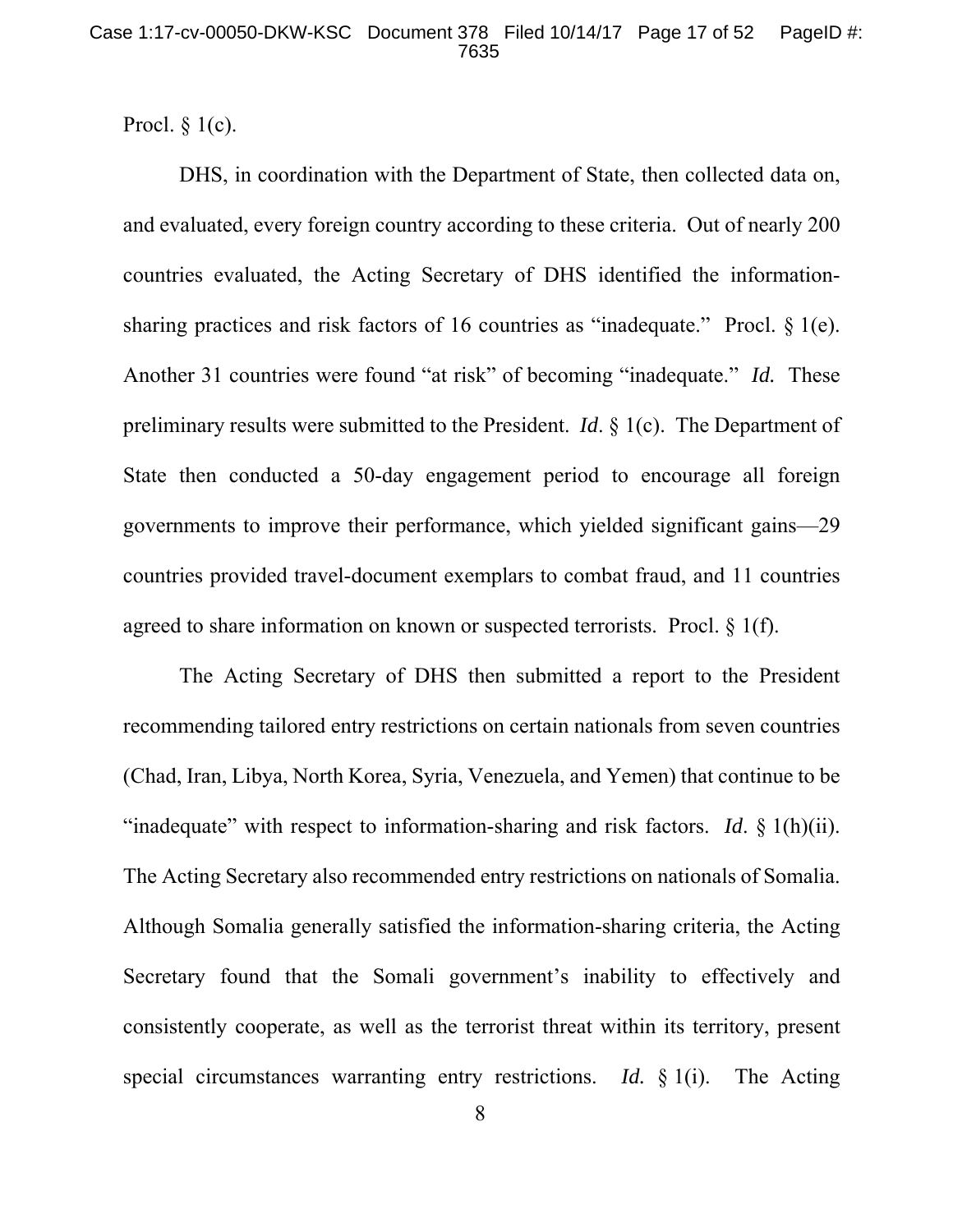Secretary determined that an eighth country (Iraq) did not meet informationsharing requirements, but in lieu of entry restrictions, recommended additional scrutiny of Iraqi nationals seeking entry because of the United States' close cooperative relationship with Iraq, the strong United States diplomatic presence in Iraq, the significant presence of United States forces in Iraq, and Iraq's commitment to combatting ISIS. *Id.* § 1(g).

## **B. THE PRESIDENT'S FINDINGS AND SUSPENSIONS OF ENTRY**

After considering the Acting Secretary's recommendations and consulting with his Cabinet, the President issued the Proclamation pursuant to his inherent and statutory authorities, including 8 U.S.C. §§ 1182(f) and 1185(a)(1). The President considered "several factors, including each country's capacity, ability, and willingness to cooperate with our identity-management and information-sharing policies and each country's risk factors," as well as "foreign policy, national security, and counterterrorism goals." Procl.  $\S$  1(h)(i). The President sought to "craft[] those country-specific restrictions that would be most likely to encourage cooperation given each country's distinct circumstances, and that would, at the same time, protect the United States until such time as improvements occur." *Id.*

Accordingly, for countries that refuse to cooperate regularly with the United States (Iran, North Korea, and Syria), the Proclamation suspends entry of nationals seeking both immigrant and nonimmigrant visas; all classes of nonimmigrant visas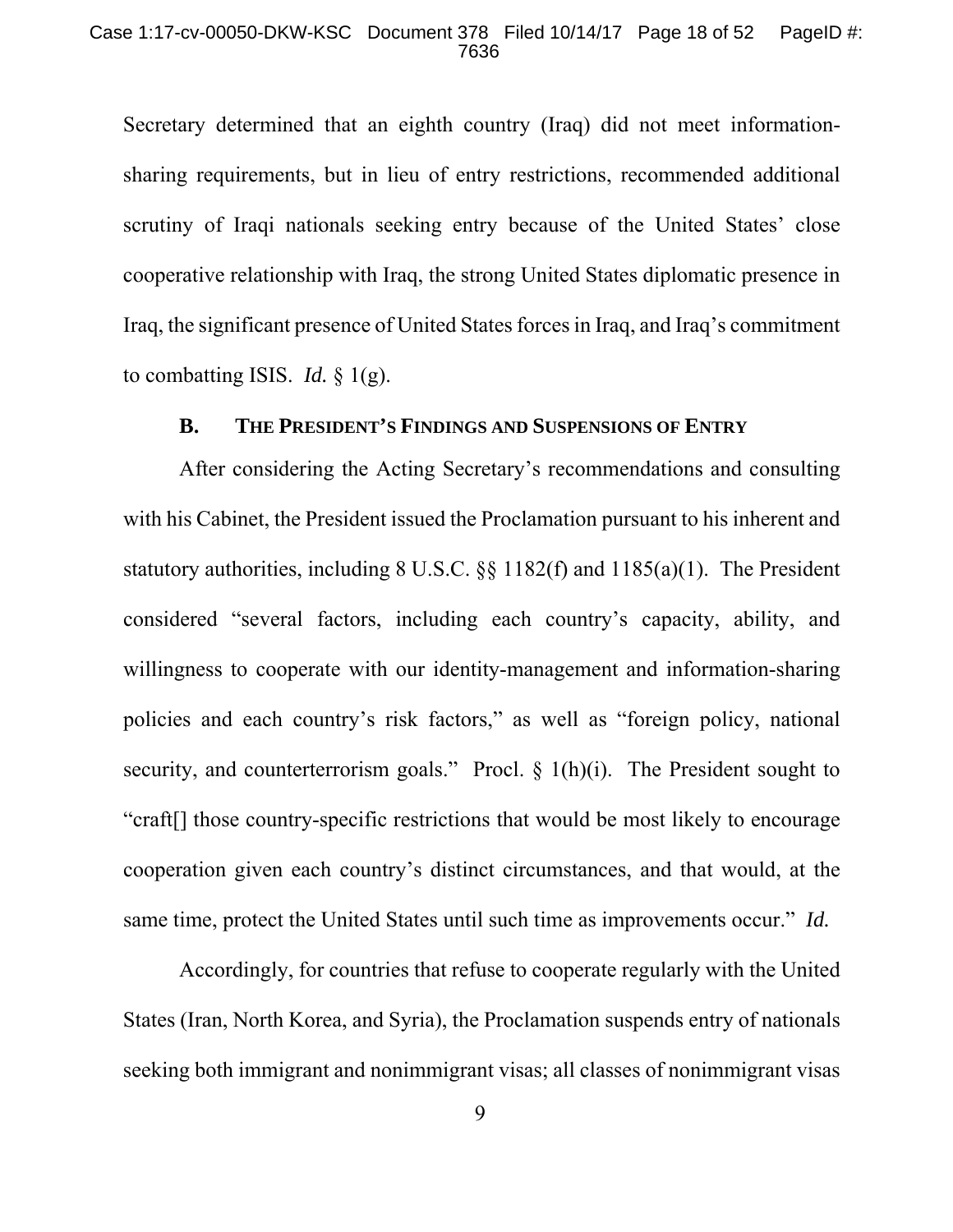### Case 1:17-cv-00050-DKW-KSC Document 378 Filed 10/14/17 Page 19 of 52 PageID #: 7637

are suspended for North Korea and Syria, and all are suspended for Iran except student (F and M) and exchange visitor (J) visas. *Id*. §§ 2(b)(ii), (d)(ii), (e)(ii). For countries that are valuable counter-terrorism partners but nonetheless have information-sharing deficiencies (Chad, Libya, and Yemen), the Proclamation suspends entry only of persons seeking immigrant visas and business, tourist, and business/tourist nonimmigrant (B-1, B-2, B-1/B-2) visas. *Id.* §§ 2(a)(ii), (c)(ii),  $(g)(ii)$ . For Somalia, the Proclamation suspends entry of persons seeking immigrant visas, and requires additional scrutiny of nationals seeking nonimmigrant visas. *Id.* § 2(h)(ii). And for Venezuela, the Proclamation suspends entry of "officials of government agencies of Venezuela involved in screening and vetting procedures" and "their immediate family members" on nonimmigrant business and tourist visas. *Id.* § 2(f)(ii). For each country, the Proclamation summarizes some of the country conditions and inadequacies warranting the restrictions. *Id.* § 2. The Proclamation also provides for case-by-case waivers. *Id.*  $§$  3(c).

The restrictions on each country are "to encourage cooperation" and to "protect the United States until such time as improvements occur." *Id.* § 1(h)(i); *see also* Procl. pmbl. To that end, the Proclamation requires an ongoing review to determine whether the limitations imposed should be continued, terminated, modified, or supplemented. *Id.* § 4.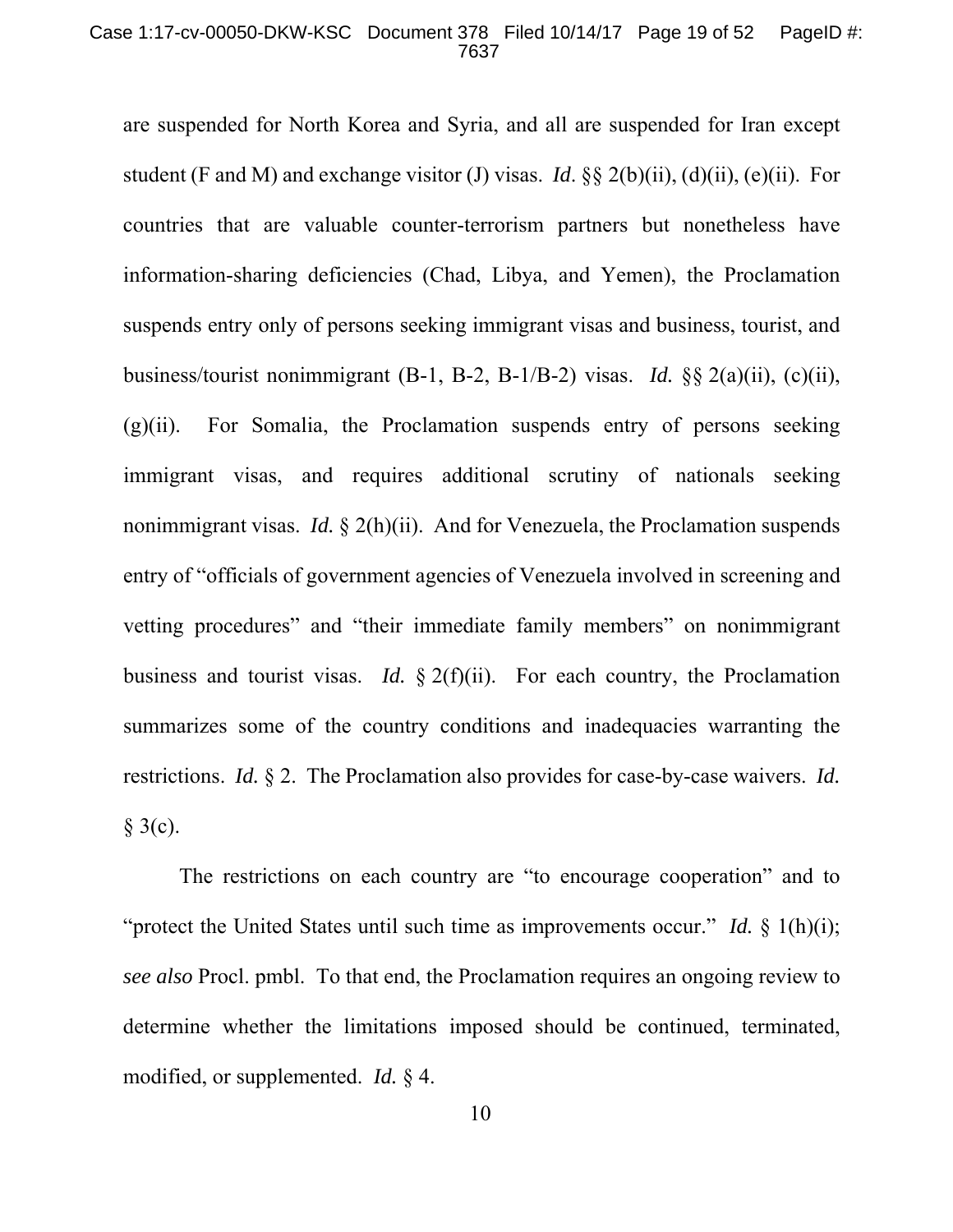The entry suspensions were effective immediately for foreign nationals previously restricted under EO-2 and the Supreme Court's stay order, *id*. § 7(a), but for all other covered persons they will be effective at 12:01 a.m. EDT on October 18, 2017, *id.* § 7(b).

### **STANDARD OF REVIEW**

Plaintiffs "must establish that [they are] likely to succeed on the merits, that [they are] likely to suffer irreparable harm in the absence of preliminary relief, that the balance of equities tips in [their] favor, and that [the relief] is in the public interest." *Winter v. Nat. Res. Def. Council, Inc.*, 555 U.S. 7, 20 (2008).

## **ARGUMENT**

Plaintiffs rely heavily on this Court's and the Ninth Circuit's decisions addressing EO-2. But the courts' conclusions regarding EO-2 in *Hawaii* do not apply to the Proclamation, an entirely different policy adopted following the extensive review process described above.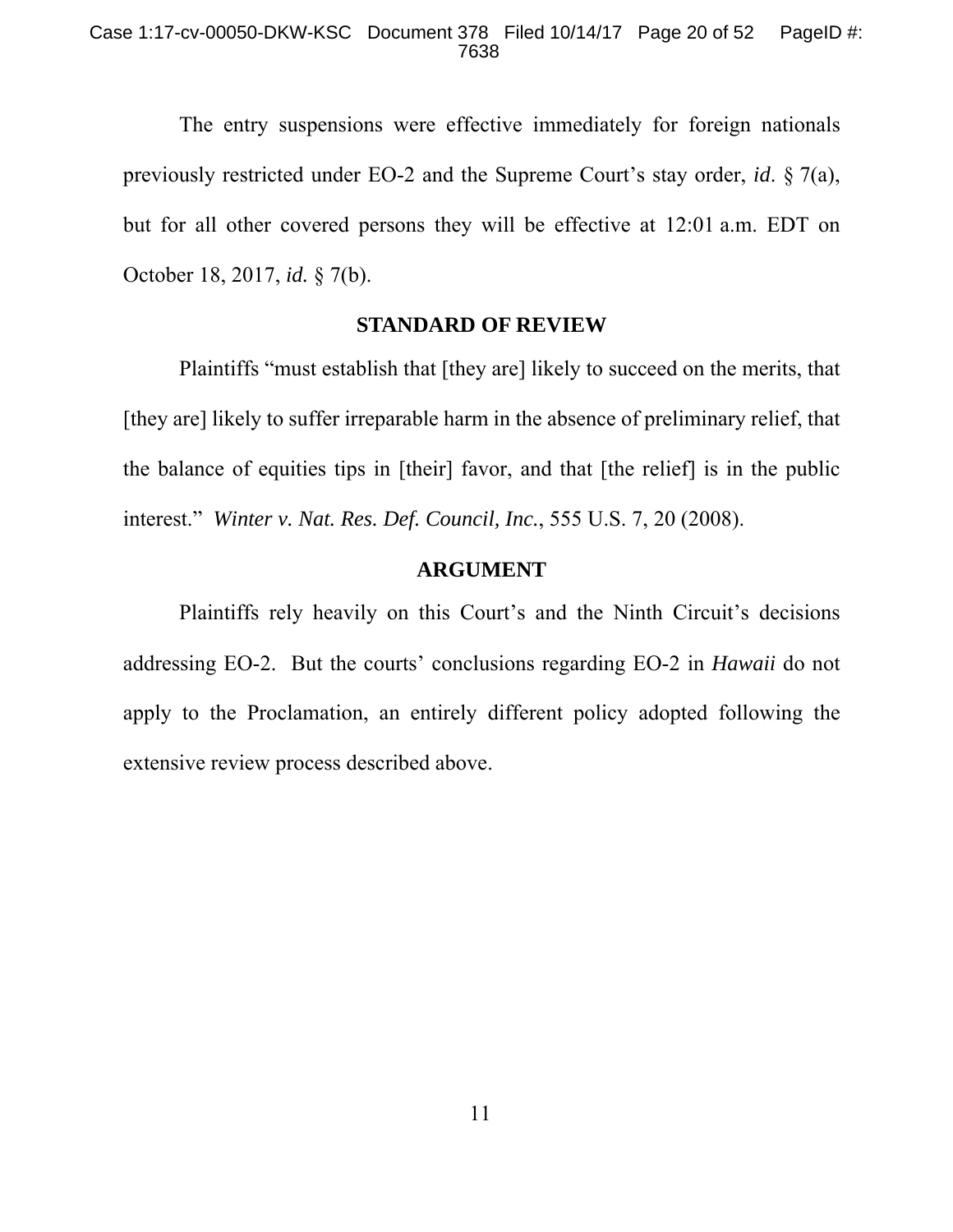## **I. PLAINTIFFS' CHALLENGES TO THE PROCLAMATION ARE NOT JUSTICIABLE**

### **A. PLAINTIFFS' STATUTORY CHALLENGES ARE NOT REVIEWABLE**

**1.** The Supreme Court "ha[s] long recognized the power to . . . exclude aliens as a fundamental sovereign attribute exercised by the Government's political departments largely immune from judicial control." *Fiallo v. Bell*, 430 U.S. 787, 792 (1977). "[I]t is not within the province of any court, unless expressly authorized by law, to review the determination of the political branch of the Government to exclude a given alien." *Knauff*, 338 U.S. at 543.

Courts have distilled from these longstanding principles that the denial or revocation of a visa for an alien abroad "is not subject to judicial review . . . unless Congress says otherwise." *Saavedra Bruno v. Albright*, 197 F.3d 1153, 1159 (D.C. Cir. 1999). Courts refer to that rule as "the doctrine of consular nonreviewability," *id*., but the short-hand label merely reflects the context in which the principle most often arises—challenges to decisions by consular officers adjudicating visa applications. The principle underlying that doctrine applies regardless of the manner in which the Executive denies entry to an alien abroad. Indeed, it would make no sense to bar review of consular officers' case-specific determinations while permitting review of decisions by the President that are grounded in sensitive foreign-affairs and national-security determinations. *See id.* at 1159-60.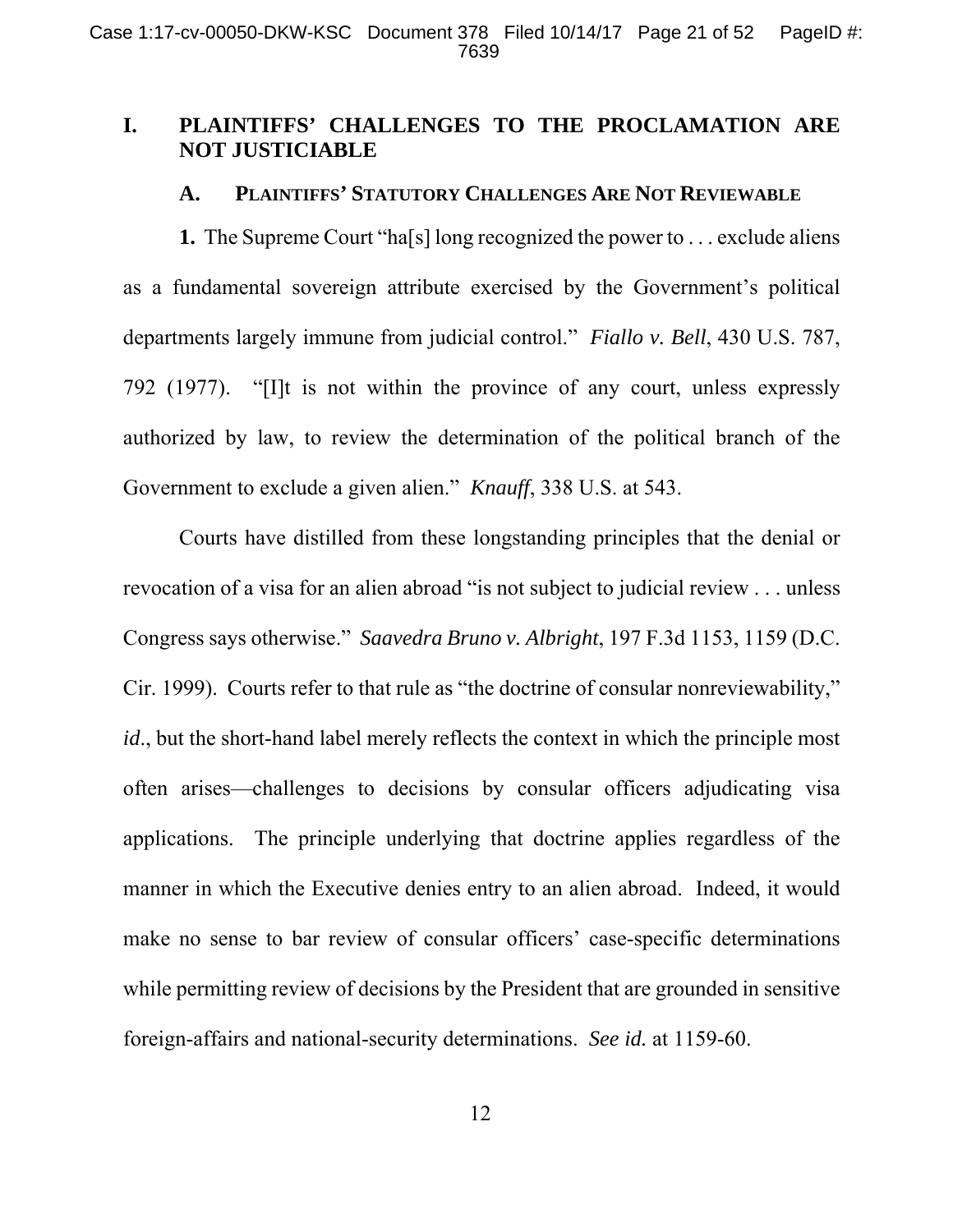### Case 1:17-cv-00050-DKW-KSC Document 378 Filed 10/14/17 Page 22 of 52 PageID #: 7640

Congress has declined to provide for judicial review of decisions to exclude aliens abroad. It has not authorized any judicial review of visa denials—even by the alien affected, much less by third parties like Plaintiffs. *E.g.*, 6 U.S.C. § 236(f); *see id*. § 236(b)(1), (c)(1). Congress also has forbidden "judicial review" of visa revocations (subject to a narrow exception inapplicable to aliens abroad). 8 U.S.C.  $§ 1201(i).$ 

**2.** Plaintiffs erroneously assert that the Administrative Procedure Act (APA) authorizes judicial review of their statutory claims. *See* Hawaii Br. 11. The APA does not apply "to the extent that . . . statutes preclude judicial review." 5 U.S.C.  $\S 701(a)(1)$ . Here, the conclusion is "unmistakable" from history that "the immigration laws 'preclude judicial review' of []consular visa decisions." *Saavedra Bruno*, 197 F.3d at 1160. Moreover, APA § 702 itself contains a "qualifying clause" that preserves "other limitations on judicial review" that predated the APA. *Id.* at 1158. At a minimum, the general rule of "nonreviewability . . . represents one of the 'limitations on judicial review' unaffected by § 702's opening clause[.]" *Id*.

In 1961, Congress specifically abrogated a Supreme Court decision to establish that even aliens physically present in the United States cannot seek review of their exclusion orders under the APA. *See Saavedra Bruno*, 197 F.3d at 1157- 62 (recounting history). It follows *a fortiori* that neither aliens abroad nor U.S.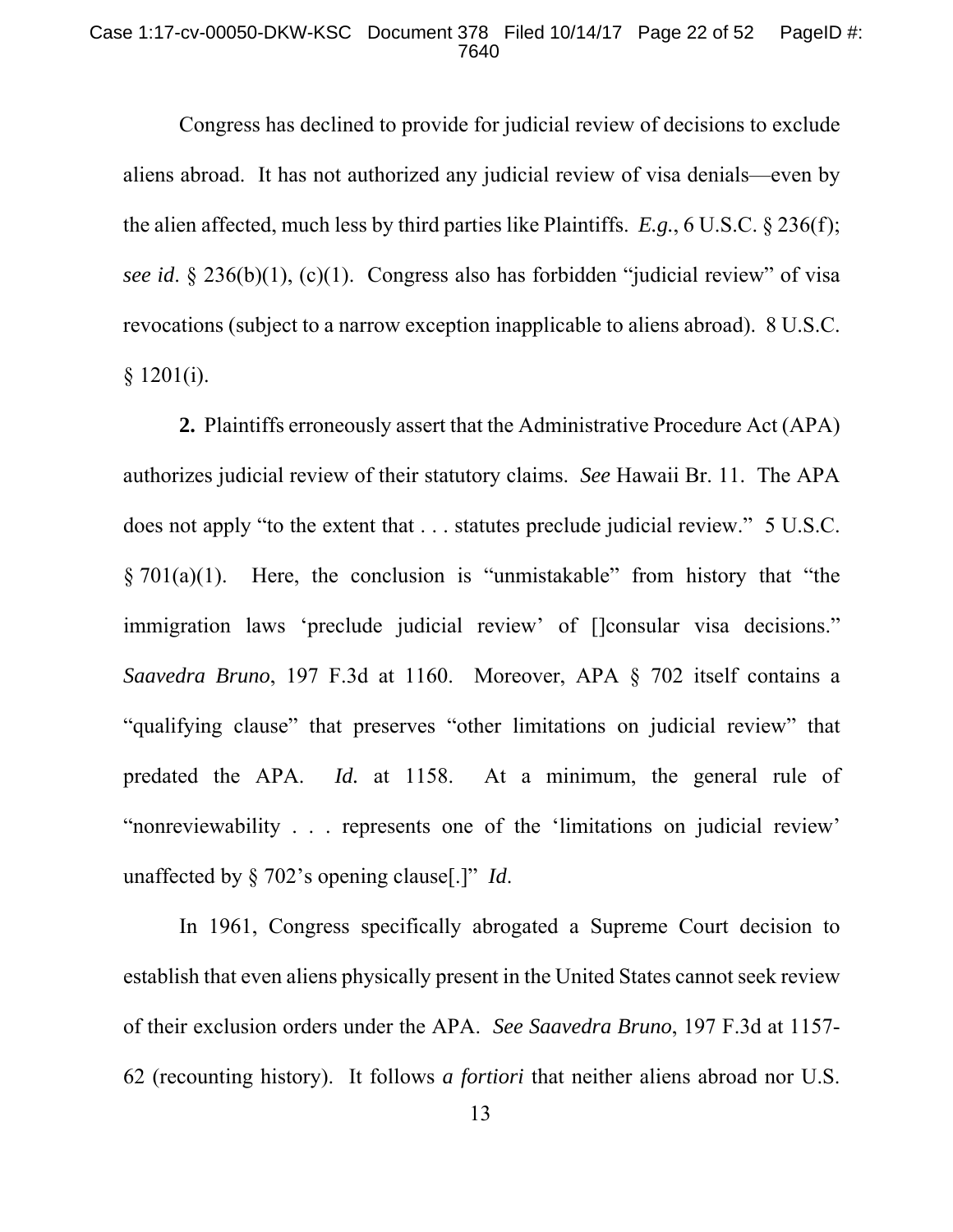citizens acting at their behest can invoke the APA to obtain review. And given that Congress generally foreclosed "judicial review" of visa revocations, 8 U.S.C. § 1201(i), it is implausible that Congress authorized review of visa denials in the first instance. $<sup>1</sup>$ </sup>

**3.** Review is unavailable for three additional reasons. First, the APA provides for judicial review only of "final agency action." 5 U.S.C. § 704. The President's Proclamation is not "agency action" at all. *Franklin v. Massachusetts*, 505 U.S. 788, 800-01 (1992). And none of the aliens abroad identified by Plaintiffs has been refused a visa based on the Proclamation. *See* Hawaii Br. 8-9. If any of Plaintiffs' relatives is denied both a visa and a waiver, then the Court can consider their claims in the context of a live dispute. Similarly, Hawaii's anticipated difficulties in operating its universities are premature: Hawaii identifies no students, faculty, or speakers who have been admitted, offered employment, or invited, but who have applied for and been denied a visa, and a waiver, under the Proclamation. Hawaii Br. 6-8.

<sup>&</sup>lt;sup>1</sup> Plaintiffs assert that *Sale v. Haitian Centers Council, Inc.*, 509 U.S. 155 (1993), shows that their statutory claims are reviewable. *See* Hawaii Br. 12. But *Sale* did not address reviewability because it simply rejected the plaintiffs' claims on the merits, and the aliens in *Sale* alleged that the INA and a treaty gave them a judicially enforceable right. Here, Plaintiffs have no such colorable claim, as discussed below.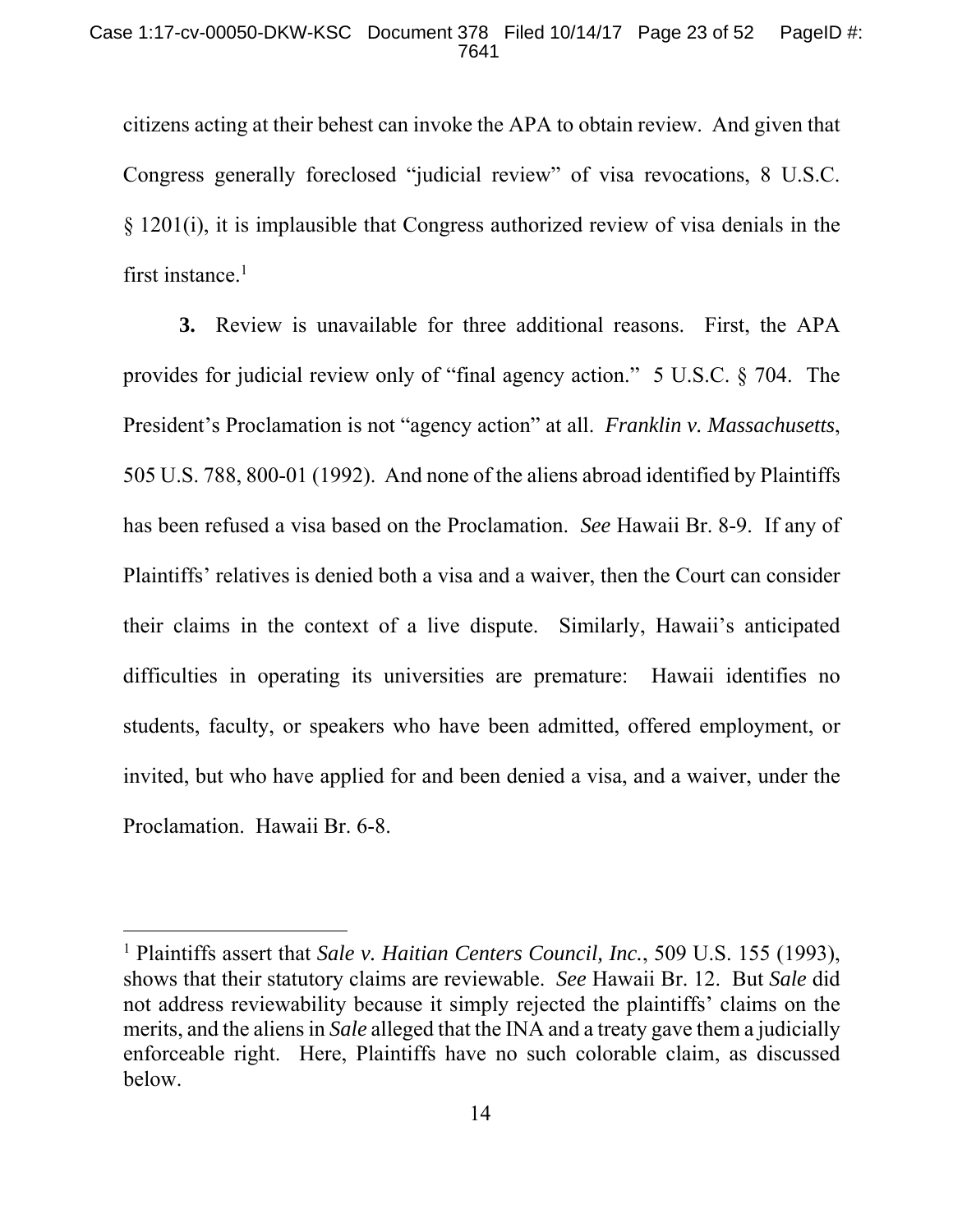Second, Plaintiffs lack a statutory right to enforce. Nothing in the INA gives Plaintiffs a direct right to judicial review. *See, e.g.*, *Abourezk v. Reagan*, 785 F.2d 1043, 1050 (D.C. Cir. 1986); *Haitian Refugee Ctr., Inc. v. Baker*, 953 F.2d 1498, 1505 (11th Cir. 1992). None of the statutes Plaintiffs invoke confers any rights on third parties like Plaintiffs.

Finally, the APA does not apply "to the extent that . . . agency action is committed to agency discretion by law."  $5 \text{ U.S.C.} \$   $701(a)(2)$ . Here, the relevant statutes commit these matters to the President's unreviewable discretion. *See* Part II.A.1, *infra*. 2

## **B. PLAINTIFFS' CONSTITUTIONAL CLAIMS ARE NOT REVIEWABLE**

In *Mandel*, the Court reviewed (and rejected on the merits) a claim that the denial of a waiver of visa-ineligibility to a Belgian national violated U.S. citizens' *own* First Amendment right to receive information. 408 U.S. at 756-59, 762-70 (explaining that the alien himself could not seek review because he "had no constitutional right of entry"). Similarly in *Kerry v. Din*, the Court considered but denied a claim by a U.S. citizen that the refusal of a visa to her husband violated

<sup>&</sup>lt;sup>2</sup> Plaintiffs suggest that judicial review is available through equity. Hawaii Br. 11 (citing *Armstrong v. Exceptional Child Ctr., Inc.*, 135 S. Ct. 1378, 1384-85 (2015)). But the "judge-made remedy" in *Armstrong* does not permit Plaintiffs to sidestep "express and implied statutory limitations" on judicial review, 135 S. Ct. at 1384- 85, such as those under the APA.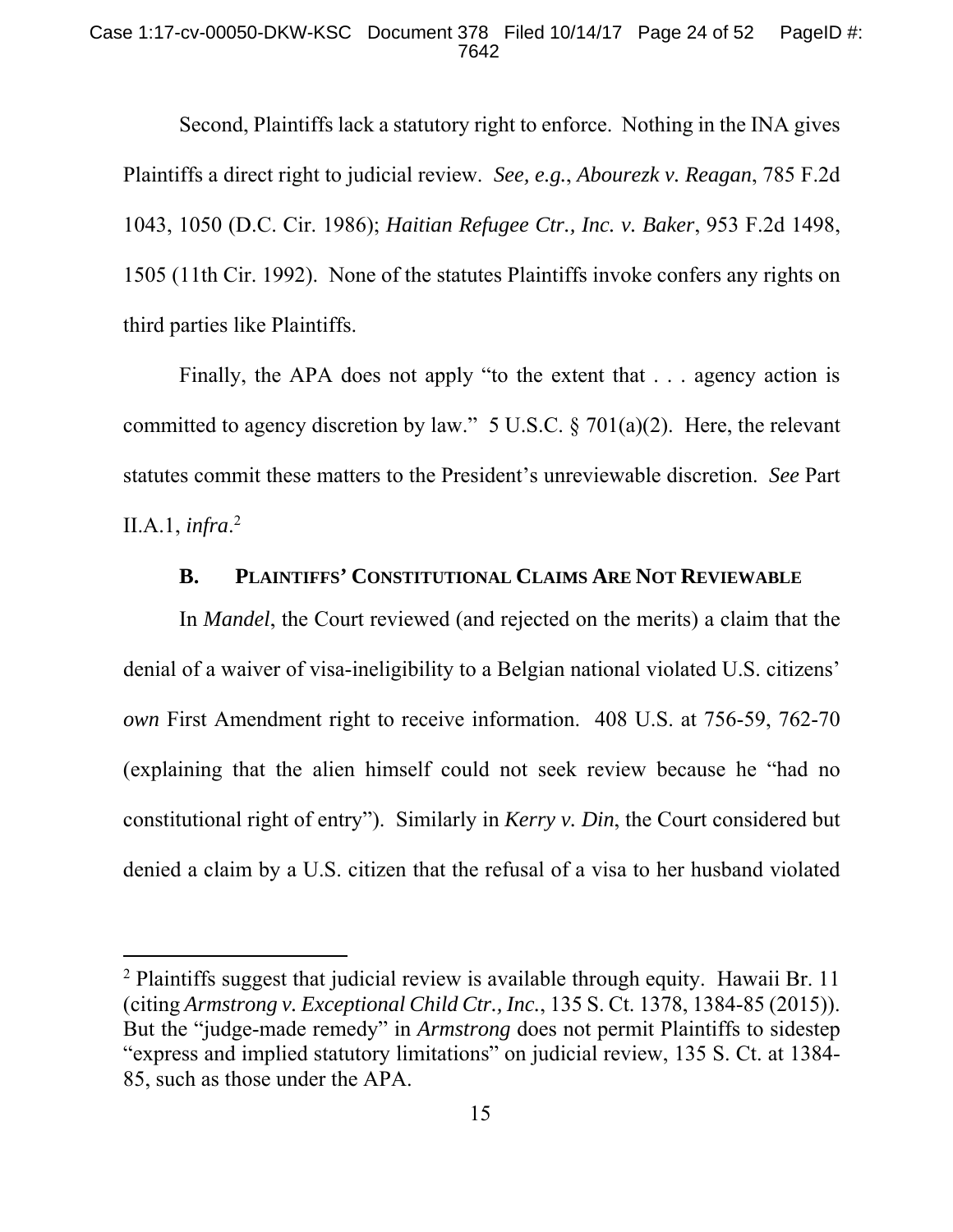her own due-process rights. 135 S. Ct. 2128, 2131 (2015) (opinion of Scalia, J.); *id*. at 2139 (Kennedy, J., concurring in the judgment).

Here, Hawaii cannot assert that the Order violates any constitutional rights of its own, and it cannot assert the constitutional rights of its residents as *parens patriae* in a suit against the federal government. *See Alfred L. Snapp & Son, Inc. v. Puerto Rico ex rel. Barez*, 458 U.S. 592, 610 n.16 (1982). The individual Plaintiffs allege that the Proclamation will prevent or delay their family members' entry into the United States. *See* Hawaii Br. 8-9. But putting aside that no visa has yet been denied pursuant to the Proclamation and this claim is therefore not ripe, that claimed injury is not cognizable because it does not stem from an alleged infringement of Plaintiffs' *own* constitutional rights.

In *McGowan v. Maryland*, 366 U.S. 420 (1961), the Supreme Court held that individuals who are indirectly injured by alleged religious discrimination against others generally may not sue, because they have not suffered violations of their own. *Id*. at 429-30. Likewise here, Plaintiffs are not asserting violations of their own constitutional rights, but are instead asserting the interests of third-party family members abroad.<sup>3</sup>

<sup>&</sup>lt;sup>3</sup> McGowan held that the plaintiffs could assert an Establishment Clause challenge to the state law only because they suffered "direct . . . injury, allegedly due to the imposition on them of the tenets of the Christian religion": they were subjected to (indeed, prosecuted under) a Sunday-closing law, which regulated their own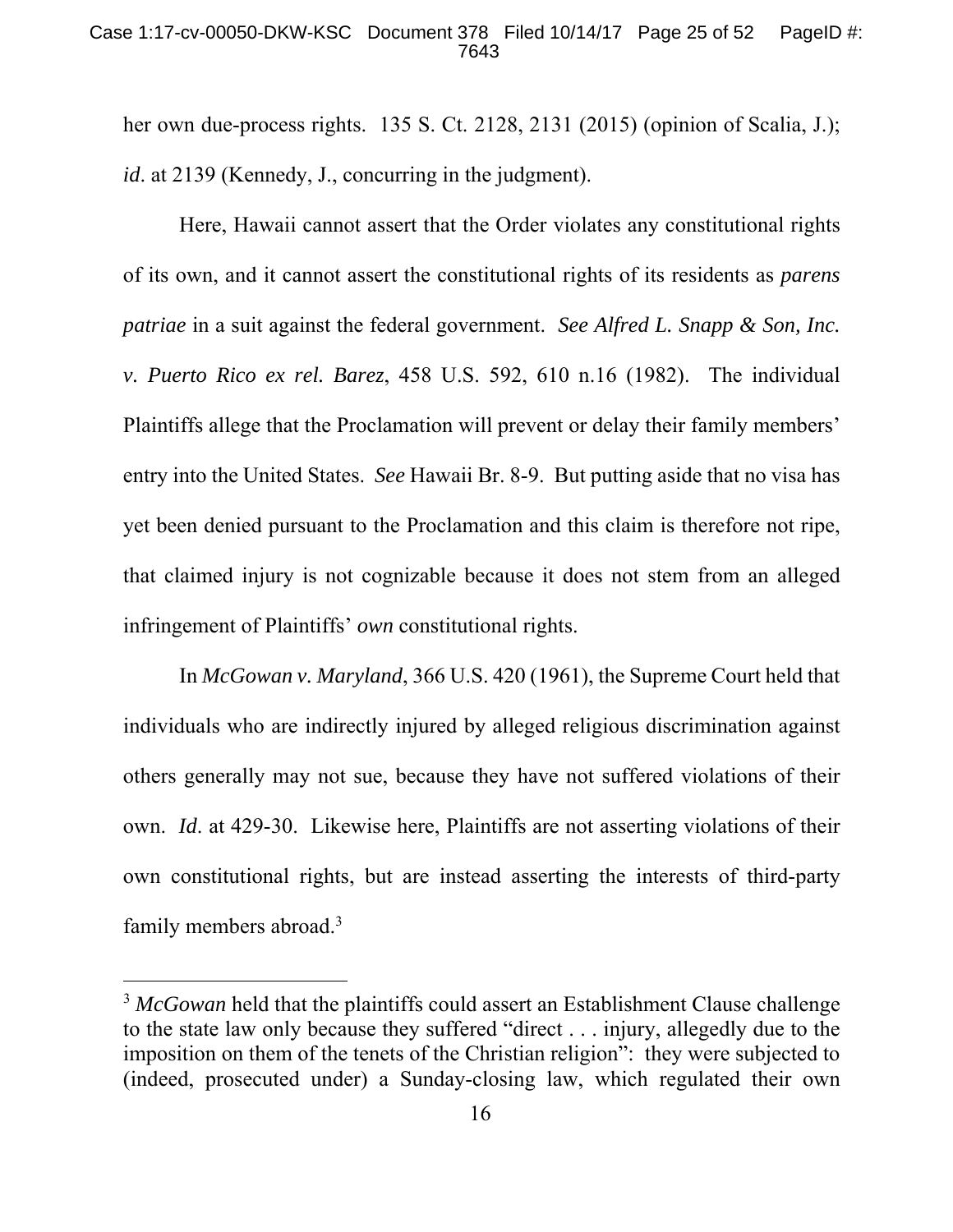### Case 1:17-cv-00050-DKW-KSC Document 378 Filed 10/14/17 Page 26 of 52 PageID #: 7644

Plaintiffs also claim the Proclamation sends a "message" that condemns their Islamic faith. *See* Hawaii Br. 9-10. This "message" injury is not cognizable because it likewise does not result from a violation of Plaintiffs' own constitutional rights. The Supreme Court has "ma[de] clear" that "stigmatizing injury . . . accords a basis for standing only to 'those persons who are personally denied equal treatment' by the challenged discriminatory conduct." *Allen v. Wright*, 468 U.S. 737, 755 (1984). The same rule applies to Establishment Clause claims. *Valley Forge Christian Coll. v. Ams. United for Separation of Church & State, Inc.*, 454 U.S. 464, 85-86 (1982).

A plaintiff may suffer a "spiritual" injury from the violation of his own Establishment Clause rights where he is "subjected to unwelcome religious exercises" or "forced to assume special burdens to avoid them." *Valley Forge*, 454 U.S. at 486-487 n.22. But neither is true here. The Proclamation does not expose Plaintiffs to a religious message: it says nothing about religion, and does not subject them to any religious exercise. A putative Establishment Clause plaintiff may not "re-characterize[]" an abstract injury flowing from "government *action*" directed against others as a personal injury from "a governmental *message*

conduct. 366 U.S. at 422, 430-31. That contrasts with the indirect injury here from alleged discrimination against aliens abroad.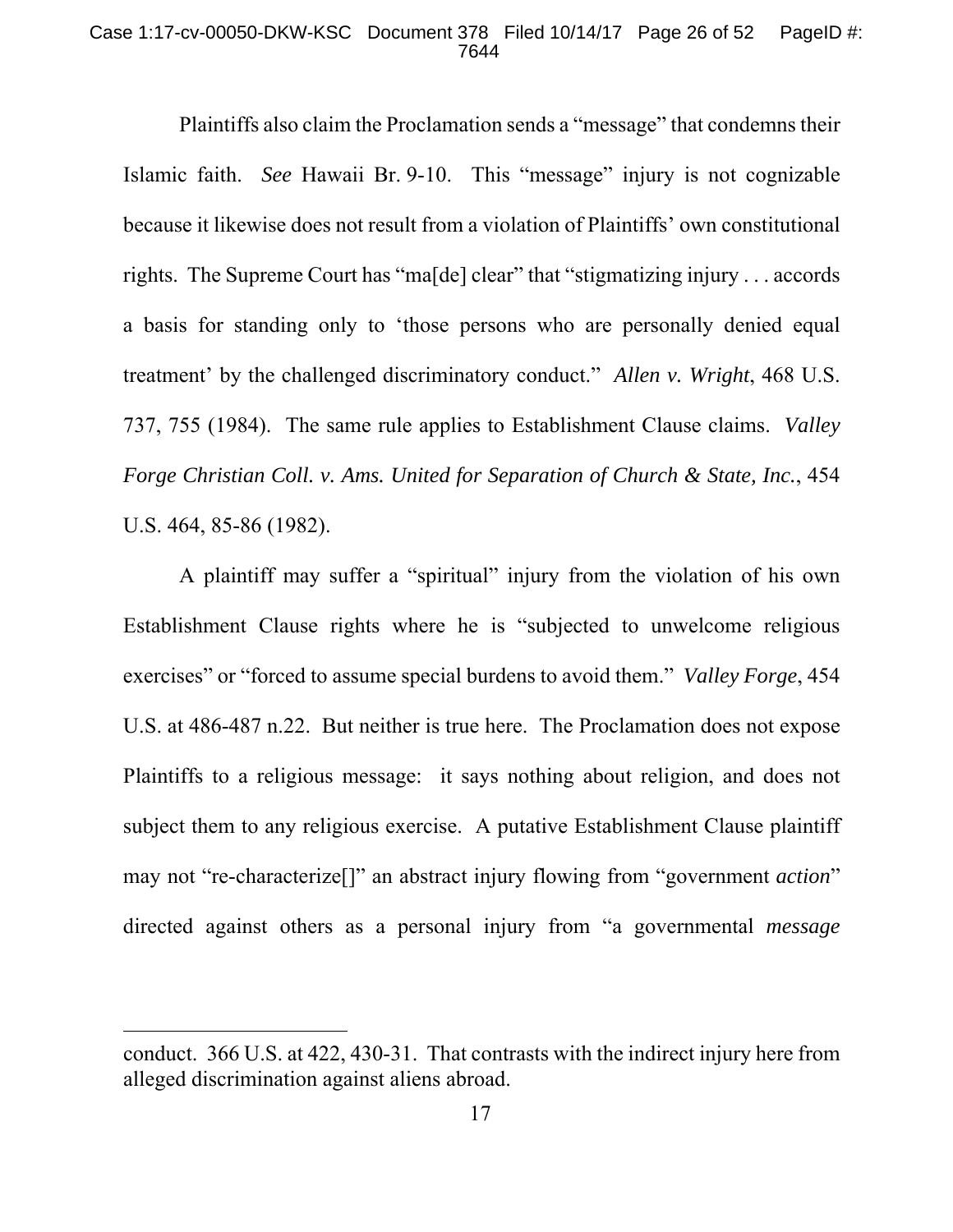Case 1:17-cv-00050-DKW-KSC Document 378 Filed 10/14/17 Page 27 of 52 PageID #: 7645

[concerning] religion" directed at the plaintiff. *In re Navy Chaplaincy*, 534 F.3d 756, 764 (2008) (Kavanaugh, J.), *cert. denied*, 556 U.S. 1167 (2009).

# **II. PLAINTIFFS' STATUTORY CLAIMS ARE NOT LIKELY TO SUCCEED ON THE MERITS**

# **A. THE PROCLAMATION FITS WELL WITHIN THE PRESIDENT'S BROAD CONSTITUTIONAL AND STATUTORY AUTHORITY TO SUSPEND ENTRY OF ALIENS ABROAD**

The Proclamation was issued pursuant to the President's Article II authority and the broad statutory authority vested in him by 8 U.S.C. §§ 1182(f) and 1185(a)(1). The text of those statutes confirms the expansive discretion afforded to the President, and historical practice likewise confirms that the President need not offer detailed justifications for entry suspensions. Although the government disagrees with the Ninth Circuit's attempts to narrow the scope of those statutes, the Proclamation satisfies the Ninth Circuit's standard as well.

# **1. The President Has Extremely Broad Discretion to Suspend Entry of Aliens Abroad**

**a.** As relevant here, 8 U.S.C. § 1182(f) provides the following:

Whenever the President finds that the entry of any aliens or of any class of aliens into the United States would be detrimental to the interests of the United States, he may by proclamation, and for such period as he shall deem necessary, suspend the entry of all aliens or any class of aliens as immigrants or nonimmigrants, or impose on the entry of aliens any restrictions he may deem to be appropriate.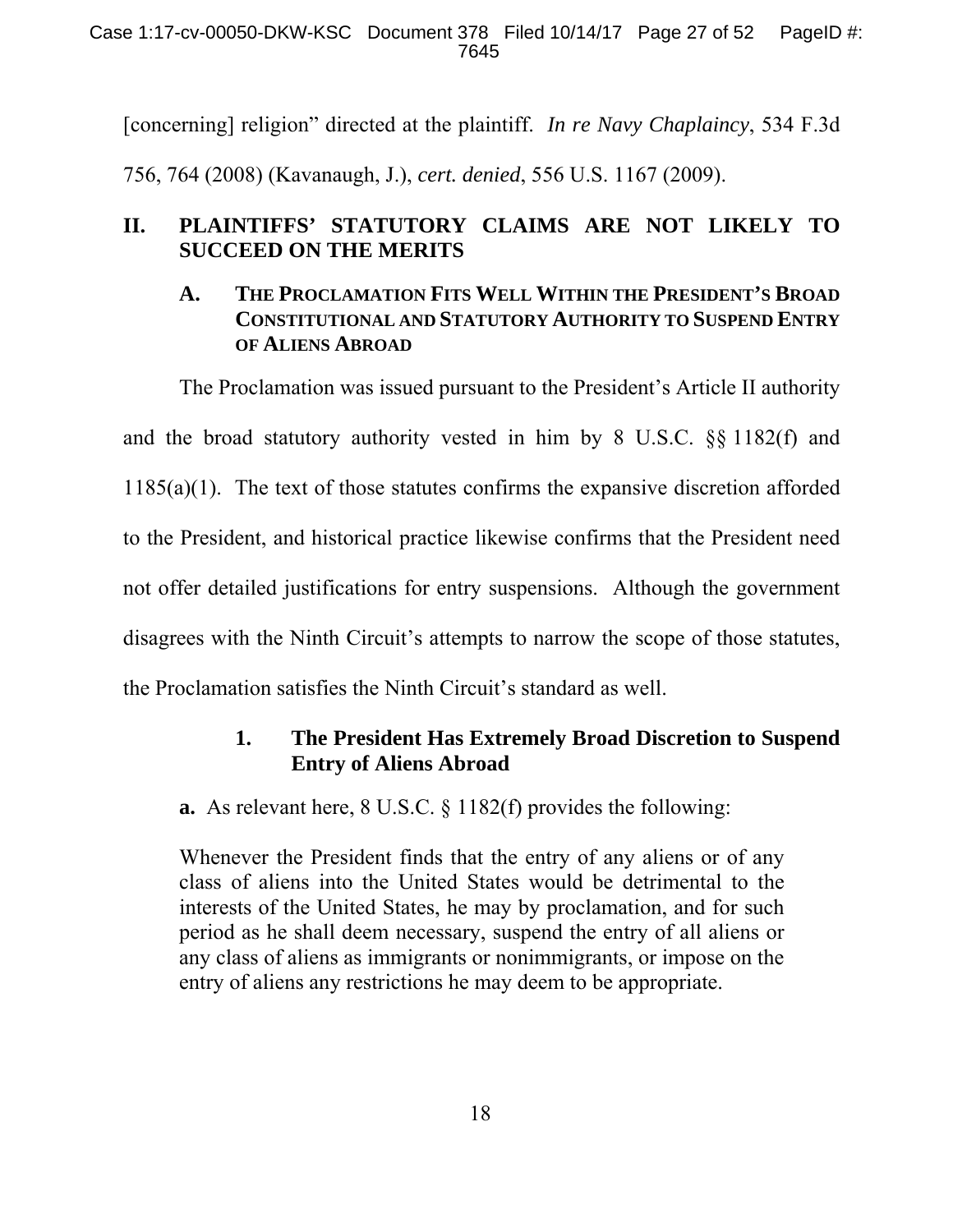8 U.S.C. § 1182(f). This provision grants the President broad authority and confirms his discretion at every turn. At least four courts of appeals have recognized that § 1182(f) provides the President with broad power to suspend the entry of aliens. *See Abourezk*, 785 F.2d at 1049 n.2; *Haitian Refugee Ctr., Inc.*, 953 F.2d at 1507 ; *Allende v. Shultz*, 845 F.2d 1111, 1117-18 (1st Cir. 1988); *Mow Sun Wong v. Campbell*, 626 F.2d 739, 744 n.9 (9th Cir. 1980). The Supreme Court itself has deemed it "perfectly clear that [Section] 1182(f) . . . grants the President ample power to establish a naval blockade that would simply deny illegal Haitian migrants the ability to disembark on our shores." *Sale*, 509 U.S. at 187.

In addition,  $8 \text{ U.S.C.} \$  $1185(a)(1)$  further provides:

Unless otherwise ordered by the President, it shall be unlawful . . . for any alien to depart from or enter or attempt to depart from or enter the United States except under such reasonable rules, regulations, and orders, and subject to such limitations and exceptions as the President may prescribe[.]

This statutory text likewise confirms the breadth of the President's authority. This section does not require any predicate findings whatsoever, but simply gives the President authority to restrict entry to the United States according to "such limitations and exceptions as the President may prescribe." *Id.*; *see also Haig v. Agee*, 453 U.S. 280, 297 (1981) (construing similar language in §1185(b) as "le[aving] the power to make exceptions exclusively in the hands of the Executive"); *Allende*, 845 F.2d at 1118 & n.13.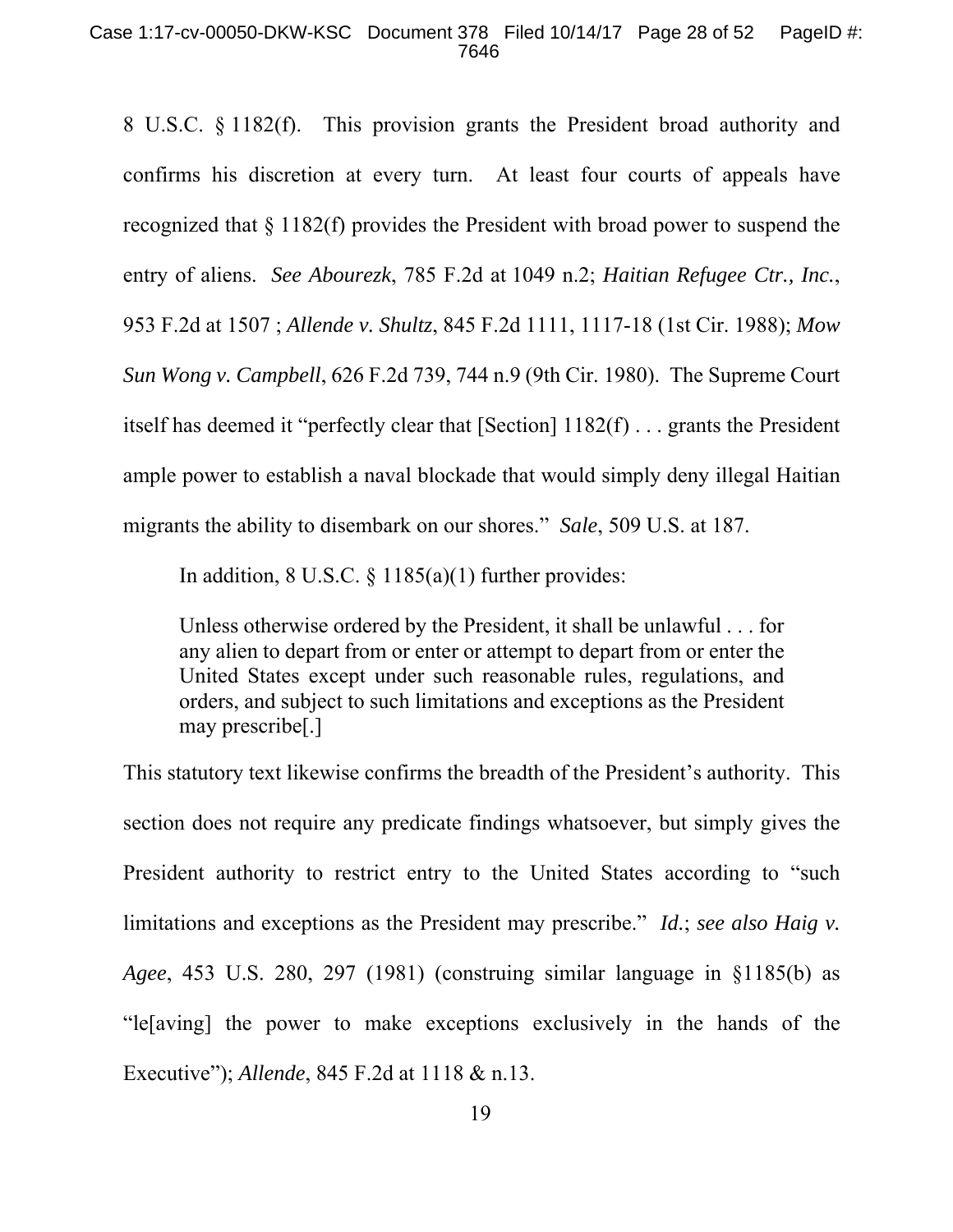#### Case 1:17-cv-00050-DKW-KSC Document 378 Filed 10/14/17 Page 29 of 52 PageID #: 7647

**b.** The plain text of these statutes provides no basis for judicial secondguessing of the President's determinations about what restrictions to "prescribe" or what restrictions are necessary to avoid "detriment[] to the interests of the United States." Congress specifically committed those matters to the President's judgment and discretion. Indeed, the statutes "fairly exude<sup>[]</sup> deference to the [President]" and "appear[] . . . to foreclose the application of any meaningful judicial standard of review," such that it would be inappropriate for this Court to second-guess the the President's restrictions or their basis. *Webster v. Doe*, 486 U.S. 592, 600 (1988); *see also Reno v. Am.-Arab Anti-Discrimination Comm.*, 525 U.S. 471, 491 (1999) [hereafter "*AAADC*"] ("The Executive should not have to disclose its 'real' reasons for deeming nationals of a particular country a special threat . . . and even if it did disclose them a court would be ill equipped to determine their authenticity and utterly unable to assess their adequacy."). Thus, the President's determinations are "not subject to review." *United States v. George S. Bush & Co.*, 310 U.S. 371, 380 (1940).

**c.** Historical practice confirms the breadth of and deference owed to the President's authority. For decades Presidents have restricted entry pursuant to §§ 1182(f) and 1185(a)(1) without detailed public justifications or findings; some have discussed the President's rationale in one or two sentences that broadly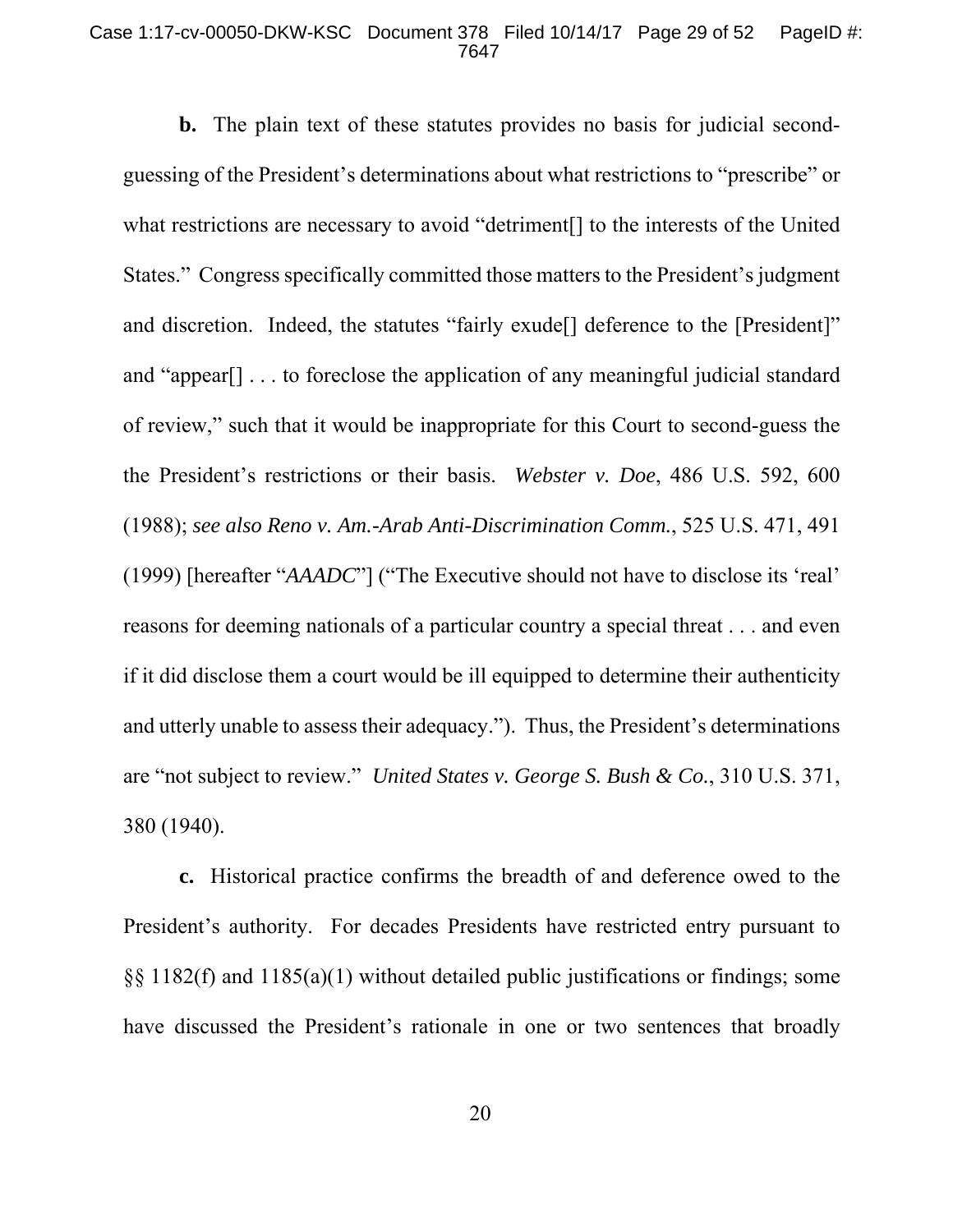### Case 1:17-cv-00050-DKW-KSC Document 378 Filed 10/14/17 Page 30 of 52 PageID #: 7648

declare the Nation's interests.4 Executive Order No. 12,807—the Presidential action at issue in *Sale*—contained only a single sentence justifying its measures. *See* Exec. Order No. 12,807, pmbl. pt. 4 (May 24, 1992) ("There continues to be a serious problem of persons attempting to come to the United States by sea without necessary documentation and otherwise illegally."). But the Supreme Court expressed no concerns about the adequacy of that finding, instead stating that "[w]hether the President's chosen method" made sense from a policy perspective was "irrelevant to the scope of his authority" under the statute. *Sale*, 509 U.S. at 187-88.

Similarly, in 1979 when President Carter invoked § 1185(a)(1) to restrict Iranian nationals, the Executive Order contained no express findings and delegated the authority to prescribe restrictions to lower Executive Branch officials. *See* Exec. Order No. 12,172, § 1-101 (Nov. 26, 1979). Yet courts refused to invalidate those restrictions. *See Nademi v. INS*, 679 F.2d 811, 813-14 (10th Cir. 1982); *Yassini v. Crosland*, 618 F.2d 1356, 1362 (9th Cir. 1980).

<sup>4</sup> *E.g.*, Proclamation No. 8693 (July 27, 2011); Proclamation No. 8342 (Jan. 22, 2009); Proclamation No. 6958 (Nov. 26, 1996); Proclamation No. 5887 (Oct. 26, 1988); Proclamation No. 5829 (June 14, 1988).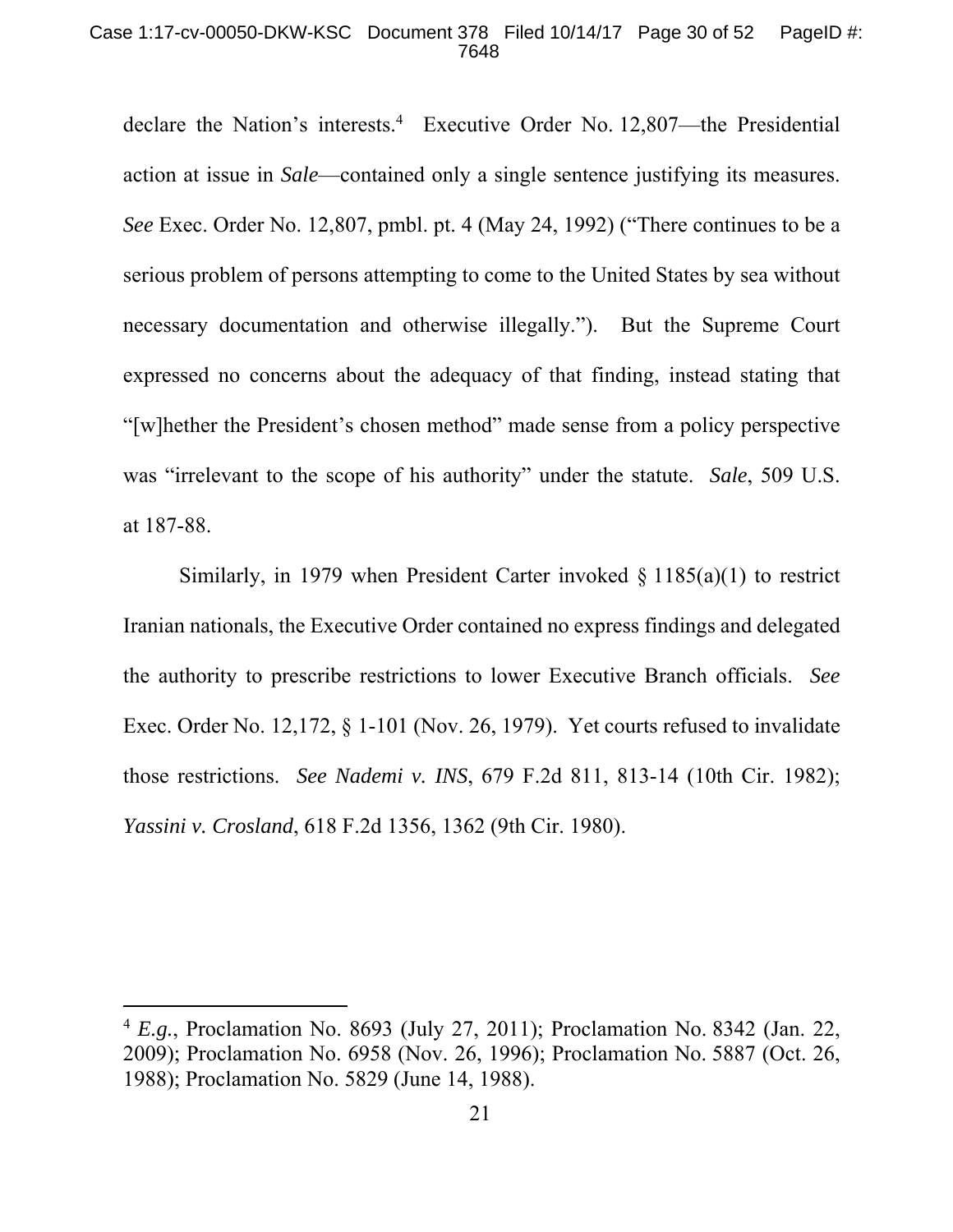# **2. Under Any Standard, the Proclamation is Adequately Justified By the President's National Security and Foreign Affairs Judgments**

**a.** The President provided far more detail and explanation for his findings than exist in other Presidential suspensions under §§ 1182(f) or 1185(a). The President imposed the entry restrictions after reviewing the recommendations of the Acting Secretary of DHS, as explained in the Proclamation, and her recommendations were created following a worldwide review that evaluated every country according to neutral criteria.

The President's entry restrictions serve two purposes. First, the restrictions are "necessary to prevent the entry of those foreign nationals about whom the United States Government lacks sufficient information to assess the risks they pose to the United States." *Id.* § 1(h)(i); *id.* § 1(a)-(b) (discussing the importance of foreign countries' information-sharing to the overall security-vetting process). Plaintiffs have no basis to contest the Executive Branch's national-security judgments, and it would be inappropriate for this Court to second-guess them. *See Department of Navy v. Egan*, 484 U.S. 518, 530 (1988) ("courts traditionally have been reluctant to intrude upon the authority of the Executive in military and national security affairs").

Second, the restrictions place pressure on foreign governments "to work with the United States to address those inadequacies and risks so that the restrictions and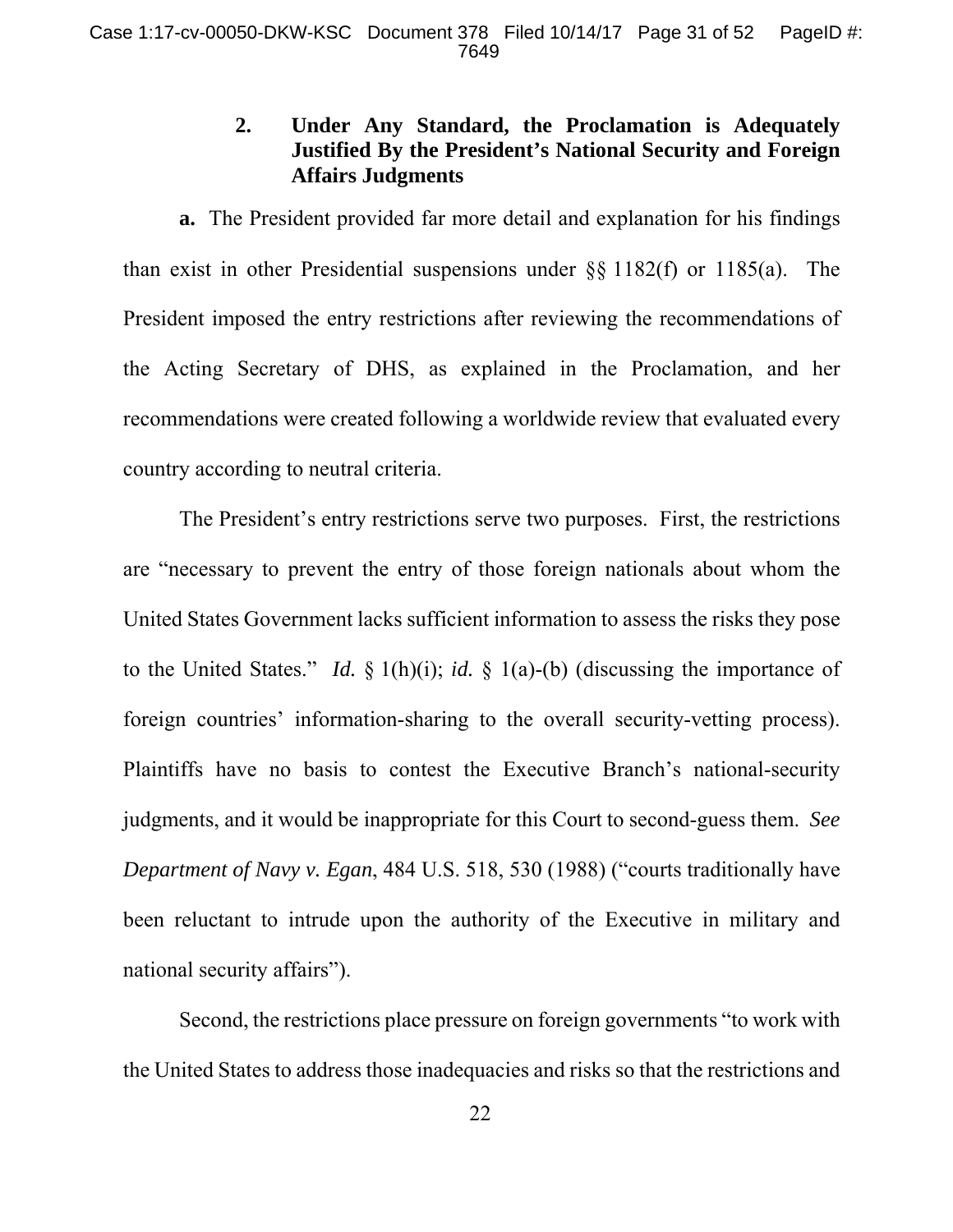#### Case 1:17-cv-00050-DKW-KSC Document 378 Filed 10/14/17 Page 32 of 52 PageID #: 7650

limitations imposed . . . may be relaxed or removed as soon as possible." *Id.* § 1(h). The utility of entry restrictions as a foreign-policy tool is confirmed by the results of the diplomatic engagement period described in the Proclamation—the prospect of entry restrictions yielded significant improvements in foreign countries' information-sharing practices. *Id.* § 1(e)-(g). These foreign-relations efforts independently justify the Proclamation and yet they are almost wholly ignored by Plaintiffs. *See also Kiobel v. Royal Dutch Petroleum Co.*, 569 U.S. 108, 115-16 (2013) (noting "the danger of unwarranted judicial interference in the conduct of foreign policy").

**b.** Plaintiffs argue that the Proclamation fails for the same reasons EO-2 failed before the Ninth Circuit. *See* Hawaii Br. 18-22 (citing *Hawaii*, 859 F.3d at 770-74). But the Proclamation satisfies the standards the Ninth Circuit applied as well.

*First*, the Ninth Circuit held that EO-2 made "no finding that nationality alone renders entry of this broad class of individuals a heightened security risk to the United States." *Hawaii*, 859 F.3d at 772. But the Proclamation here explains that "[s]creening and vetting protocols" play "a critical role" in protecting United States citizens "from terrorist attacks and other public-safety threats," Procl. § 1(a); that "[i]nformation-sharing and identity-management protocols and practices of foreign governments are important for the effectiveness of th[os]e screening and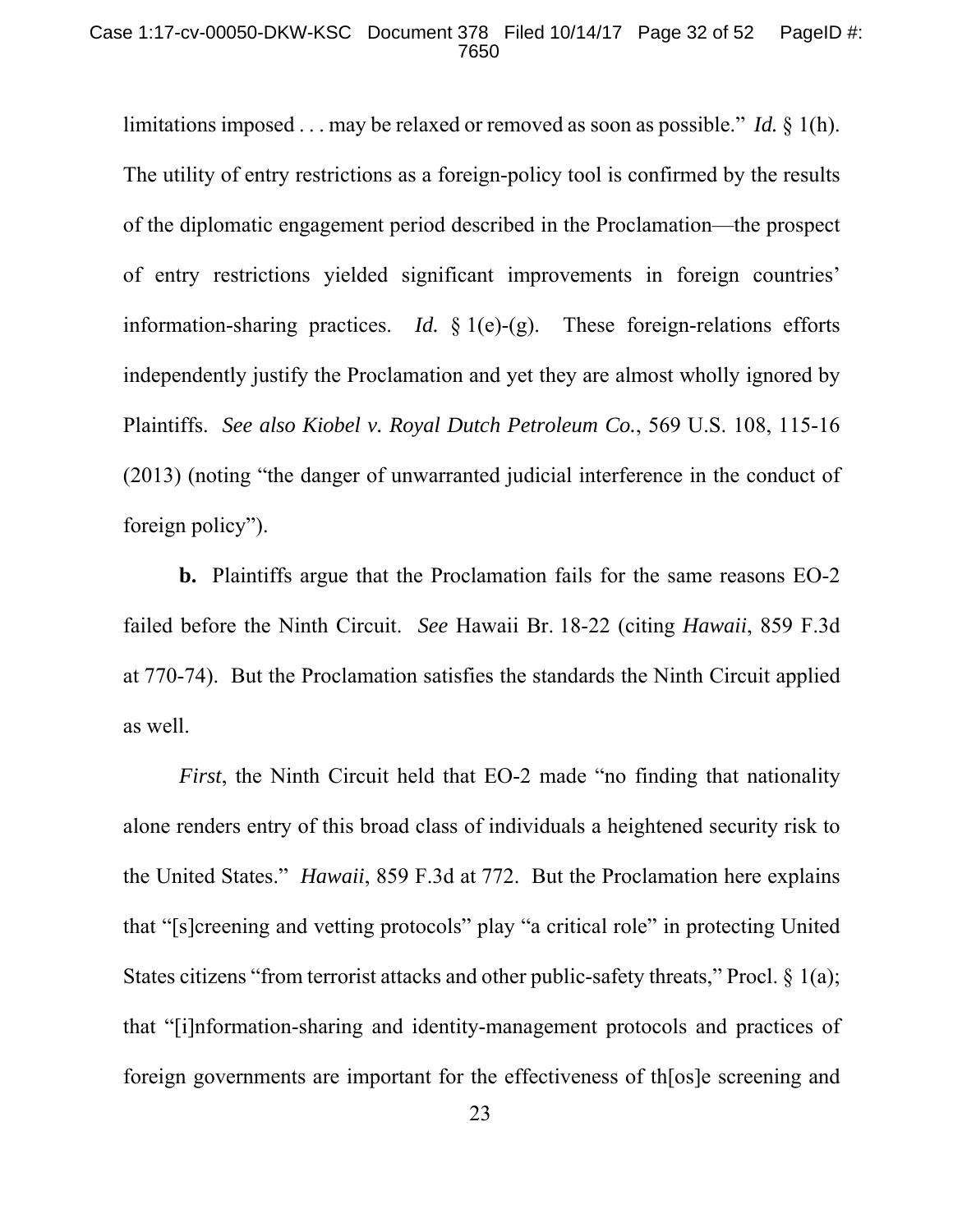### Case 1:17-cv-00050-DKW-KSC Document 378 Filed 10/14/17 Page 33 of 52 PageID #: 7651

vetting protocols," *id.* § 1(b); that each of the eight countries was determined to have "inadequate" practices under DHS's baseline criteria or to present other special circumstances, *id.* § 1(g); and therefore the Proclamation's restrictions are "necessary to prevent the entry of those foreign nationals about whom the United States Government lacks sufficient information to assess the risks they pose to the United States," *id.* § 1(h)(i). These findings necessarily turn on nationality, because it is the inadequacy of the foreign governments' practices concerning their nationals that creates the risk inherent in those persons' entry. *Id.* § 1(b).<sup>5</sup>

Similarly, the Proclamation explains that the entry restrictions are intended to "elicit improved identity-management and information-sharing protocols and practices from foreign governments" going forward. Procl. § 1(h)(i); *see id.* § 1(b). The Ninth Circuit itself acknowledged the rationality of distinguishing among "classes of aliens on the basis of nationality" when necessary "as retaliatory diplomatic measures." *Hawaii*, 859 F.3d at 772 n.13.

*Second*, the Ninth Circuit faulted EO-2's use of nationality as over-inclusive because it suspended entry even for "nationals without significant ties to the six

<sup>&</sup>lt;sup>5</sup> The Ninth Circuit also faulted EO-2 for not identifying a "link between an individual's nationality and their propensity to commit terrorism." *Hawaii*, 859 F.3d at 772. To the extent the Ninth Circuit implied that the President must make an individualized risk determination as to each particular national excluded, that would plainly conflict with the statutes here, which permit the President to make categorical determinations.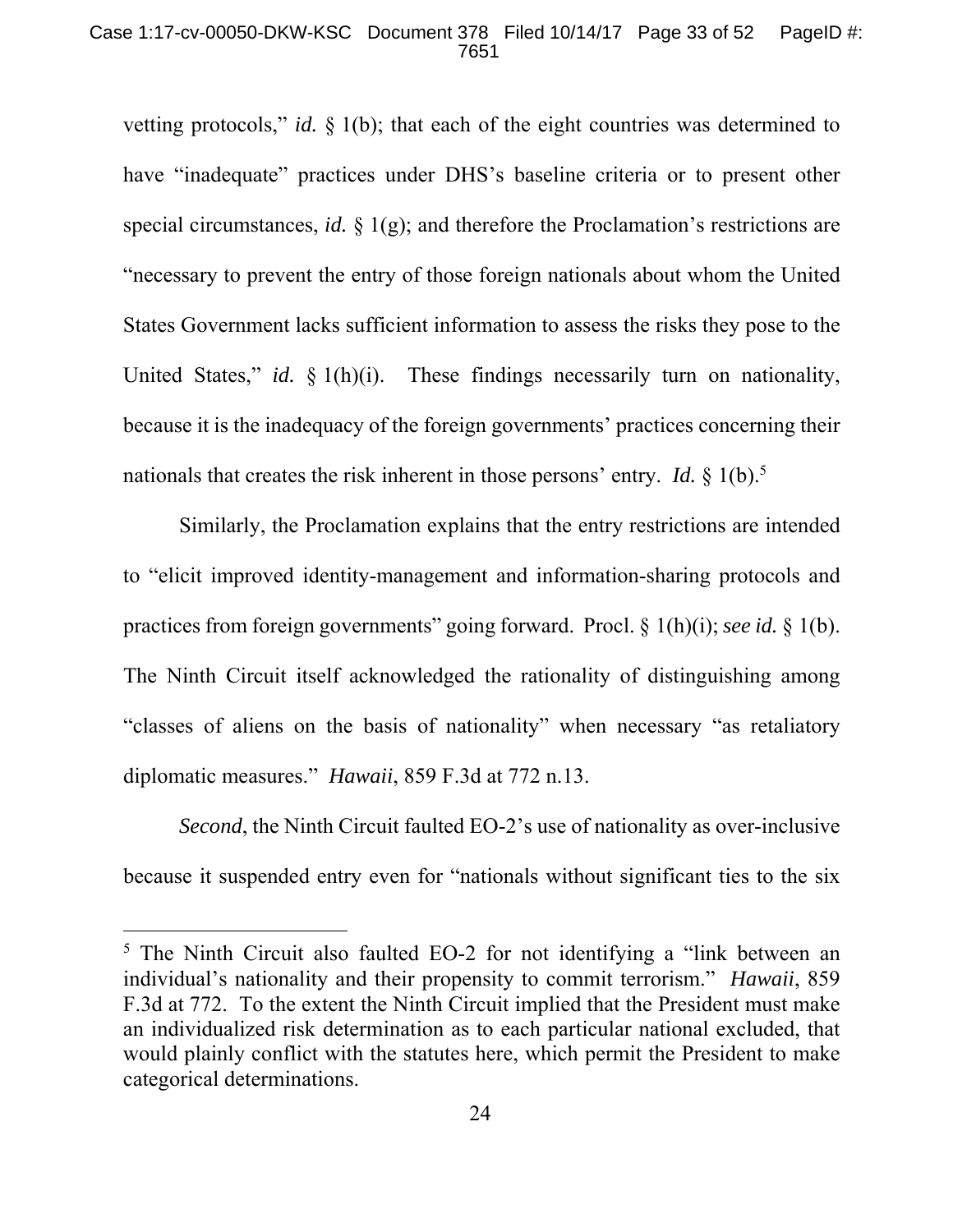### Case 1:17-cv-00050-DKW-KSC Document 378 Filed 10/14/17 Page 34 of 52 PageID #: 7652

designated countries[.]" *Hawaii*, 859 F.3d at 773. As the Proclamation explains, however, the "practices of foreign governments are important for the effectiveness of the screening and vetting protocols and procedures of the United States," because these governments "manage the identity and travel documents of their nationals," and "also control the circumstances under which they provide information about their nationals to other governments." Procl. § 1(b). Such practices, however, would apply to all of a foreign government's nationals, regardless of the degree of a foreign national's connection to his or her country of citizenship.

*Third*, the Ninth Circuit noted that EO-2 did not "make<sup>[]</sup> any finding that the current screening processes are inadequate." *Hawaii*, 859 F.3d at 773. But the Proclamation expressly contains such a finding; the Acting Secretary conducted the worldwide review "to identify whether, and if so what, additional information will be needed from each foreign country to adjudicate an application by a national of that country . . . in order to determine that the individual is not a security or publicsafety threat," Procl.  $\S$  1(c), and after being evaluated under that standard, the eight countries here were found to have *inadequate* information-sharing practices or to present other risks, *id.*  $\S$  1(g), (i). Furthermore, the President found that the status quo was inadequate to encourage greater cooperation from the eight nations. *See id.* § 1(h)(i) ("These restrictions and limitations are also *needed* to elicit improved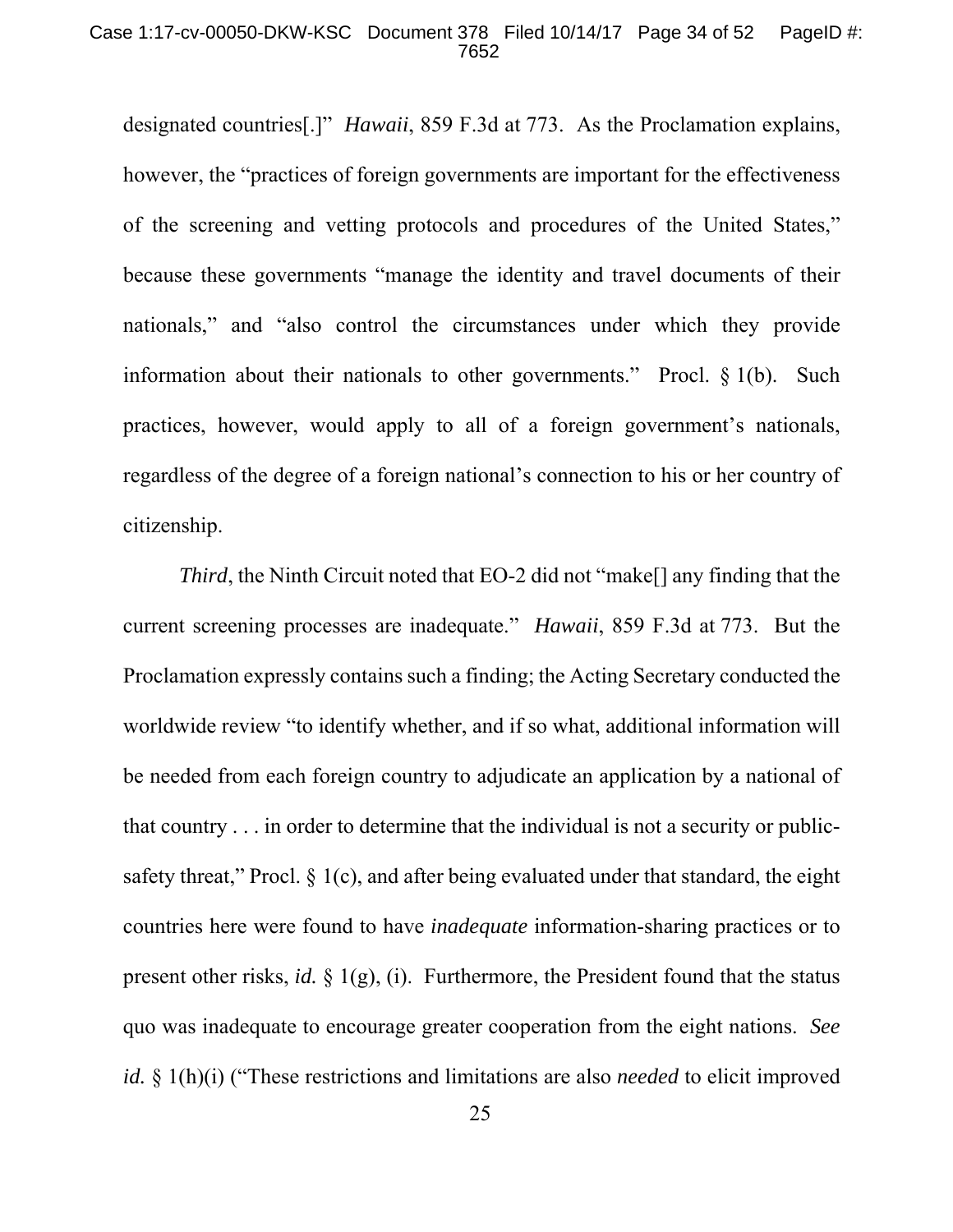identity-management and information-sharing protocols and practices from foreign governments[.]" (emphasis added)).6

# **3. Plaintiffs' Asserted Limitations on the President's Statutory Authority are Incorrect**

Plaintiffs suggest three limitations on the President's statutory authority. None is correct.

**a.** Plaintiffs first suggest that the President's authority under §§ 1182(f) and 1185(a) should be construed narrowly in light of the non-delegation doctrine. *See*  Hawaii Br. 22-24. But this argument is squarely foreclosed by *Knauff*, which rejected a non-delegation challenge to the predecessor version of  $\S 1185(a)(1)$ because the exclusion of aliens also "implement[s] an inherent executive power." 338 U.S. at 542.

**b.** Plaintiffs argue that §§ 1182(f) and 1185(a) may be used only to "exclude (1) aliens akin to subversives, war criminals, and the statutorily inadmissible, and (2) aliens who would undermine congressional policy during an exigency in which

<sup>&</sup>lt;sup>6</sup> Plaintiffs suggest that the President's findings are irrational because, if risk of entry is tied to a particular government's practices, then the restrictions should exclude non-immigrants and immigrants alike. Hawaii Br. 20-21. But as the Proclamation explains, given that immigrants will generally remain in the country longer and are harder to remove, Procl,  $\S$  1(h)(ii), it is perfectly rational to determine that they pose greater risks and accordingly to impose further restrictions on their entry.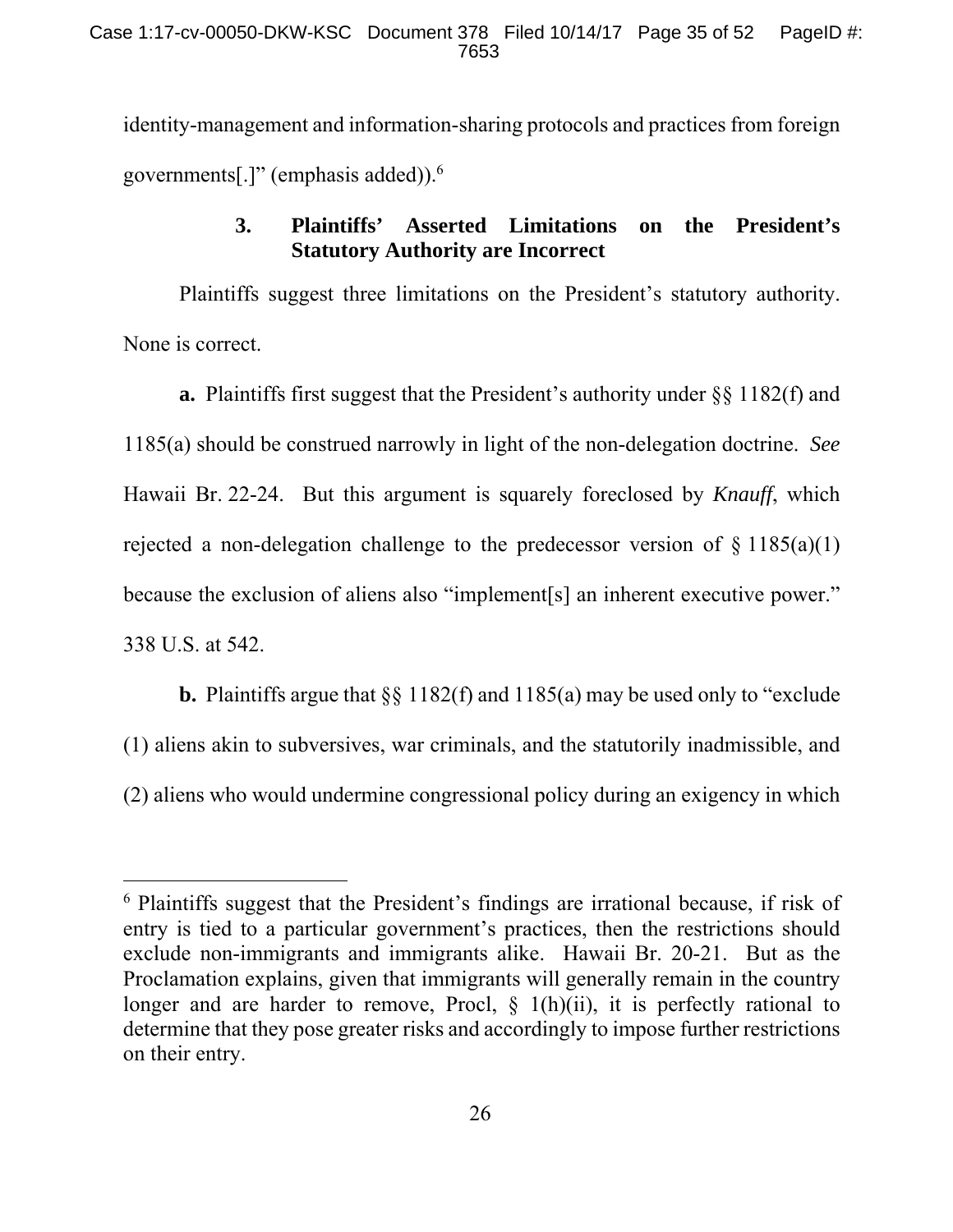### Case 1:17-cv-00050-DKW-KSC Document 378 Filed 10/14/17 Page 36 of 52 PageID #: 7654

it is impracticable for Congress to act." Hawaii Br. 24. But these limitations find no basis in the statutes' text, history, or practice, and Plaintiffs' theory would require this Court to find that several prior presidential exercises of this authority were unlawful. President Reagan's suspension of Cuban immigrants in August 1986, which Plaintiffs cite approvingly, Hawaii Br. 27, was issued in response to an event fifteen months earlier, s*ee* Proclamation No. 5517, pmbl. (Aug. 26, 1986)—not an exigency to which Congress could not respond. President Carter's 1979 Executive Order responded to the Iranian hostage crisis, which lasted from November 1979 to January 1981, and was the subject of legislation, *see* Hostage Relief Act of 1980, Pub. L. No. 96-449, 94 Stat. 1967. But no court held that Congressional action eliminated the President's authority to impose restrictions on Iranian nationals. More recently, Presidents have continued to use § 1182(f) not solely to address exigencies, but rather as a tool to encourage foreign nations' cooperation with the United States' objectives. *See, e.g.*, Exec. Order No. 13,662 (Mar. 24, 2014); Proclamation No. 7524 (Feb. 26, 2002); Proclamation No. 6730 (Oct. 5, 1994).

**c.** Plaintiffs argue the President's authority under § 1182(f) is limited such that he may not "supplant Congress's scheme" under the INA. Hawaii Br. 28-29. But there is no conflict here between the Proclamation and the INA: Congress has set the *minimum* requirements for an alien to gain entry, and has also granted the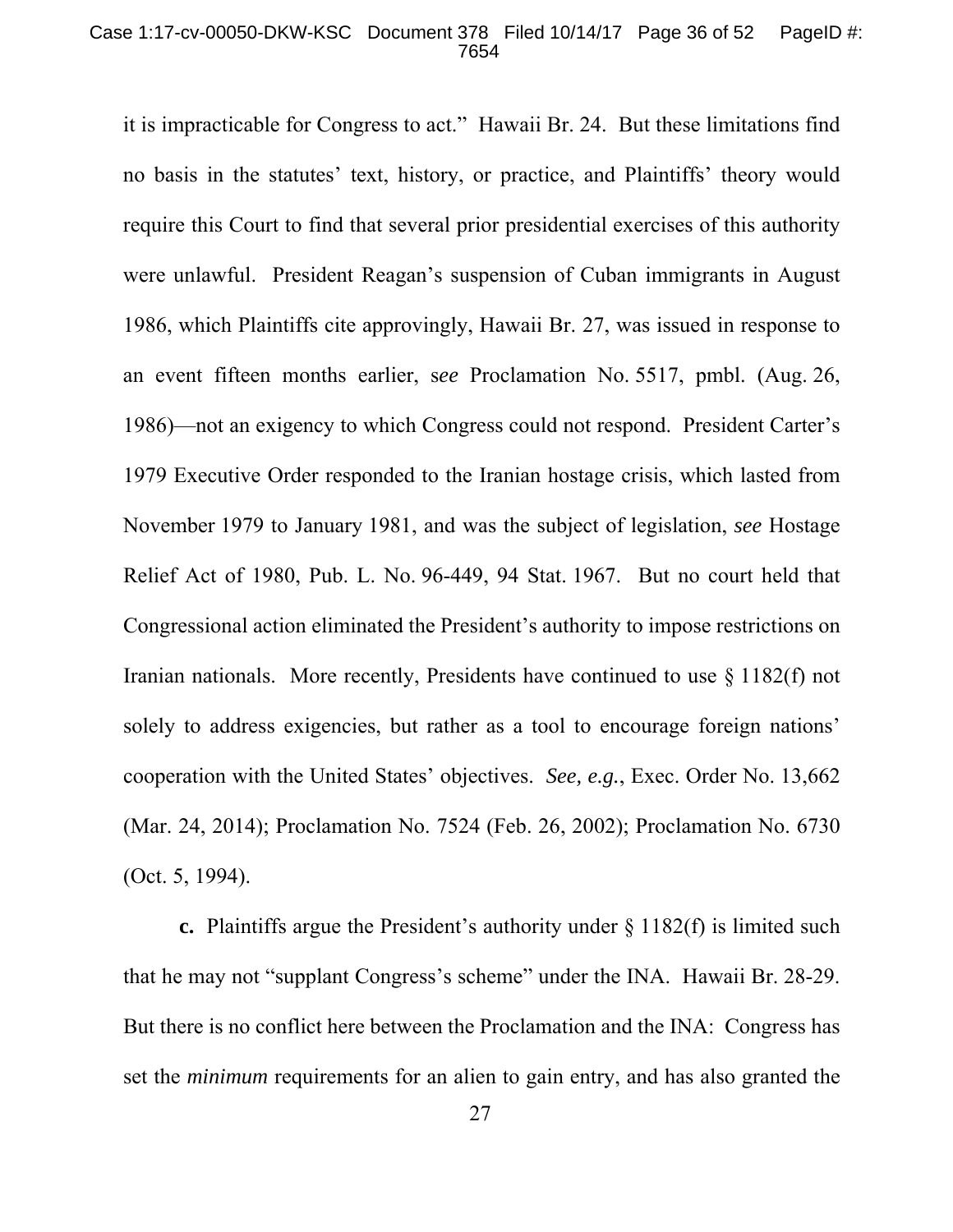President authority to impose *additional* restrictions when he deems appropriate. *See Knauff*, 338 U.S. at 541-42, 545-47.

Plaintiffs' theory is particularly ill-suited to the arena of national security and foreign affairs, which involve delicate balancing in the face of ever-changing circumstances, such that the Executive must be permitted to act quickly and flexibly. *See Zemel v. Rusk*, 381 U.S. 1, 17 (1965); *see also Jama v. Immigration & Customs Enf't*, 543 U.S. 335, 348 (2005). In this setting, courts typically apply the *opposite* presumption: courts will not assume Congress's intent to foreclose the President's authority over national security and foreign affairs unless Congress has specifically expressed that intent. *See, e.g.*, *Jama*, 543 U.S. at 348; *Egan*, 484 U.S. at 530.

Plaintiffs assert that the Government's interpretation of §§ 1182(f) and  $1185(a)(1)$  would mean there is no limit to the President's authority to make immigration policy. Hawaii Br. 28. Whatever outer limits may exist on the President's authority under §§ 1182(f) and 1185(a), however, they are not implicated by the Proclamation here, which addresses core areas of national security and foreign relations, and which *furthers* the INA by ensuring that the Government has the information needed to determine whether aliens present national-security or safety risks.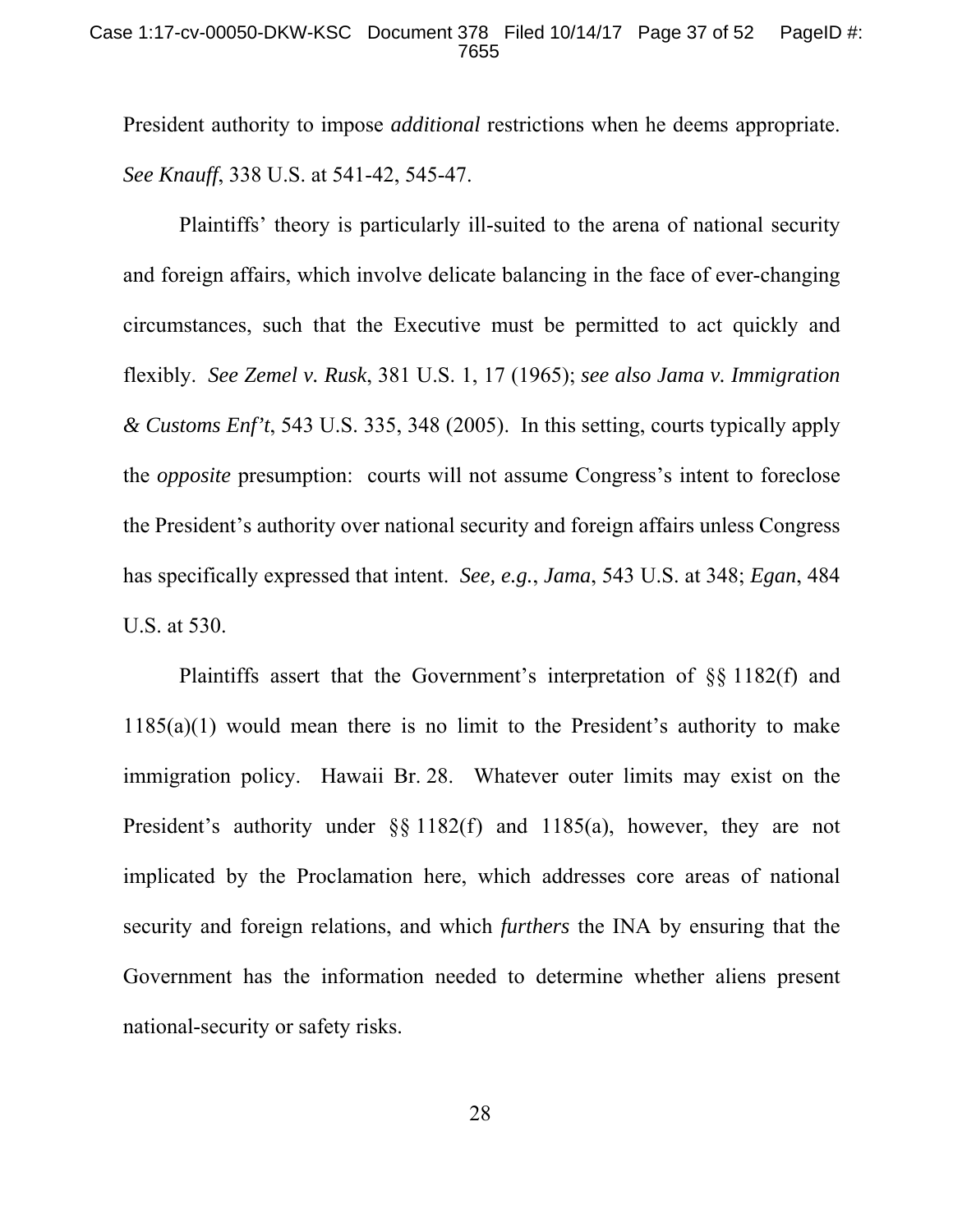## **B. THE PROCLAMATION DOES NOT VIOLATE SECTION 1152(a)(1)**

## **1. There Is No Conflict Between the Non-Discrimination Provision and the President's Suspension Authorities**

The non-discrimination provision does not conflict with the President's suspension authorities because the statutes operate in two different spheres. Sections 1182(f) and 1185(a)(1), along with other grounds in Section 1182(a), limit the universe of individuals eligible to receive visas, and then  $\S 1152(a)(1)(A)$ prohibits discrimination on the basis of nationality *within* that universe of eligible individuals.

The legislative history shows that Congress understood the INA to operate in this manner. The 1965 amendments were designed to eliminate the countryquota system previously in effect, not to limit any of the pre-existing provisions like §§ 1182(f) or 1185(a)(1) addressing entry or protecting security. *See* H. Rep. No. 745, 89th Cong., 1st Sess., at 13 (1965); S. Rep. No. 89-748 at 11 (1965), *as reprinted in* 1965 U.S.C.C.A.N. 3328, 3329-30. The history expressly states that the new immigrant-selection system (now codified in §§ 1151-53) was intended to operate only as to those *otherwise eligible for visas*. *See* H. Rep. No. 745, 89th Cong., 1st Sess., at 12 (1965); S. Rep. No. 89-748, at 13.

Historical practice also confirms this interpretation. President Carter in 1979 directed the Secretary of State and the Attorney General to adopt "limitations and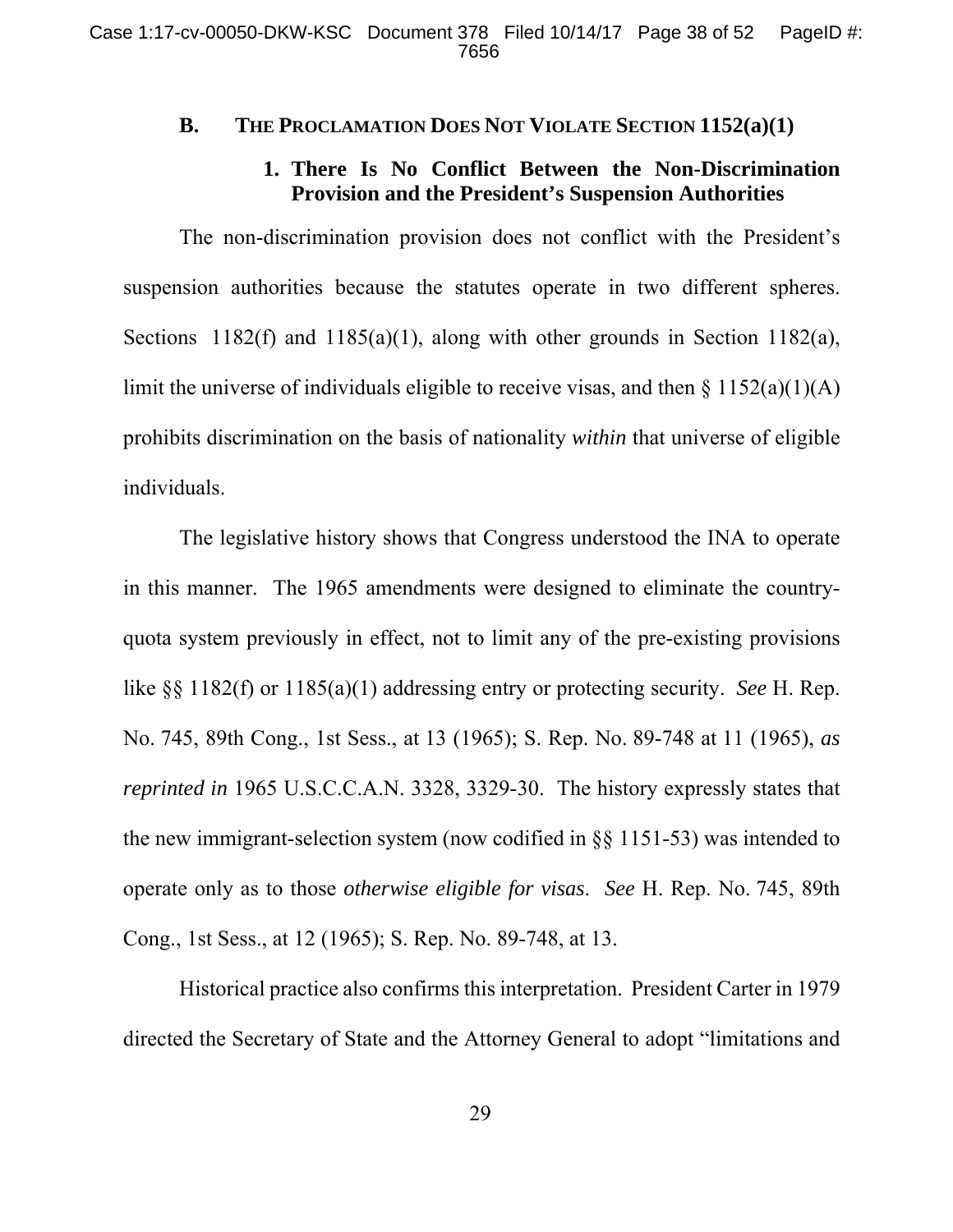### Case 1:17-cv-00050-DKW-KSC Document 378 Filed 10/14/17 Page 39 of 52 PageID #: 7657

exceptions" regarding "entry" of "Iranians holding nonimmigrant visas," Exec. Order No. 12,172 (Nov. 26, 1979); *see also Immigration Laws and Iranian Students*, 4A Op. O.L.C. 133, 140 (1979), and subsequently amended that directive to make it applicable to all Iranians. Exec. Order No. 12,206 (Apr. 7, 1980). Although President Carter's Order itself did not deny or revoke visas to Iranian nationals by its terms, he simultaneously explained how the new measures would operate: the State Department would "invalidate all visas issued to Iranian citizens for future entry into the United States, effective today," and "w[ould] not reissue visas, nor w[ould] [it] issue new visas, except for compelling and prove humanitarian reasons or where the national interest of our own country requires."<sup>7</sup> And that is how the State Department implemented it. *See* 45 Fed. Reg. 24,436 (Apr. 9, 1980). Similarly, President Reagan invoked § 1182(f) to suspend immigrant entry of "all Cuban nationals," subject to exceptions. Proclamation No. 5517. And the Supreme Court in *Sale* deemed it "perfectly clear" that § 1182(f) would authorize a "naval blockade" against illegal migrants from a particular country. 509 U.S. at 187.<sup>8</sup>

<sup>7</sup> The American Presidency Project, Jimmy Carter, *Sanctions Against Iran: Remarks Announcing U.S. Actions* (Apr. 7, 1980), https://goo.gl/4iX168.

<sup>&</sup>lt;sup>8</sup> Even if Plaintiffs were correct that the Government violates  $\S 1152(a)(1)(A)$  by denying immigrant visas on the basis of nationality, the remedy would be to enjoin the Government from refusing to issue visas on the basis of the Proclamation. In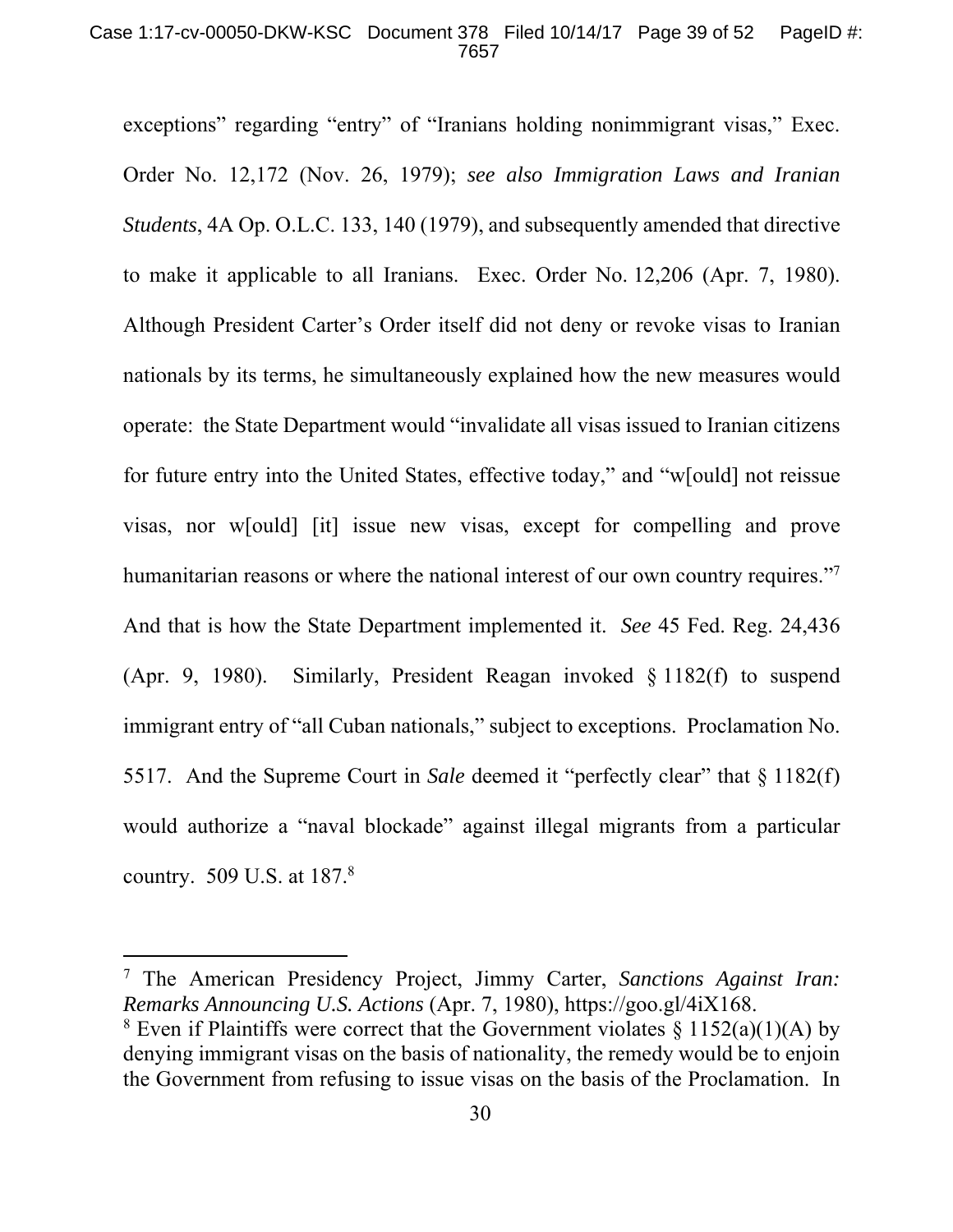# **2. In the Event of a Conflict, the President's Suspension Authorities Would Prevail**

Interpreting § 1152(a)(1)(A) as limiting §§ 1182(f) or 1185(a)(1) would require concluding that  $\S 1152(a)(1)(A)$  impliedly repealed those provisions. But implied repeals are disfavored, and in the event of a conflict between the statutes, the suspension authorities would prevail.

While  $\S 1152(a)(1)(A)$  was later-enacted with respect to  $\S 1182(f)$ , that is not true for § 1185(a)(1), which was modified to its current form in 1978. *See* Foreign Relations Authorization Act, Fiscal Year 1979, Pub. L. No. 95-426, § 707(a), 92 Stat. 963, 992-93 (1978). Even under Plaintiffs' approach, then,  $§ 1185(a)(1)$  would prevail over  $§ 1152(a)(1)(A)$ . Plaintiffs also assert that § 1152(a)(1)(A) is "more specific" on the issue of nationality-based discrimination. But there is no indication that Congress intended a rule governing nondiscrimination in the issuance of visas by consular officers to supersede the *President's* authority to suspend entry. Section 1182(f) confers special power on the President to suspend entry of aliens, and that unique grant of authority to the President himself is more specific and supersedes  $\S 1152(a)(1)(A)$ 's general rule governing visa issuance.

no event would the remedy extend to an injunction compelling the Government to grant individuals *entry* into the United States.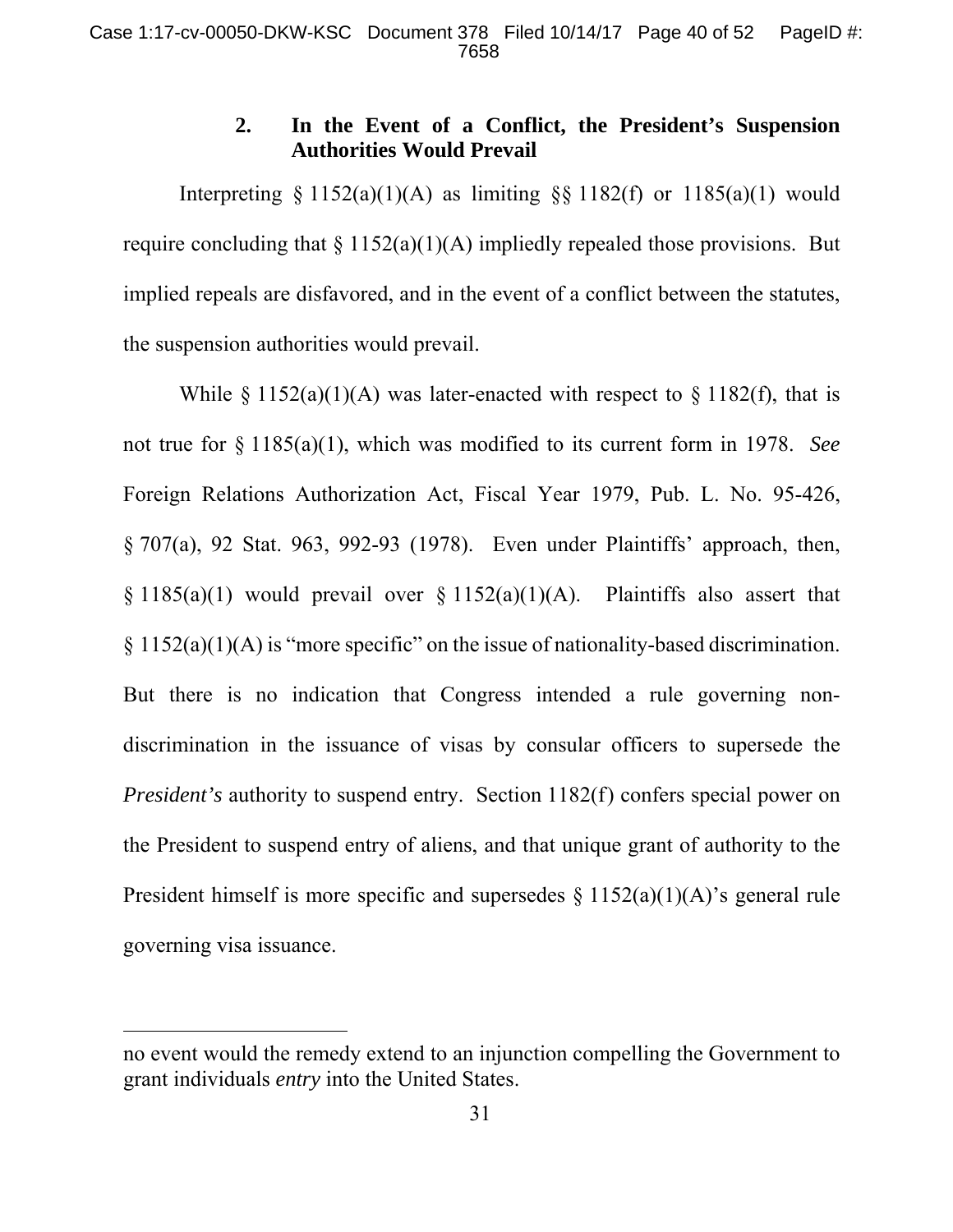\* \* \* \*

If this Court accepted Plaintiffs' interpretation of §§ 1182(f) and 1152(a)(1)(A) as constraints on the President's constitutional powers, even in response to an urgent crisis (*e.g.,* the brink of war with a particular country), then the statutes would raise grave constitutional questions. This Court should reject Plaintiffs' interpretation for that reason alone.

## **III. THE PROCLAMATION DOES NOT VIOLATE THE ESTABLISHMENT CLAUSE**

## **A. THE PROCLAMATION IS CONSTITUTIONAL UNDER** *MANDEL*

**1.** The Supreme Court in *Mandel* held that when the Executive gives "a facially legitimate and bona fide reason" for excluding an alien, "courts will neither look behind the exercise of that discretion, nor test it by balancing its justification against the" asserted constitutional rights of U.S. citizens. 408 U.S. at 770.<sup>9</sup> This rule reflects that the Constitution "exclusively" allocates power over the entry of aliens to the "political branches," *id.* at 765 (citation omitted), and that aliens abroad have no constitutional rights at all regarding entry into the country. *See Fiallo*, 430 U.S. at 792-96.

<sup>9</sup> Plaintiffs contend that the Ninth Circuit has rejected *Mandel*'s application to Establishment Clause claims. Hawaii Br. 30 n.10 (citing *Washington v. Trump*, 847 F.3d 1151, 1166 (9th Cir. 2017)). Not so. *See Washington*, 847 F.3d at 1168 (expressly "reserv[ing] consideration" of Plaintiffs' Establishment Clause challenge).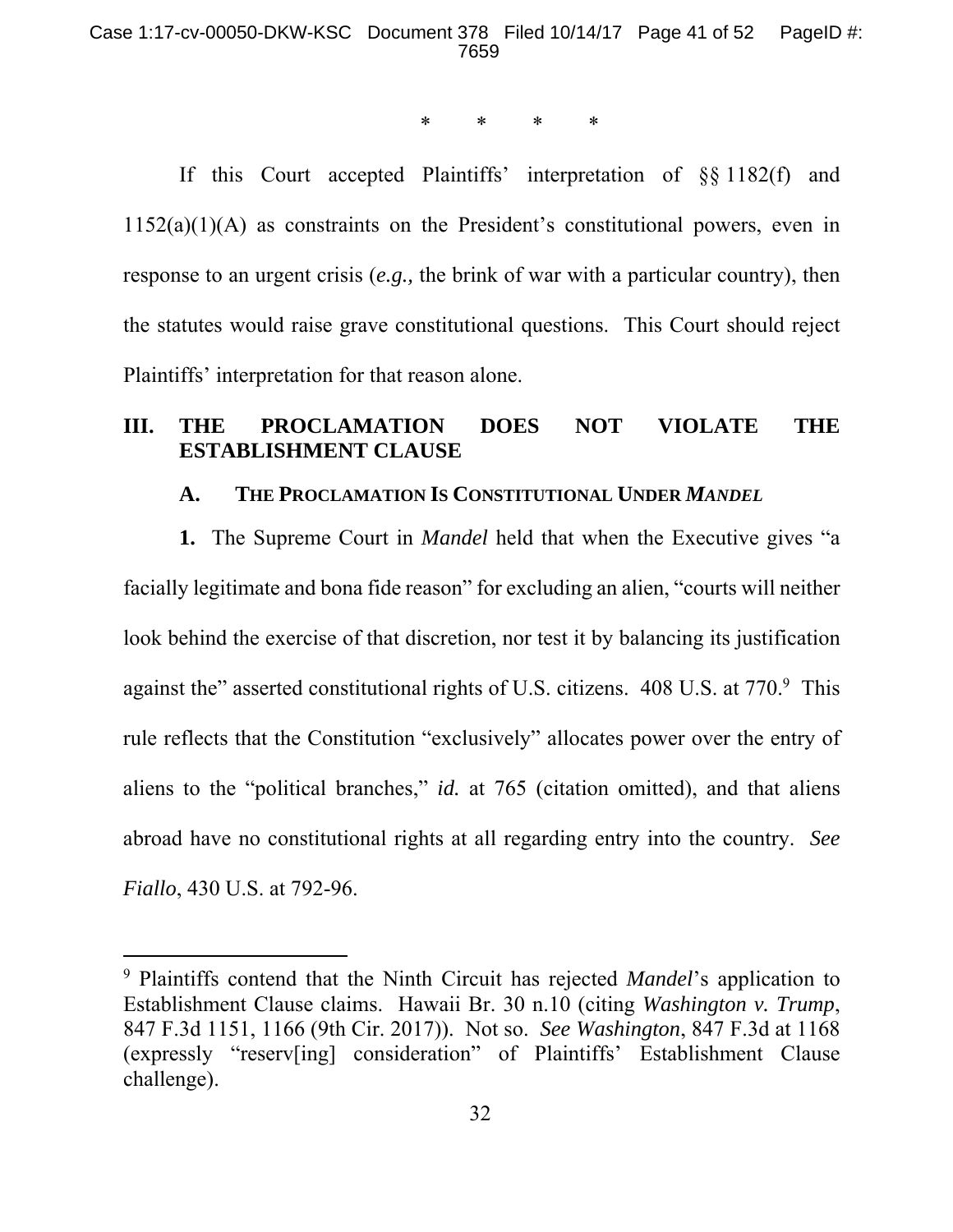#### Case 1:17-cv-00050-DKW-KSC Document 378 Filed 10/14/17 Page 42 of 52 PageID #: 7660

*Mandel* compels rejection of Plaintiffs' Establishment Clause claim. The Proclamation's entry restrictions rest on facially legitimate reasons: both protecting national security and enhancing the government's leverage in persuading foreign governments to share information needed to screen their nationals. Procl. § 1. The Proclamation also sets forth a bona fide basis for these reasons: after the worldwide review and diplomatic engagement required by EO-2, several nations continued to have inadequate information-sharing practices or otherwise heightened risk factors that warranted entry restrictions. It further explains that, based on the Acting Secretary's recommendations and after consulting with members of the Cabinet, the President "craft[ed] . . . countryspecific restrictions that would be most likely to encourage cooperation given each country's distinct circumstances, and that would, at the same time, protect the United States until such time as improvements occur." *Id*. § 1(h)(i). The Proclamation's entry restrictions readily satisfy *Mandel*'s test.

The Supreme Court's decision in *Sessions v. Morales-Santana*, 137 S. Ct. 1678, 1693 (2017), describes *Mandel*'s standard as "minimal scrutiny (rationalbasis review)." Rational-basis review is objective and does not permit probing government officials' subjective intent or second-guessing the Executive's national-security and foreign-policy determinations. *See W. & S. Life Ins. Co. v. State Bd. of Equalization of Cal.*, 451 U.S. 648, 671-72 (1981) (rational-basis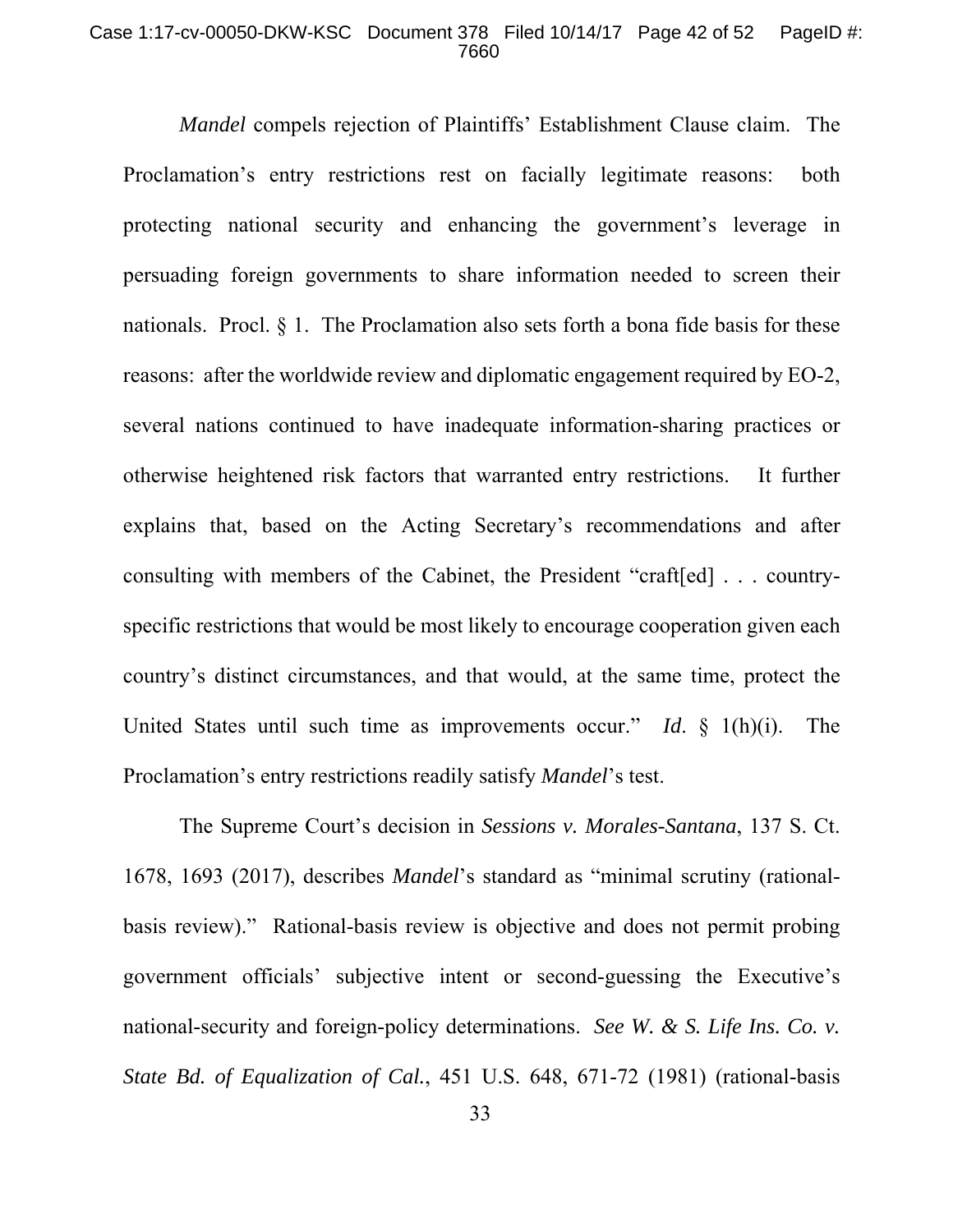standard does not ask "whether *in fact* [a] provision will accomplish its objectives," but whether the government "*rationally could have believed*" that it would do so). That objective rational-basis standard has particular force here, as courts are generally "ill equipped to determine the[] authenticity and utterly unable to assess the[] adequacy" of the Executive's "reasons for deeming nationals of a particular country a special threat." *AAADC*, 525 U.S. at 491.

**2.** In any event, Plaintiffs do not and cannot show that the Proclamation's stated national-security and foreign-policy rationales are a pretext for a purported ban of Muslims. Plaintiffs rely on this Court's prior conclusion that EO-2 was motivated by religious animus. *See* Hawaii Br. 31. But the allegations against EO-2 cannot justify a similar determination against the Proclamation.

Nearly all of the evidence on which this Court relied in examining EO-2 predates the Proclamation by more than a year and therefore fails to take into account the worldwide review and diplomatic engagement processes that took place after EO-2's issuance. These processes combined the efforts of multiple government agencies and resulted in recommendations from the Acting Secretary of DHS to the President as to necessary entry restrictions to address inadequate information-sharing practices and to encourage foreign governments to cooperate with the United States to address those inadequacies. The processes and the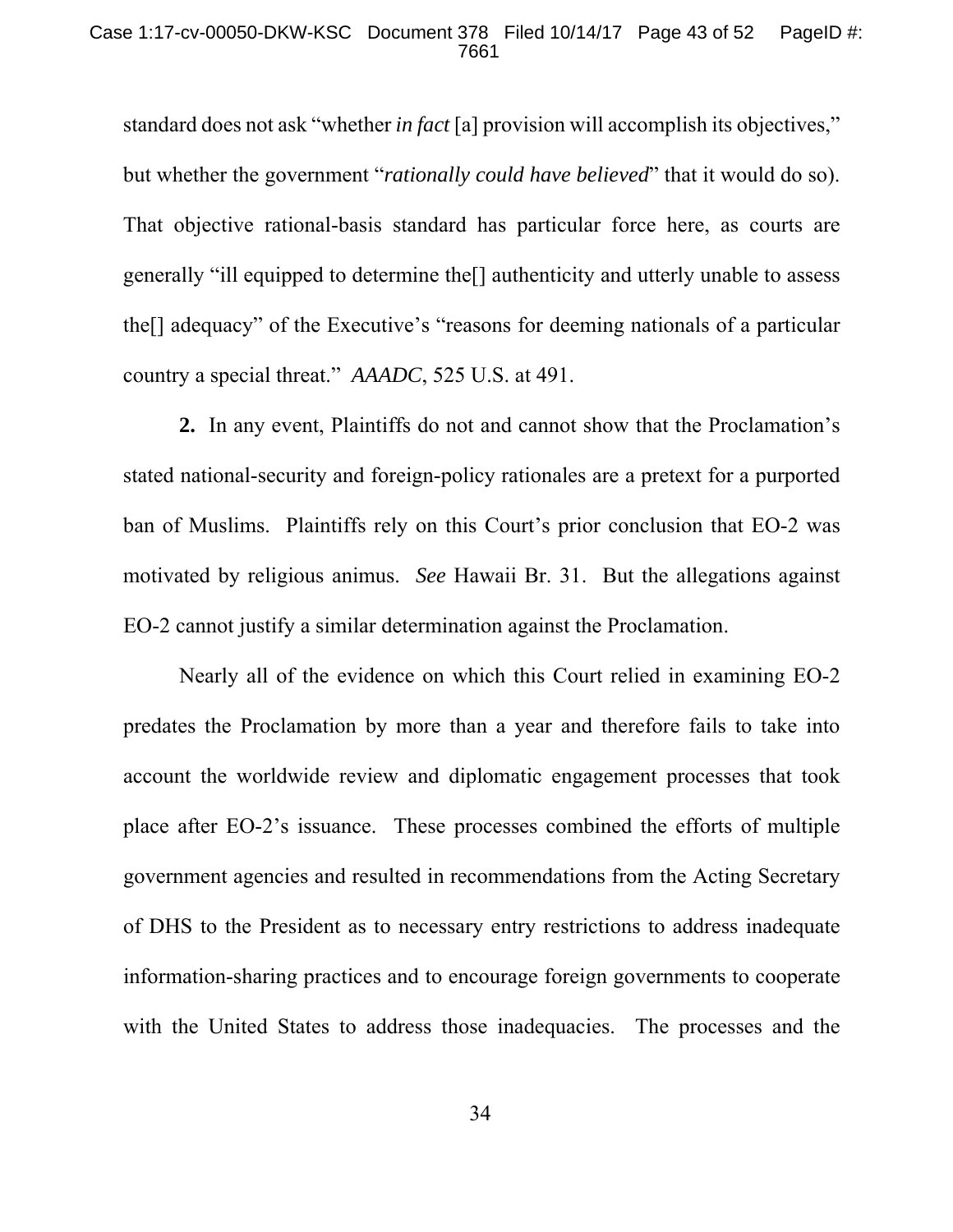resulting entry restrictions are more tailored and relate to a different set of countries than those in EO-2.

Plaintiffs cannot plausibly maintain that the numerous government officials involved in these processes were acting in bad faith or harbored anti-Muslim animus, or that the Government's substantial diplomatic efforts were a charade.

## **B. THE PROCLAMATION IS VALID UNDER DOMESTIC ESTABLISHMENT CLAUSE PRECEDENT**

Even in the domestic context, a court deciding whether official action violates the Establishment Clause because of an improper religious purpose looks only to "the 'text, legislative history, and implementation of the statute,' or comparable official act." *McCreary Cty. v. ACLU of Ky.*, 545 U.S. 844, 862 (2005). The court is not to engage in "judicial psychoanalysis of a drafter's heart of hearts." *Id.* Rather, it is only an "official objective" of favoring or disfavoring religion that implicates the Establishment Clause. *Id*.

There is no basis for invalidating the Proclamation under that standard. The Proclamation's text does not refer to or draw any distinction based on religion. And the Proclamation's operation confirms that it is religion-neutral: it applies tailored restrictions to eight countries based on detailed findings regarding the nationalsecurity and foreign-policy interests of the United States, and the entry restrictions apply to certain nationals of those countries without regard to their religion.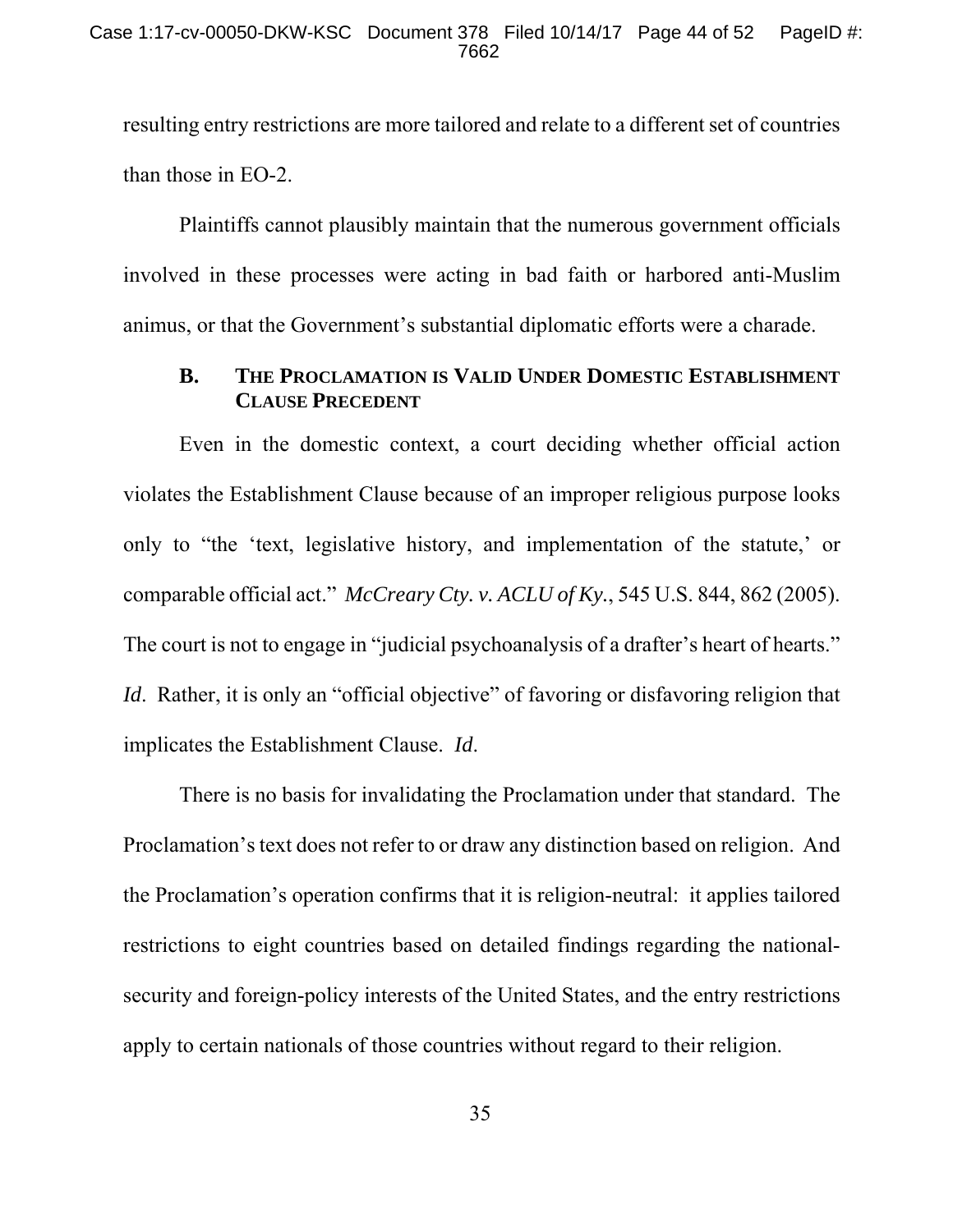### Case 1:17-cv-00050-DKW-KSC Document 378 Filed 10/14/17 Page 45 of 52 PageID #: 7663

Plaintiffs assert that an anti-Muslim purpose can be inferred from the Proclamation's restriction on entry of certain nationals from six majority Muslim countries. But the Proclamation omits from its entry restrictions the overwhelming number of majority-Muslim countries, including Sudan and Iraq, both of which were previously included. It is neither surprising nor pernicious that those six majority Muslim countries are included, as five of them were previously identified by Congress or DHS as countries presenting terrorism-related concerns. *See* 8 U.S.C. § 1187(a)(12). In addition, the Proclamation applies entry restrictions to two countries that do not have majority Muslim populations (North Korea and Venezuela), and a third country that has a substantial (approximately 48 percent) non-Muslim population (Chad). *See* CIA, The World Factbook: Africa: Chad.10 Plaintiffs' assertion also ignores that the entry restrictions in the Proclamation are customized for each nation. Procl. § 1(h).

As this Court correctly recognized, "past conduct" cannot "forever taint" future government efforts. *Hawaii*, 245 F. Supp. 3d at 1236; *see also McCreary*, 545 U.S. at 874. And the specific sequence of events leading to the issuance of the Proclamation—especially the recommendations of the Acting Secretary of DHS after an extensive, multi-agency process—severs any connection between EO-2's

<sup>10</sup> https://www.cia.gov/library/publications/the-world-factbook/geos/cd.html.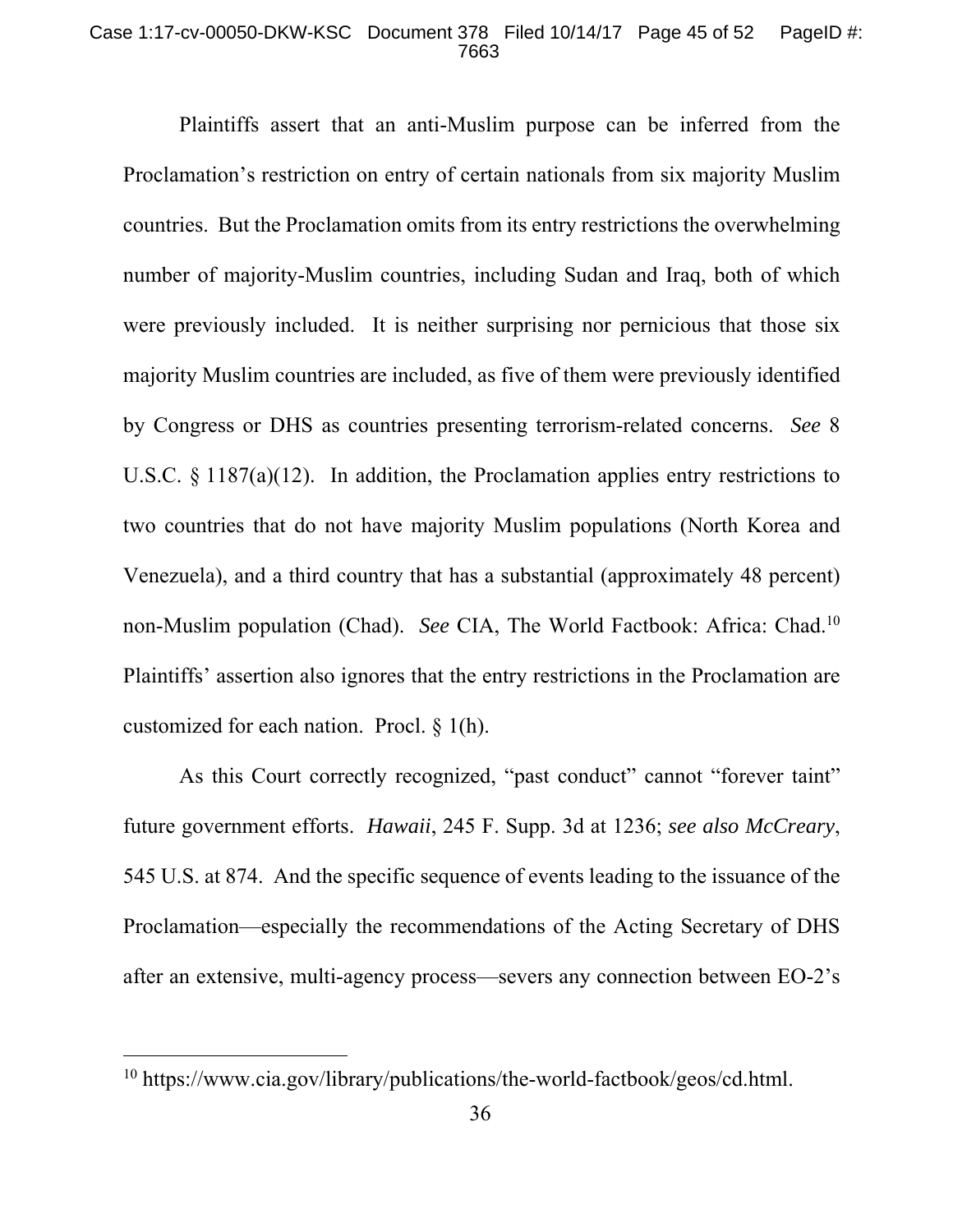### Case 1:17-cv-00050-DKW-KSC Document 378 Filed 10/14/17 Page 46 of 52 PageID #: 7664

supposed religious purpose and the Proclamation. *Cf*. *Felix v. City of Bloomfield*, 841 F.3d 848, 863 (10th Cir. 2016) (explaining that "curative efforts" can "neutralize" a previously religious message); *Books v. City of Elkhart*, 235 F.3d 292, 304 (7th Cir. 2000) (acknowledging that "subsequent history" can "transform[] [a] religious purpose").

Comparing the Proclamation to the third in a series of Ten Commandments displays at issue in *McCreary* only confirms that the Proclamation does not embody a religious purpose. *McCreary* involved displays with explicitly religious content, whereas the Proclamation has no reference to religion in its terms or its operation. The *McCreary* display contained "no context that might have indicated an object beyond the religious character of the text." 545 U.S. at 868. In contrast, the Proclamation explains its secular purposes, and the context in which it was issued highlights its national-security and foreign-policy objectives.

Lastly, the counties in *McCreary* never "repudiated" the resolutions authorizing the prior Ten Commandments displays, which contained "extraordinary" references to religion. 545 U.S. at 871. Here, in contrast, since EO-2's issuance, the President has, in an official address, praised Islam as "one of the world's great faiths," decried "the murder of innocent Muslims," and emphasized that the fight against terrorism "is not a battle between different faiths." Washington Post Staff, President Trump's full speech from Saudi Arabia on global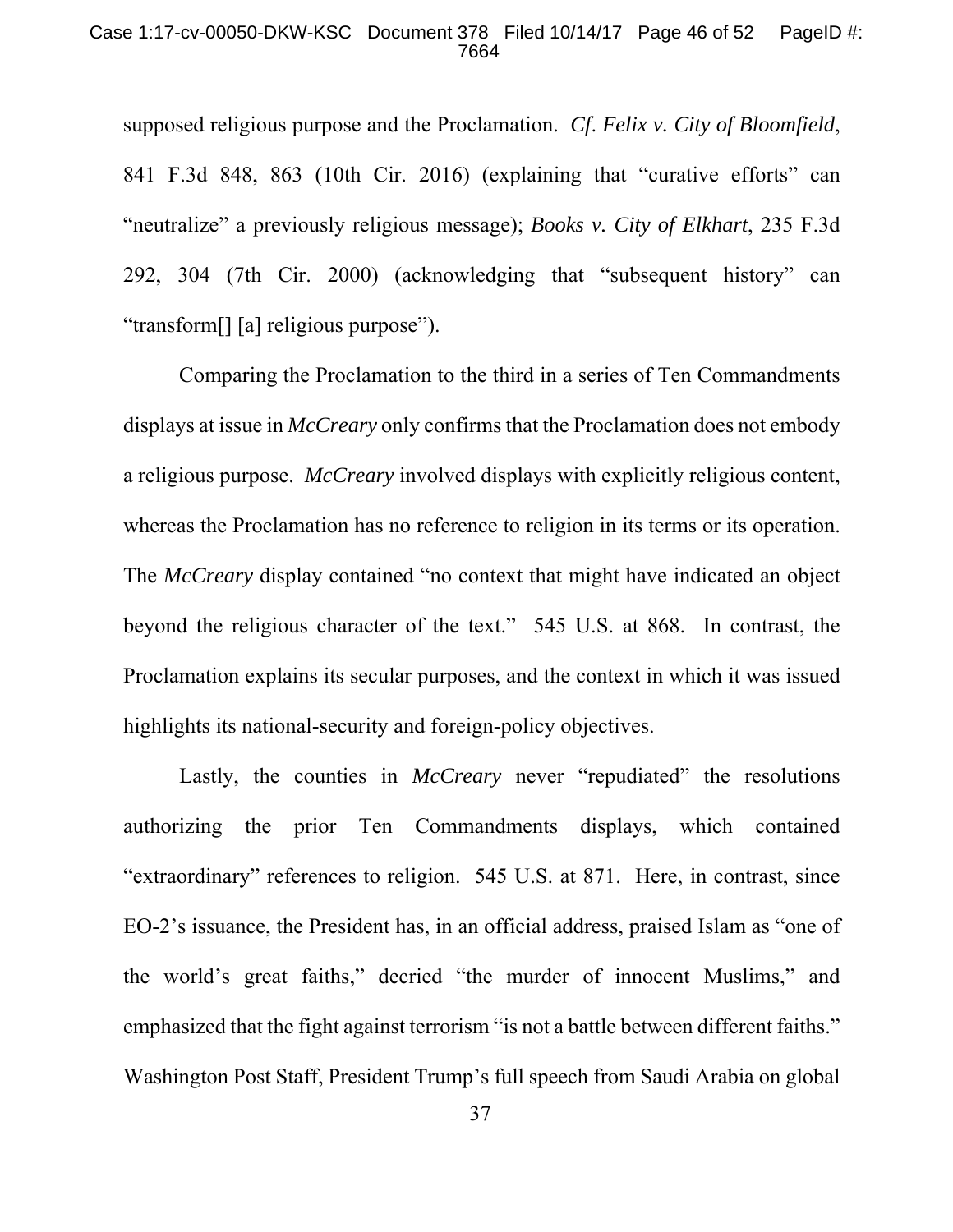terrorism, Wash. Post, May 21, 2017, https://goo.gl/viJRg2. Thus, the Proclamation represents a "genuine change[] in constitutionally significant conditions," *McCreary*, 545 U.S. at 874.

This Court should reject Plaintiffs' suggestion that President Trump is forever disabled from regulating immigration from majority-Muslim countries.

## **IV. THE REMAINING PRELIMINARY INJUNCTION FACTORS WEIGH AGAINST RELIEF**

Plaintiffs have not demonstrated that "irreparable injury is likely in the absence of an injunction." *Winter*, 555 U.S. at 22 (emphasis omitted). The closest Plaintiffs come to alleging concrete harm while the Court considers their claims is their assertion that the Proclamation will prevent or delay their foreign-national family members from entering the United States. But delay in entry alone does not amount to irreparable harm. Visa processing times vary widely, and until the aliens abroad meet the otherwise-applicable visa requirements and seek and are denied a waiver, they have not received final agency action; their claimed harms are too "remote" and "speculative" to merit injunctive relief. *Direx Israel, Ltd. v. Breakthrough Med. Corp.*, 952 F.2d 802, 812 (4th Cir. 1991).

On the other side of the scales, an injunction would cause direct, irreparable injury to the government and public interest. "[A]ny time a State is enjoined by a court from effectuating statutes enacted by representatives of its people, it suffers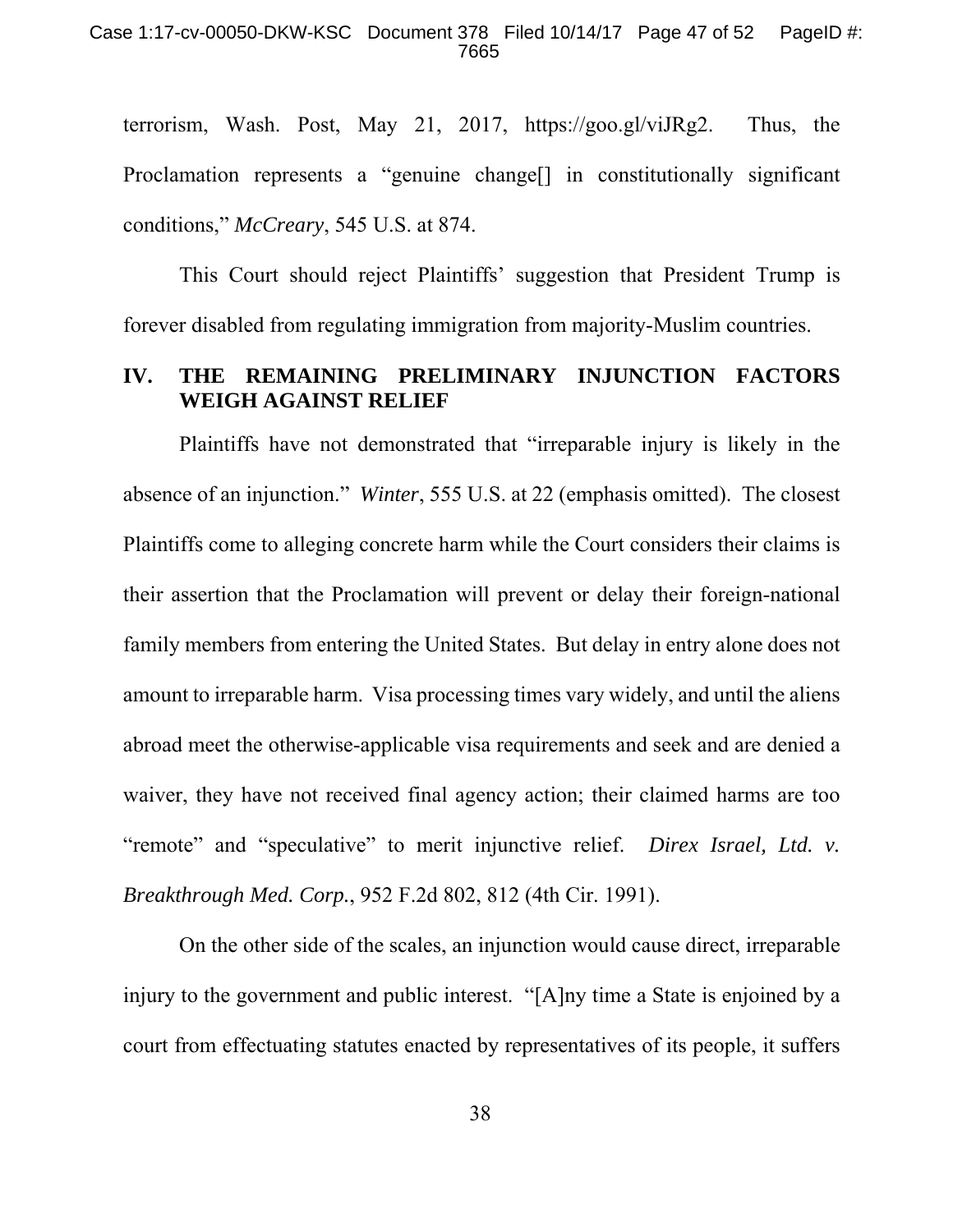a form of irreparable injury." *Maryland v. King*, 567 U.S. 1301, 1303 (2012) (Roberts, C.J., in chambers). *A fortiori*, the same principle applies to a nationalsecurity and foreign-policy judgment of the President. *Agee*, 453 U.S. at 307; *Sale*, 509 U.S. at 188. The Court should not interfere with, or second-guess, such judgments.

### **V. A GLOBAL INJUNCTION WOULD BE INAPPROPRIATE**

Constitutional and equitable principles require that any injunctive relief be limited to redressing a plaintiff's own cognizable injuries. Article III requires that "a plaintiff must demonstrate standing . . . for each form of relief that is sought." *Town of Chester v. Laroe Estates, Inc.*, 137 S. Ct. 1645, 1650 (2017). "The remedy" sought therefore must "be limited to the inadequacy that produced the injury in fact." *Lewis v. Casey*, 518 U.S. 343, 357 (1996). Equitable principles independently require that injunctions "be no more burdensome to the defendant than necessary to provide complete relief to the plaintiffs." *Madsen v. Women's Health Ctr., Inc.*, 512 U.S. 753, 765 (1994).

Any injunction the Court enters should be limited to relieving the specific injury of only those Plaintiffs whom the Court determines have a cognizable and meritorious claim and who will suffer irreparable harm in the absence of an injunction. For example, the injunction should not extend beyond the Plaintiffs' identified family members, or identified students or faculty. The claim of a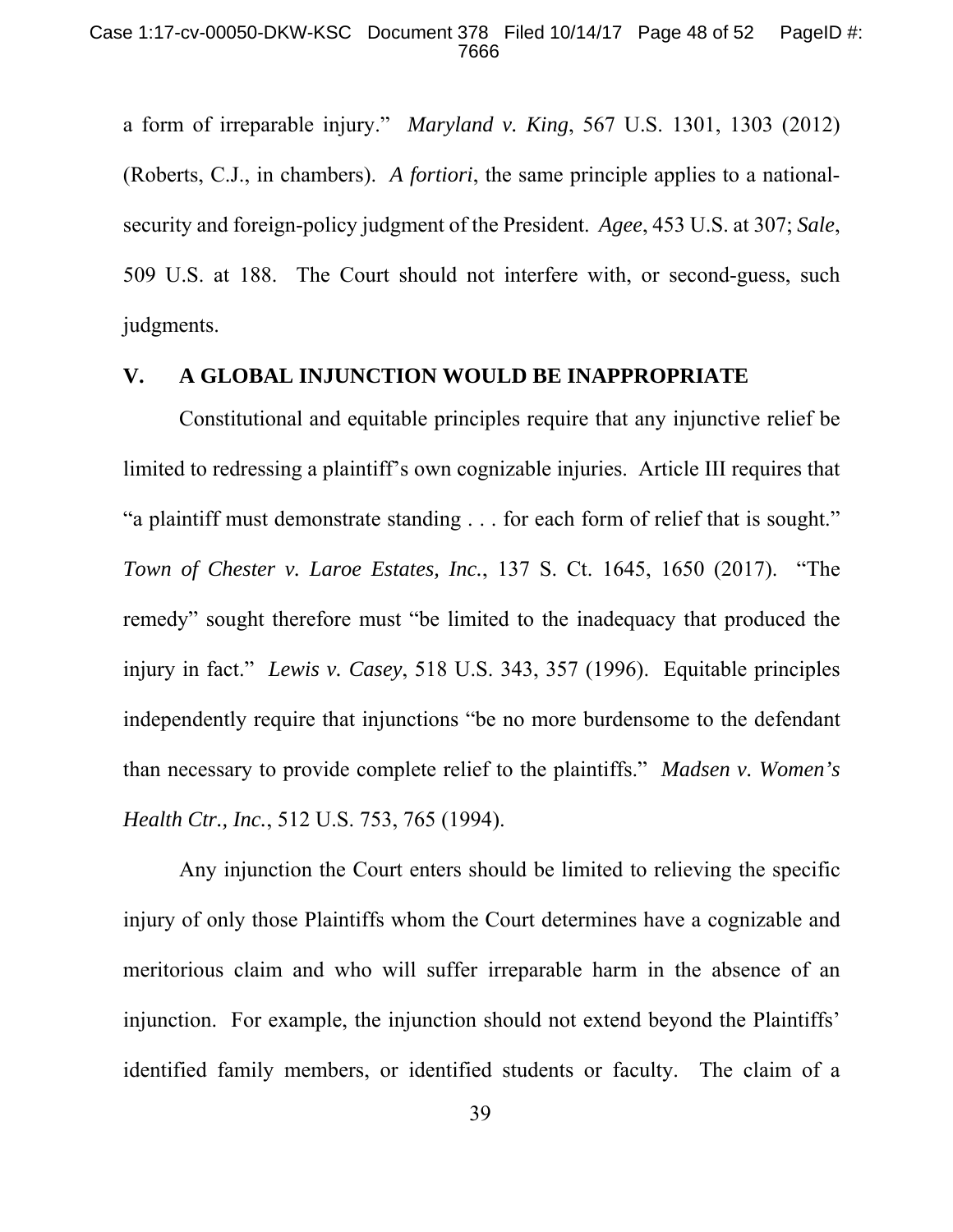"message" injury from an asserted Establishment Clause violation is not cognizable at all as a basis for equitable relief, but even that argument provides no basis for relief for a statutory violation beyond the particular individuals affected. An injunction also should not extend beyond Section 2 of the Proclamation; nor should it cover any specific provisions of Section 2 that Plaintiffs do not challenge, such as the entry restrictions for North Korea and Venezuela. *See* Hawaii Br. 10 n.4. The Proclamation's severability clause compels the same approach. Procl. § 8(a).

### **CONCLUSION**

The Court should deny Plaintiffs' motion.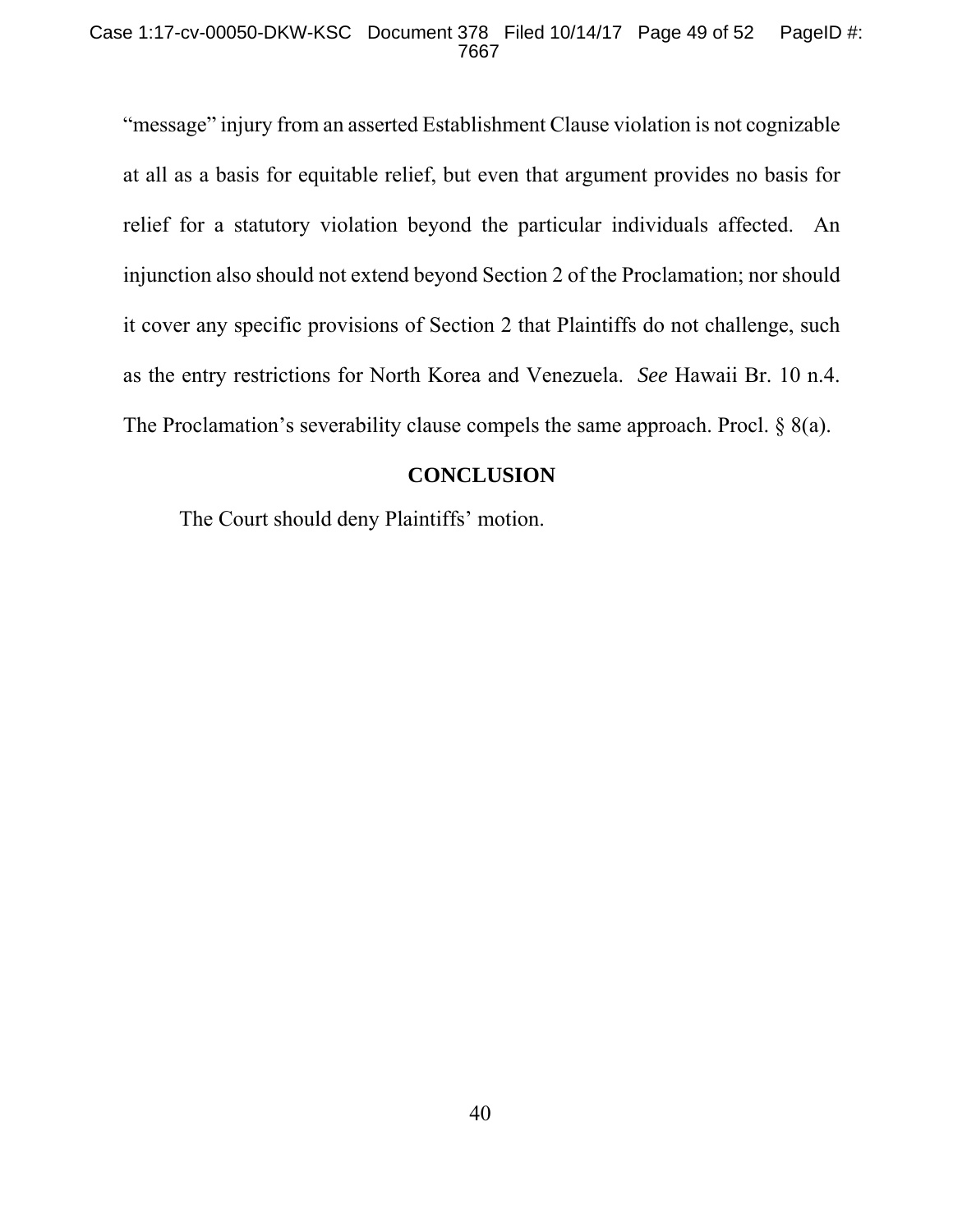DATED: October 14, 2017 Respectfully submitted,

 CHAD A. READLER *Acting Assistant Attorney General* 

 ELLIOT ENOKI *Acting United States Attorney*  EDRIC M. CHING *Assistant United States Attorney* 

JOHN R. TYLER *Assistant Director, Federal Programs Branch* 

*/s/ Michelle R. Bennett*  MICHELLE R. BENNETT (CO Bar. No. 37050) DANIEL SCHWEI (NY Bar) *Senior Trial Counsel*  U.S. Department of Justice Civil Division, Federal Programs Branch 20 Massachusetts Avenue, N.W. Washington, D.C. 20530 Tel: (202) 305-8902 Fax: (202) 616-8460 E-mail: Michelle.Bennett@usdoj.gov

*Attorneys for Defendants*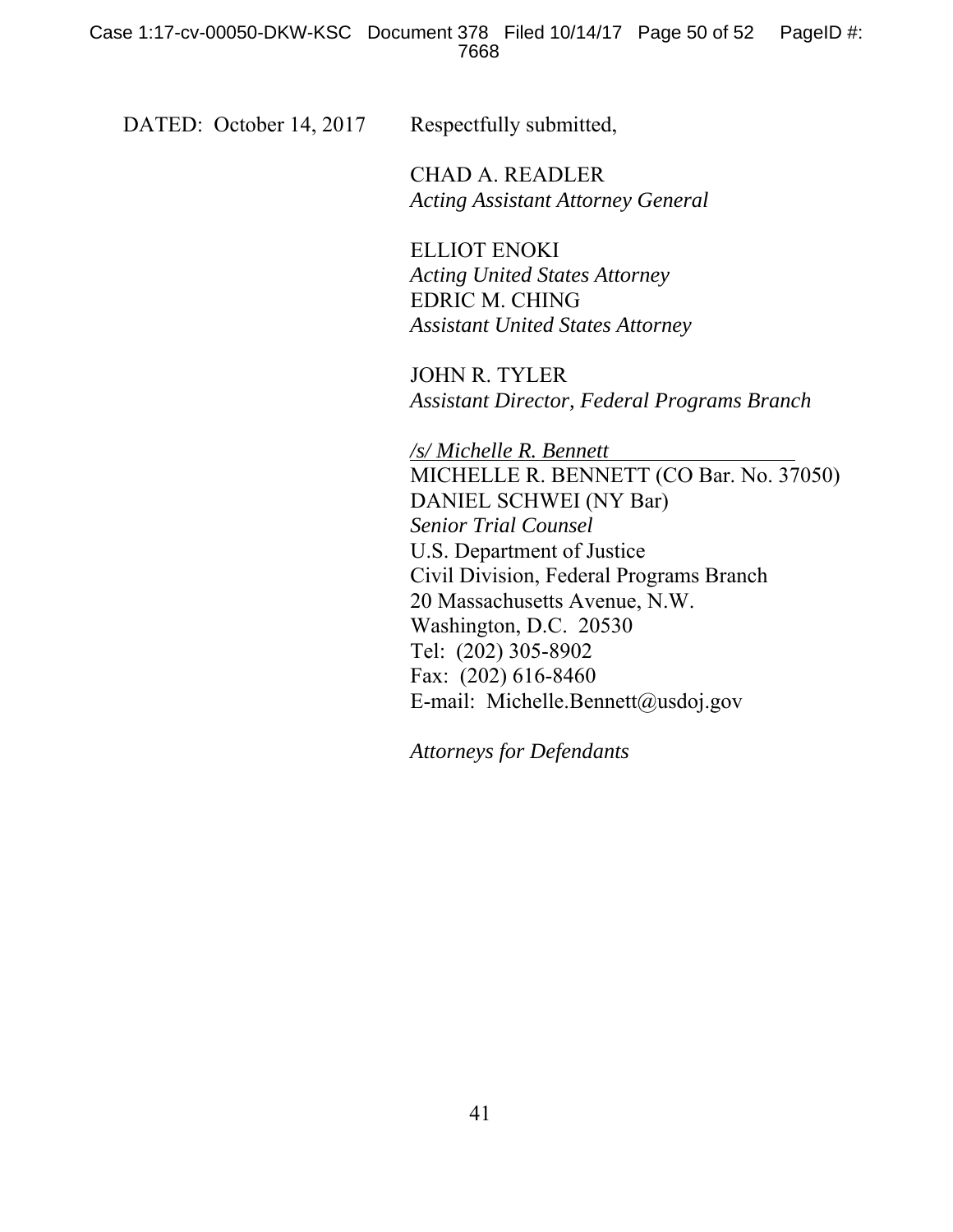## **CERTIFICATE OF COMPLIANCE**

 I hereby certify that the foregoing memorandum complies with the word limitation specified in Local Rule 7.5(b). The memorandum is set in Times New Roman 14-point type and, according to the word-count facility of the word processing system used to produce the memorandum, contains 8,691 words.

Date: October 14, 2017 /s/ *Michelle R. Bennett* 

MICHELLE R. BENNETT *Senior Trial Counsel*  United States Department of Justice Civil Division, Federal Programs Branch 20 Massachusetts Ave, N.W. Washington, DC 20530 Tel: (202) 305-8902 Fax: (202) 616-8460 E-mail: Michelle.Bennett@usdoj.gov

*Attorney for Defendants*